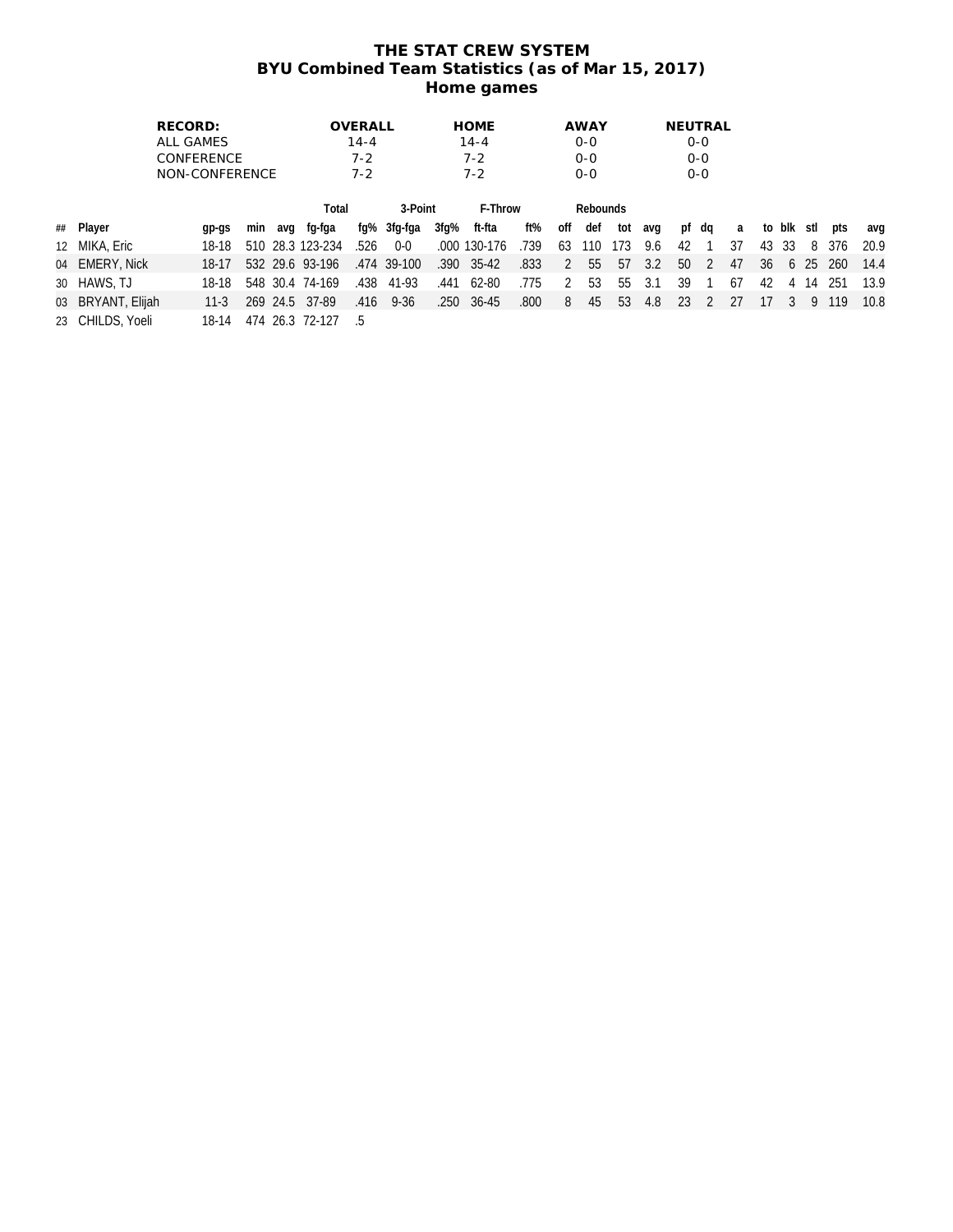## **THE STAT CREW SYSTEM BYU Combined Team Statistics (as of Feb 25, 2017) Away games**

| RECORD:<br>ALL GAMES |                                         |     |                |                |               |                 | OVERALL                  |             |      | <b>HOME</b>          |       |              | <b>AWAY</b>          |             |          | NEUTRAL         |                  |                  |                |                  |                          |                |              |
|----------------------|-----------------------------------------|-----|----------------|----------------|---------------|-----------------|--------------------------|-------------|------|----------------------|-------|--------------|----------------------|-------------|----------|-----------------|------------------|------------------|----------------|------------------|--------------------------|----------------|--------------|
|                      |                                         |     |                |                |               |                 | $5 - 4$                  |             |      | $0 - 0$              |       |              | $5 - 4$              |             |          |                 | $0 - 0$          |                  |                |                  |                          |                |              |
|                      |                                         |     | CONFERENCE     |                |               |                 | $5 - 4$                  |             |      | $0 - 0$              |       |              | $5 - 4$              |             |          |                 | $0 - 0$          |                  |                |                  |                          |                |              |
|                      |                                         |     | NON-CONFERENCE |                |               |                 | $0 - 0$                  |             |      | $0 - 0$              |       |              | $0 - 0$              |             |          |                 | $0 - 0$          |                  |                |                  |                          |                |              |
|                      |                                         |     |                |                |               | Total           |                          | 3-Point     |      | F-Throw              |       |              | Rebounds             |             |          |                 |                  |                  |                |                  |                          |                |              |
| ##                   | Player                                  |     | gp-gs          | min            | avq           | fg-fga          | fg%                      | 3fg-fga     | 3fg% | ft-fta               | ft%   | off          | def                  | tot         | avq      |                 | pf dq            | a                |                | to blk stl       |                          | pts            | avg          |
| 12                   | MIKA, Eric                              |     | $9 - 9$        |                |               | 282 31.3 60-117 | .513                     | $0-0$       | .000 | 53-68                | .779  | 24           | 63                   | 87          | 9.7      | 26              | $\overline{1}$   | 11               | 21             | 21               | 6                        | 173            | 19.2         |
| 30                   | HAWS, TJ                                |     | $9 - 9$        |                |               | 278 30.9 45-104 | .433                     | 24-59       | .407 | $22 - 27$            | .815  | 3            | 20                   | 23          | 2.6      | 26              | $\overline{1}$   | 28               | 26             | $\boldsymbol{0}$ | 10                       | 136            | 15.1         |
| 03                   | BRYANT, Elijah                          |     | $8 - 4$        |                | 221 27.6      | 38-82           | .463                     | $15 - 42$   | .357 | 26-33                | .788  | 5            | 20                   | 25          | 3.1      | 20              | $\boldsymbol{0}$ | 23               | 14             | 4                | 9                        | 117            | 14.6         |
| 04                   | <b>EMERY, Nick</b>                      |     | $9 - 9$        |                | 277 30.8      | 33-84           | .393                     | 19-56       | .339 | $13-17$              | .765  | $\mathbf{1}$ | 18                   | 19          | 2.1      | 29              | $\overline{1}$   | 17               | 20             | $\pmb{0}$        | 19                       | 98             | 10.9         |
| 23                   | CHILDS, Yoeli                           |     | $8 - 7$        |                | 211 26.4      | 30-57           | .526                     | $0 - 1$     | .000 | 12-23                | .522  | 20           | 47                   | 67          | 8.4      | 24              | 3                | 8                | 11             | 7                | 5                        | 72             | 9.0          |
| 05                   | ROSE, L.J.                              |     | $5-5$          |                | 130 26.0      | $6 - 18$        | .333                     | $2 - 7$     | .286 | $4 - 4$              | 1.000 | 0            | 14                   | 14          | 2.8      | $7\overline{ }$ | $\mathbf 0$      | 20               | 6              | $\boldsymbol{0}$ | 3                        | 18             | 3.6          |
| 10                   | BEO, Steven                             |     | $9 - 0$        |                | 112 12.4      | $7 - 20$        | .350                     | $3-10$      | .300 | $1-2$                | .500  | 1            | 10                   | 11          | 1.2      | 12              | $\boldsymbol{0}$ | 5                | 5              | 0                | 3                        | 18             | 2.0          |
| 24                   | GUINN, Davin                            |     | $9 - 0$        |                | 110 12.2      | $7 - 13$        | .538                     | $2 - 5$     | .400 | $1-2$                | .500  | 9            | 12                   | 21          | 2.3      | 16              | $\overline{1}$   | 5                | 3              | $\mathbf{1}$     | 4                        | 17             | 1.9          |
| 31                   | SHAW, Braiden                           |     | $9 - 2$        | 75             | 8.3           | $5-9$           | .556                     | $0 - 0$     | .000 | $3-7$                | .429  | 10           | 11                   | 21          | 2.3      | 11              | $\mathbf 0$      | 3                | $\overline{7}$ | 0                | 3                        | 13             | 1.4          |
| 02                   | FRAMPTON, Zach                          |     | $2 - 0$        | $\overline{4}$ | 2.0           | $0 - 1$         | .000                     | $0-0$       | .000 | $2-2$                | 1.000 | $\mathbf{1}$ | $\overline{2}$       | 3           | 1.5      | $\mathbf{1}$    | $\mathbf 0$      | $\boldsymbol{0}$ | $\overline{2}$ | $\boldsymbol{0}$ | $\boldsymbol{0}$         | $\overline{2}$ | 1.0          |
| 44                   | KAUFUSI, Corbin                         |     | $6-0$          | 29             | 4.8           | $2 - 4$         | .500                     | $0 - 0$     | .000 | $1-2$                | .500  | 3            | 3                    | 6           | 1.0      | 6               | $\boldsymbol{0}$ | 0                | 3              | 3                | $\boldsymbol{0}$         | 5              | 0.8          |
|                      | AYTES, Jamal                            |     | $7-0$          | 29             | 4.1           | $1 - 4$         | .250                     | $0-0$       | .000 | $3-4$                | .750  | 3            | 3                    | 6           | 0.9      | 6               | $\overline{0}$   | $\boldsymbol{0}$ | 3              | $\boldsymbol{0}$ | $\boldsymbol{0}$         | 5              | 0.7          |
| 40                   | DASTRUP, Payton                         |     | $8-0$          | 31             | 3.9           | $2 - 10$        | .200                     | $1 - 8$     | .125 | $0-0$                | .000  | 0            | 4                    | 4           | 0.5      | 3               | $\boldsymbol{0}$ | 1                | 1              | 2                | $\mathbf{1}$             | 5              | 0.6          |
| 15                   | 13 LEIFSON, Colby                       |     | $5-0$          | 11             | 2.2           | $1-4$           | .250                     | $0 - 3$     | .000 | $0-0$                | .000  |              | $\boldsymbol{0}$     | $\mathbf 0$ | 0.0      | 3               | $\mathbf 0$      | $\mathbf{1}$     | 0              | $\boldsymbol{0}$ | $\overline{\phantom{0}}$ | $\overline{2}$ | 0.4          |
|                      | Team                                    |     |                |                |               |                 |                          |             |      |                      |       | 0<br>13      | 16                   | 29          |          |                 |                  |                  | 1              |                  |                          |                |              |
|                      | Total                                   |     | 9              | 1800           |               | 237-527         |                          | .450 66-191 |      | .346 141-191         | .738  | 93           | 243                  |             | 336 37.3 | 190             |                  | 7 122            | 123            | 38               | 63                       | 681            | 75.7         |
|                      |                                         |     |                |                |               |                 |                          |             |      |                      |       |              |                      |             |          |                 |                  |                  |                |                  |                          |                |              |
|                      | Opponents                               |     | 9              | 1800           |               | 232-530         |                          | .438 73-198 |      | .369 131-194         | .675  |              | 92 228               |             | 320 35.6 | 166             | $\mathbf{3}$     | 127              | 114            | 39               | 55                       | 668            | 74.2         |
|                      | <b>TEAM STATISTICS</b>                  |     |                |                | <b>BYU</b>    | OPP             |                          |             |      | Date                 |       | Opponent     |                      |             |          |                 |                  |                  |                | Score            |                          |                | Att.         |
|                      | <b>SCORING</b>                          |     |                |                | 681           | 668             |                          |             |      | 12/31/16             |       |              | at Loyola Marymount  |             |          |                 |                  | W                |                | 81-76            |                          |                | 3221         |
|                      | Points per game                         |     |                |                | 75.7          | 74.2            |                          |             |      | 01/05/17             |       |              | at Saint Mary's (CA) |             |          |                 |                  | L                |                | 68-81            |                          |                | 3500         |
|                      | Scoring margin                          |     |                |                | $+1.4$        |                 |                          |             |      | 01/14/17             |       | at San Diego |                      |             |          |                 |                  | L                |                | 75-88            |                          |                | 2206         |
|                      | FIELD GOALS-ATT                         |     |                | 237-527        |               | 232-530         |                          |             |      | 01/21/17             |       | at Pacific   |                      |             |          |                 |                  | W                |                | 62-47            |                          |                | 4311         |
|                      | Field goal pct                          |     |                |                | .450          | .438            |                          |             |      | 01/26/17             |       |              | at Santa Clara       |             |          |                 |                  | L                |                | 68-76            |                          |                | 2419         |
|                      | 3 POINT FG-ATT                          |     |                | 66-191         | .346          | 73-198<br>.369  |                          |             |      | 02/09/17             |       |              | at Pepperdine        |             |          |                 |                  | L                |                | 83-99            |                          |                | 2375         |
|                      | 3-point FG pct<br>3-pt FG made per game |     |                |                | 7.3           | 8.1             |                          |             |      | 02/11/17<br>02/23/17 |       | at Portland  | at San Francisco     |             |          |                 |                  | W                |                | 68-52<br>97-78   |                          |                | 3084<br>3121 |
|                      | <b>FREE THROWS-ATT</b>                  |     |                | 141-191        |               | 131-194         |                          |             |      | 02/25/17             |       | at Gonzaga   |                      |             |          |                 |                  | W<br>W           |                | 79-71            |                          |                | 6000         |
|                      | Free throw pct                          |     |                |                | .738          | .675            |                          |             |      |                      |       |              |                      |             |          |                 |                  |                  |                |                  |                          |                |              |
|                      | F-Throws made per game                  |     |                |                | 15.7          | 14.6            |                          |             |      | * = Conference game  |       |              |                      |             |          |                 |                  |                  |                |                  |                          |                |              |
|                      | <b>REBOUNDS</b>                         |     |                |                | 336           | 320             |                          |             |      |                      |       |              |                      |             |          |                 |                  |                  |                |                  |                          |                |              |
|                      | Rebounds per game                       |     |                |                | 37.3          | 35.6            |                          |             |      |                      |       |              |                      |             |          |                 |                  |                  |                |                  |                          |                |              |
|                      | Rebounding margin<br><b>ASSISTS</b>     |     |                |                | $+1.8$<br>122 | 127             | $\overline{\phantom{a}}$ |             |      |                      |       |              |                      |             |          |                 |                  |                  |                |                  |                          |                |              |
|                      | Assists per game                        |     |                |                | 13.6          | 14.1            |                          |             |      |                      |       |              |                      |             |          |                 |                  |                  |                |                  |                          |                |              |
|                      | <b>TURNOVERS</b>                        |     |                |                | 123           | 114             |                          |             |      |                      |       |              |                      |             |          |                 |                  |                  |                |                  |                          |                |              |
|                      | Turnovers per game                      |     |                |                | 13.7          | 12.7            |                          |             |      |                      |       |              |                      |             |          |                 |                  |                  |                |                  |                          |                |              |
|                      | Turnover margin                         |     |                |                | $-1.0$        |                 |                          |             |      |                      |       |              |                      |             |          |                 |                  |                  |                |                  |                          |                |              |
|                      | Assist/turnover ratio                   |     |                |                | 1.0           | 1.1             |                          |             |      |                      |       |              |                      |             |          |                 |                  |                  |                |                  |                          |                |              |
|                      | <b>STEALS</b><br>Steals per game        |     |                |                | 63<br>7.0     | 6.1             | 55                       |             |      |                      |       |              |                      |             |          |                 |                  |                  |                |                  |                          |                |              |
|                      | <b>BLOCKS</b>                           |     |                |                | 38            |                 | 39                       |             |      |                      |       |              |                      |             |          |                 |                  |                  |                |                  |                          |                |              |
|                      | Blocks per game                         |     |                |                | 4.2           | 4.3             |                          |             |      |                      |       |              |                      |             |          |                 |                  |                  |                |                  |                          |                |              |
|                      | ATTENDANCE                              |     |                |                | $\mathbf 0$   | 30237           |                          |             |      |                      |       |              |                      |             |          |                 |                  |                  |                |                  |                          |                |              |
|                      | Home games-Avg/Game                     |     |                |                | $0-0$         | 9-3360          |                          |             |      |                      |       |              |                      |             |          |                 |                  |                  |                |                  |                          |                |              |
|                      | Neutral site-Avg/Game                   |     |                |                | $\sim$        | $0 - 0$         |                          |             |      |                      |       |              |                      |             |          |                 |                  |                  |                |                  |                          |                |              |
|                      | Score by Periods                        | 1st | 2nd            |                | Totals        |                 |                          |             |      |                      |       |              |                      |             |          |                 |                  |                  |                |                  |                          |                |              |
| <b>BYU</b>           |                                         | 324 | 357            |                | 681           |                 |                          |             |      |                      |       |              |                      |             |          |                 |                  |                  |                |                  |                          |                |              |
|                      | Opponents                               |     | 330 338        |                | 668           |                 |                          |             |      |                      |       |              |                      |             |          |                 |                  |                  |                |                  |                          |                |              |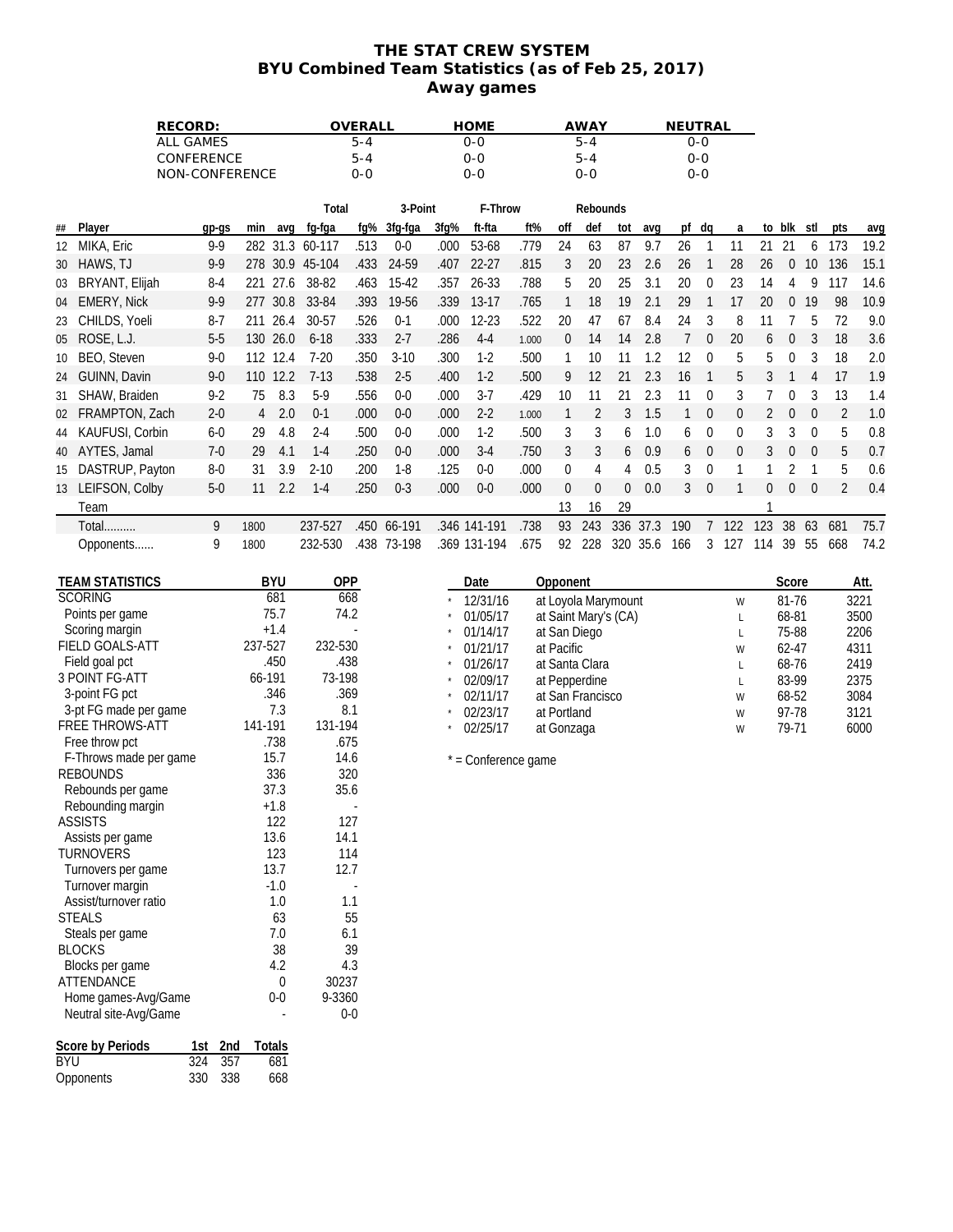### **THE STAT CREW SYSTEM BYU Combined Team Statistics (as of Mar 06, 2017) Neutral site games**

|    |                                                 | RECORD:          |         |                   |                   | OVERALL   |                    |      | <b>HOME</b>          |      |                                 | <b>AWAY</b>    |     |              | NEUTRAL        |                  |                |              |                  |                |                  |              |
|----|-------------------------------------------------|------------------|---------|-------------------|-------------------|-----------|--------------------|------|----------------------|------|---------------------------------|----------------|-----|--------------|----------------|------------------|----------------|--------------|------------------|----------------|------------------|--------------|
|    |                                                 | <b>ALL GAMES</b> |         |                   |                   | $3 - 4$   |                    |      | $0 - 0$              |      |                                 | $0 - 0$        |     |              |                | $3 - 4$          |                |              |                  |                |                  |              |
|    |                                                 | CONFERENCE       |         |                   |                   | $0 - 0$   |                    |      | $0 - 0$              |      |                                 | $0 - 0$        |     |              |                | $0 - 0$          |                |              |                  |                |                  |              |
|    |                                                 | NON-CONFERENCE   |         |                   |                   | $3 - 4$   |                    |      | $0 - 0$              |      |                                 | $0 - 0$        |     |              |                | $3 - 4$          |                |              |                  |                |                  |              |
|    |                                                 |                  |         |                   | Total             |           | 3-Point            |      | F-Throw              |      |                                 | Rebounds       |     |              |                |                  |                |              |                  |                |                  |              |
| ## | Player                                          | gp-gs            | min     | avq               | fg-fga            | $fq\%$    | 3fg-fga            | 3fg% | ft-fta               | ft%  | off                             | def            | tot | avq          |                | pf dq            | a              |              | to blk stl       |                | pts              | avg          |
|    | 12 MIKA, Eric                                   | $7 - 7$          |         | 182 26.0          | 50-90             | .556      | $0 - 1$            | .000 | 42-51                | .824 | 17                              | 35             | 52  | 7.4          | 24             | 0                | 8              | 20           | 9                | 5              | 142              | 20.3         |
|    | 04 EMERY, Nick                                  | $7-7$            |         | 215 30.7          | 26-86             | .302      | $17 - 46$          | .370 | 20-23                | .870 | $\mathbf{1}$                    | 26             | 27  | 3.9          | 21             | $\overline{1}$   | 18             | 13           | $\mathbf{3}$     | 11             | 89               | 12.7         |
|    | 30 HAWS, TJ                                     | $7 - 7$          |         | 214 30.6          | 28-74             | .378      | $11 - 36$          | .306 | $16 - 20$            | .800 | 4                               | 15             | 19  | 2.7          | 12             | 0                | 15             | 18           | $\mathbf 0$      | 10             | 83               | 11.9         |
|    | 21 DAVIS, Kyle                                  | $4-2$            |         | 75 18.8           | $17 - 25$         | .680      | $0 - 0$            | .000 | $7-9$                | .778 | $\overline{2}$                  | 9              | 11  | 2.8          | 7              | $\boldsymbol{0}$ | 5              | 6            | 4                | 2              | 41               | 10.3         |
| 03 | BRYANT, Elijah                                  | $4 - 2$          |         | 77 19.3           | $8-24$            | .333      | $1 - 12$           | .083 | $16 - 20$            | .800 | 2                               | $\sqrt{3}$     | 5   | 1.3          | 8              | 0                | 1              | 5            | $\mathbf{1}$     | 3              | 33               | 8.3          |
|    | 23 CHILDS, Yoeli                                | $7 - 5$          |         | 169 24.1          | 20-38             | .526      | $0 - 0$            | .000 | $12 - 16$            | .750 | 13                              | 35             | 48  | 6.9          | 16             | $\boldsymbol{0}$ | 11             |              | 11 10            | 6              | 52               | 7.4          |
| 05 | ROSE, L.J.                                      | $5-5$            |         | 146 29.2          | $9 - 29$          | .310      | $4 - 14$           | .286 | $15-17$              | .882 | 6                               | 26             | 32  | 6.4          | 7              | 0                | 32             | 8            | $\boldsymbol{0}$ | 3              | 37               | 7.4          |
|    | 24 GUINN, Davin                                 | $7-0$            |         | 114 16.3          | $9 - 29$          | .310      | $5 - 14$           | .357 | $6 - 7$              | .857 | 14                              | 8              | 22  | 3.1          |                | $\boldsymbol{0}$ | $\mathbf{1}$   |              | $\mathbf 0$      | 5              | 29               | 4.1          |
|    | AYTES, Jamal                                    | $6-0$            | 48      | 8.0               | $7-12$            | .583      | $0 - 0$            | .000 | $8 - 10$             | .800 |                                 | 6              | 10  | 1.7          | 14<br>7        | 0                | $\overline{2}$ | 4            | $\mathbf 0$      | $\mathbf 0$    | 22               | 3.7          |
| 40 |                                                 |                  |         |                   |                   |           |                    |      |                      |      | 4                               |                |     |              |                |                  |                | 2            |                  |                |                  |              |
|    | 31 SHAW, Braiden                                | $7-0$            | 42      | 6.0               | $5 - 8$           | .625      | $0 - 0$<br>$2 - 7$ | .000 | $4-7$<br>$0-0$       | .571 | 6                               | 7              | 13  | 1.9          | 5              | $\boldsymbol{0}$ | $\mathbf{1}$   | $\mathbf{1}$ | $\mathbf 0$      | $\overline{2}$ | 14               | 2.0          |
|    | 13 LEIFSON, Colby                               | $6-0$            | 31      | 5.2               | $2 - 8$           | .250      |                    | .286 |                      | .000 | 2                               | 1              | 3   | 0.5          | 5              | 0                | $\overline{2}$ | 2            | $\mathbf 0$      | $\mathbf 0$    | 6                | 1.0          |
| 15 | DASTRUP, Payton                                 | $4 - 0$          | 18      | 4.5               | $2 - 4$           | .500      | $0 - 0$            | .000 | $0-0$                | .000 | 3                               | 6              | 9   | 2.3          | 1              | $\boldsymbol{0}$ | $\mathbf{1}$   | $\mathbf 0$  | $\mathbf 0$      | $\overline{1}$ | 4                | 1.0          |
| 10 | BEO, Steven                                     | $5-0$            | 33      | 6.6               | $1 - 7$           | .143      | $0 - 3$            | .000 | $0-0$                | .000 | $\overline{2}$                  | $\overline{2}$ | 4   | 0.8          | $\overline{2}$ | 0                | 4              | 1            | $\mathbf 0$      | $\overline{1}$ | $\overline{2}$   | 0.4          |
|    | 44 KAUFUSI, Corbin                              | $2 - 0$          |         | 25 12.5           | $0 - 1$           | .000      | $0 - 0$            | .000 | $0-0$                | .000 | $\overline{2}$                  | 3              | 5   | 2.5          | $\overline{2}$ | $\boldsymbol{0}$ | 0              | $\mathbf{1}$ | $\mathbf{1}$     | $\mathbf 0$    | $\boldsymbol{0}$ | 0.0          |
|    | 02 FRAMPTON, Zach                               | $5-0$            | 11      | 2.2               | $0 - 1$           | .000      | $0 - 0$            | .000 | $0-0$                | .000 | 1                               | 3              | 4   | 0.8          | 1              | 0                | 1              | 0            | $\mathbf 0$      | $\mathbf 0$    | 0                | 0.0          |
|    | Team                                            |                  |         |                   |                   |           |                    |      |                      |      | 6                               | 12             | 18  |              |                |                  |                |              |                  |                |                  |              |
|    | Total                                           | 7                | 1400    |                   | 184-436           |           | .422 40-133        |      | .301 146-180         | .811 | 85                              | 197            |     | 282 40.3     | 132            | 1                | 102            |              | 92 28            | 49             | 554              | 79.1         |
|    | Opponents                                       | $\overline{7}$   | 1400    |                   | 198-443           |           | .447 64-169        |      | .379 85-129          | .659 |                                 | 71 180         |     | 251 35.9 150 |                |                  | 5 102          |              |                  |                | 88 21 50 545     | 77.9         |
|    |                                                 |                  |         |                   |                   |           |                    |      |                      |      |                                 |                |     |              |                |                  |                |              |                  |                |                  |              |
|    | <b>TEAM STATISTICS</b><br><b>SCORING</b>        |                  |         | <b>BYU</b><br>554 | <b>OPP</b><br>545 |           |                    |      | Date                 |      | Opponent                        |                |     |              |                |                  |                |              | Score            |                |                  | Att.         |
|    | Points per game                                 |                  |         | 79.1              | 77.9              |           |                    |      | 11/21/16<br>11/23/16 |      | vs Saint Louis<br>vs Valparaiso |                |     |              |                |                  | W<br>L         |              | 92-62<br>89-92   |                |                  | 2107<br>2497 |
|    | Scoring margin                                  |                  |         | $+1.3$            |                   |           |                    |      | 11/30/16             |      | vs Utah State                   |                |     |              |                |                  | W              |              | $77-63$          |                |                  | 12187        |
|    | FIELD GOALS-ATT                                 |                  | 184-436 |                   | 198-443           |           |                    |      | 12/03/16             |      | vs USC                          |                |     |              |                |                  | Г              |              | 84-91            |                |                  | 7952         |
|    | Field goal pct                                  |                  |         | .422              | .447              |           |                    |      | 12/17/16             |      | vs Illinois                     |                |     |              |                |                  | L              |              | 73-75            |                |                  | 9036         |
|    | <b>3 POINT FG-ATT</b>                           |                  |         | 40-133            | 64-169            |           |                    |      | 03/04/17             |      | vs LMU                          |                |     |              |                |                  | W              |              | 89-81            |                |                  | 7461         |
|    | 3-point FG pct                                  |                  |         | .301              | .379              |           |                    |      | 03/06/17             |      | vs Saint Mary's                 |                |     |              |                |                  | Г              |              | 50-81            |                |                  | 8712         |
|    | 3-pt FG made per game<br><b>FREE THROWS-ATT</b> |                  | 146-180 | 5.7               | 85-129            | 9.1       |                    |      |                      |      |                                 |                |     |              |                |                  |                |              |                  |                |                  |              |
|    | Free throw pct                                  |                  |         | .811              | .659              |           |                    |      | * = Conference game  |      |                                 |                |     |              |                |                  |                |              |                  |                |                  |              |
|    | F-Throws made per game                          |                  |         | 20.9              | 12.1              |           |                    |      |                      |      |                                 |                |     |              |                |                  |                |              |                  |                |                  |              |
|    | <b>REBOUNDS</b>                                 |                  |         | 282               | 251               |           |                    |      |                      |      |                                 |                |     |              |                |                  |                |              |                  |                |                  |              |
|    | Rebounds per game                               |                  |         | 40.3              | 35.9              |           |                    |      |                      |      |                                 |                |     |              |                |                  |                |              |                  |                |                  |              |
|    | Rebounding margin                               |                  |         | $+4.4$            |                   |           |                    |      |                      |      |                                 |                |     |              |                |                  |                |              |                  |                |                  |              |
|    | <b>ASSISTS</b>                                  |                  |         | 102<br>14.6       | 102<br>14.6       |           |                    |      |                      |      |                                 |                |     |              |                |                  |                |              |                  |                |                  |              |
|    | Assists per game<br><b>TURNOVERS</b>            |                  |         | 92                |                   | 88        |                    |      |                      |      |                                 |                |     |              |                |                  |                |              |                  |                |                  |              |
|    | Turnovers per game                              |                  |         | 13.1              | 12.6              |           |                    |      |                      |      |                                 |                |     |              |                |                  |                |              |                  |                |                  |              |
|    | Turnover margin                                 |                  |         | $-0.6$            |                   |           |                    |      |                      |      |                                 |                |     |              |                |                  |                |              |                  |                |                  |              |
|    | Assist/turnover ratio                           |                  |         | 1.1               |                   | 1.2       |                    |      |                      |      |                                 |                |     |              |                |                  |                |              |                  |                |                  |              |
|    | <b>STEALS</b>                                   |                  |         | 49                |                   | 50        |                    |      |                      |      |                                 |                |     |              |                |                  |                |              |                  |                |                  |              |
|    | Steals per game                                 |                  |         | 7.0               |                   | 7.1       |                    |      |                      |      |                                 |                |     |              |                |                  |                |              |                  |                |                  |              |
|    | <b>BLOCKS</b>                                   |                  |         | 28<br>4.0         |                   | 21<br>3.0 |                    |      |                      |      |                                 |                |     |              |                |                  |                |              |                  |                |                  |              |
|    | Blocks per game<br>ATTENDANCE                   |                  |         | 0                 | 49952             |           |                    |      |                      |      |                                 |                |     |              |                |                  |                |              |                  |                |                  |              |
|    | Home games-Avg/Game                             |                  |         | $0-0$             |                   | $0 - 0$   |                    |      |                      |      |                                 |                |     |              |                |                  |                |              |                  |                |                  |              |
|    | Neutral site-Avg/Game                           |                  |         |                   | 7-7136            |           |                    |      |                      |      |                                 |                |     |              |                |                  |                |              |                  |                |                  |              |
|    |                                                 |                  |         |                   |                   |           |                    |      |                      |      |                                 |                |     |              |                |                  |                |              |                  |                |                  |              |
|    | Score by Periods                                | 1st 2nd          |         | Totals            |                   |           |                    |      |                      |      |                                 |                |     |              |                |                  |                |              |                  |                |                  |              |

| <b>BYU</b> | 254 | 300 | 554 |
|------------|-----|-----|-----|
| Opponents  | 264 | 281 | 545 |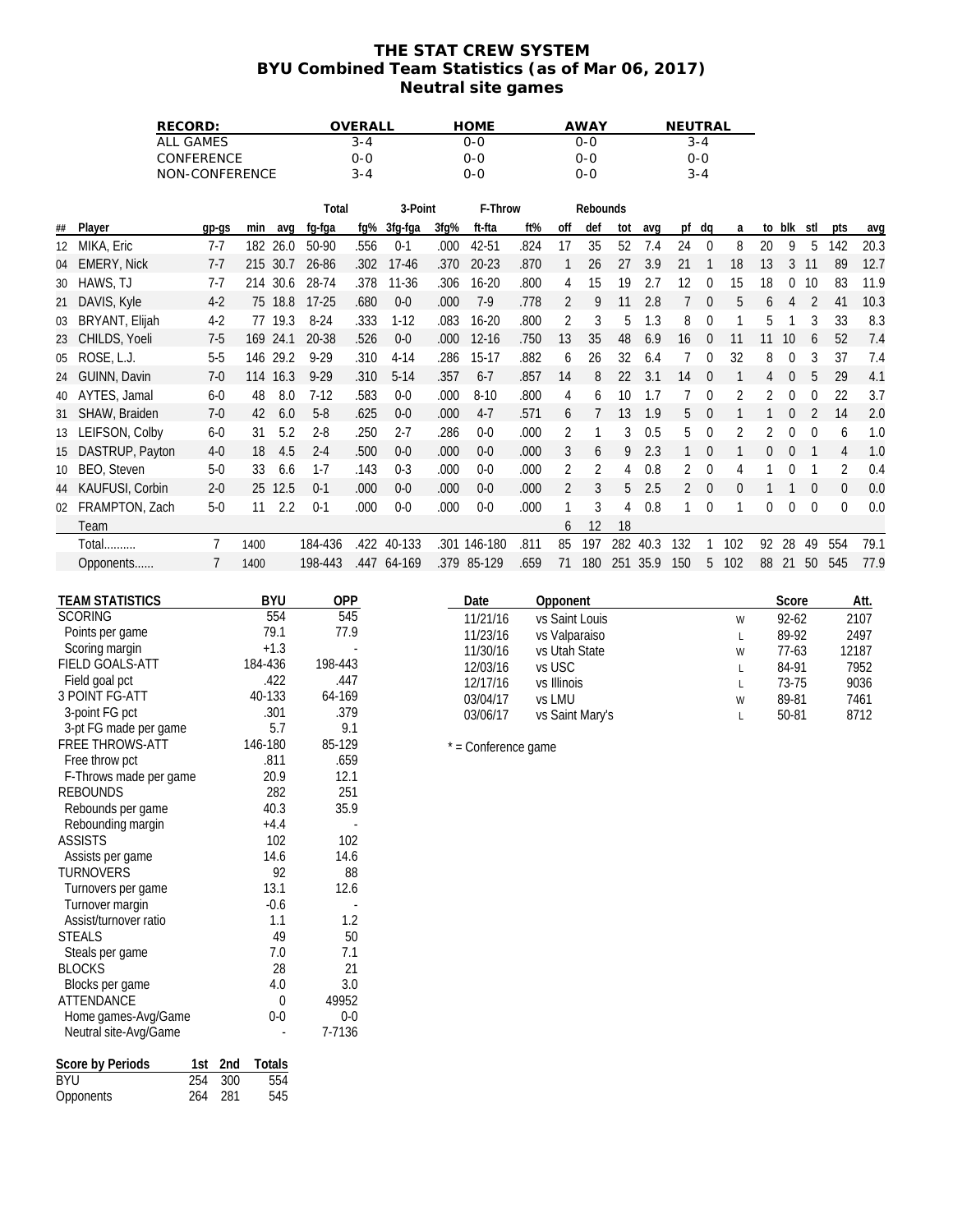## **THE STAT CREW SYSTEM BYU Category Leaders (as of Mar 15, 2017) All games**

| Points               | G   | Pts | Pts/G        |
|----------------------|-----|-----|--------------|
| MIKA, Eric           | 34  | 691 | 20.3         |
| HAWS, TJ             | 34  | 470 | 13.8         |
| EMERY, Nick          | 34  | 447 | 13.1         |
| CHILDS, Yoeli        | 33  | 306 | 9.3          |
| BRYANT, Elijah       | 23  | 269 | 11.7         |
| ROSE, L.J.           | 25  | 138 | 5.5          |
| DAVIS, Kyle          | 10  | 88  | 8.8          |
| GUINN, Davin         | 34  | 76  | 2.2          |
| BEO, Steven          | 31  | 68  | 2.2          |
| AYTES, Jamal         | 28  | 60  | 2.1          |
| SHAW, Braiden        | 31  | 44  | 1.4          |
| LEIFSON, Colby       | 26  | 42  | 1.6          |
|                      |     |     |              |
| <b>FG Percentage</b> | FG  | Att | Pct          |
| DAVIS, Kyle          | 36  | 61  | .590         |
| SHAW, Braiden        | 18  | 31  | .581         |
| AYTES, Jamal         | 23  | 41  | .561         |
| CHILDS, Yoeli        | 122 | 222 | .550         |
| MIKA, Eric           | 233 | 441 | .528         |
| BRYANT, Elijah       | 83  | 195 | .426         |
|                      |     |     |              |
| HAWS, TJ             | 147 | 347 | .424         |
| <b>EMERY, Nick</b>   | 152 | 366 | .415         |
| KAUFUSI, Corbin      | 4   | 10  | .400         |
| BEO, Steven          | 25  | 65  | .385         |
| DASTRUP, Payton      | 12  | 32  | .375         |
| ROSE, L.J.           | 41  | 116 | .353         |
| 3-Point Percentage   | 3FG | Att | Pct          |
| HAWS, TJ             | 76  | 188 | .404         |
| <b>EMERY, Nick</b>   | 75  | 202 | .371         |
| LEIFSON, Colby       | 13  | 39  | .333         |
| GUINN, Davin         | 12  | 39  | .308         |
| BEO, Steven          | 9   | 31  | .290         |
| ROSE, L.J.           | 16  | 56  | .286         |
| BRYANT, Elijah       | 25  | 90  | .278         |
| FRAMPTON, Zach       | 1   | 5   | .200         |
| DASTRUP, Payton      | 3   | 15  | .200         |
|                      | 0   | 2   |              |
| CHILDS, Yoeli        | 0   | 1   | .000<br>.000 |
| MIKA, Eric           |     |     |              |
|                      |     |     |              |
| Free Throw Percent   | FG  | Att | Pct          |
| FRAMPTON, Zach       | 2   | 2   | 1.000        |
| ROSE, L.J.           | 40  | 47  | .851         |
| <b>EMERY, Nick</b>   | 68  | 82  | .829         |
| BRYANT, Elijah       | 78  | 98  | .796         |
| HAWS, TJ             | 100 | 127 | .787         |
| MIKA, Eric           | 225 | 295 | .763         |
| AYTES, Jamal         | 14  | 20  | .700         |
| DAVIS, Kyle          | 16  | 23  | .696         |
| GUINN, Davin         | 12  | 19  | .632         |
| CHILDS, Yoeli        | 62  | 106 | .585         |
| LEIFSON, Colby       | 1   | 2   | .500         |
| BEO, Steven          | 9   | 21  | .429         |
|                      |     |     |              |

| <b>Scoring Average</b>     | G  | Pts  | Avg/G   |
|----------------------------|----|------|---------|
| MIKA, Eric                 | 34 | 691  | 20.3    |
| HAWS, TJ                   | 34 | 470  | 13.8    |
| EMERY, Nick                | 34 | 447  | 13.1    |
| BRYANT, Elijah             | 23 | 269  | 11.7    |
| CHILDS, Yoeli              | 33 | 306  | 9.3     |
| DAVIS, Kyle                | 10 | 88   | 8.8     |
| ROSE, L.J.                 | 25 | 138  | 5.5     |
| GUINN, Davin               | 34 | 76   | 2.2     |
| BEO, Steven                | 31 | 68   | 2.2     |
| AYTES, Jamal               | 28 | 60   | 2.1     |
| LEIFSON, Colby             | 26 | 42   | 1.6     |
| SHAW, Braiden              | 31 | 44   | 1.4     |
| <b>Field Goal Attempts</b> | G  | Att  | Att/G   |
| MIKA, Eric                 | 34 | 441  | 13.0    |
| EMERY, Nick                | 34 | 366  | 10.8    |
| HAWS, TJ                   | 34 | 347  | 10.2    |
| CHILDS, Yoeli              | 33 | 222  | 6.7     |
| BRYANT, Elijah             | 23 | 195  | 8.5     |
|                            |    |      |         |
| Field Goals Made           | G  | Made | Made/G  |
| MIKA, Eric                 | 34 | 233  | 6.9     |
| EMERY, Nick                | 34 | 152  | 4.5     |
| HAWS, TJ                   | 34 | 147  | 4.3     |
| CHILDS, Yoeli              | 33 | 122  | 3.7     |
| BRYANT, Elijah             | 23 | 83   | 3.6     |
| 3-Point FG Attempts        | G  | Att  | Att/G   |
| EMERY, Nick                | 34 | 202  | 5.9     |
| HAWS, TJ                   | 34 | 188  | 5.5     |
| BRYANT, Elijah             | 23 | 90   | 3.9     |
| ROSE, L.J.                 | 25 | 56   | 2.2     |
| GUINN, Davin               | 34 | 39   | 1.1     |
| LEIFSON, Colby             | 26 | 39   | 1.5     |
| 3-Point FG Made            | G  | Made | Made/G  |
| HAWS, TJ                   | 34 | 76   | 2.2     |
| EMERY, Nick                | 34 | 75   | $2.2\,$ |
| BRYANT, Elijah             | 23 | 25   | 1.1     |
| ROSE, L.J.                 | 25 | 16   | 0.6     |
| LEIFSON, Colby             | 26 | 13   | 0.5     |
| <b>Free Throw Attempts</b> | G  | Att  | Att/G   |
| MIKA, Eric                 | 34 | 295  | 8.7     |
| HAWS, TJ                   |    |      |         |
|                            | 34 | 127  | 3.7     |
| CHILDS, Yoeli              | 33 | 106  | 3.2     |
| BRYANT, Elijah             | 23 | 98   | 4.3     |
| <b>EMERY, Nick</b>         | 34 | 82   | 2.4     |
| Free Throws Made           | G  | Made | Made/G  |
| MIKA, Eric                 | 34 | 225  | 6.6     |
| HAWS, TJ                   | 34 | 100  | 2.9     |
| BRYANT, Elijah             | 23 | 78   | 3.4     |
| EMERY, Nick                | 34 | 68   | 2.0     |
| CHILDS, Yoeli              | 33 | 62   | 1.9     |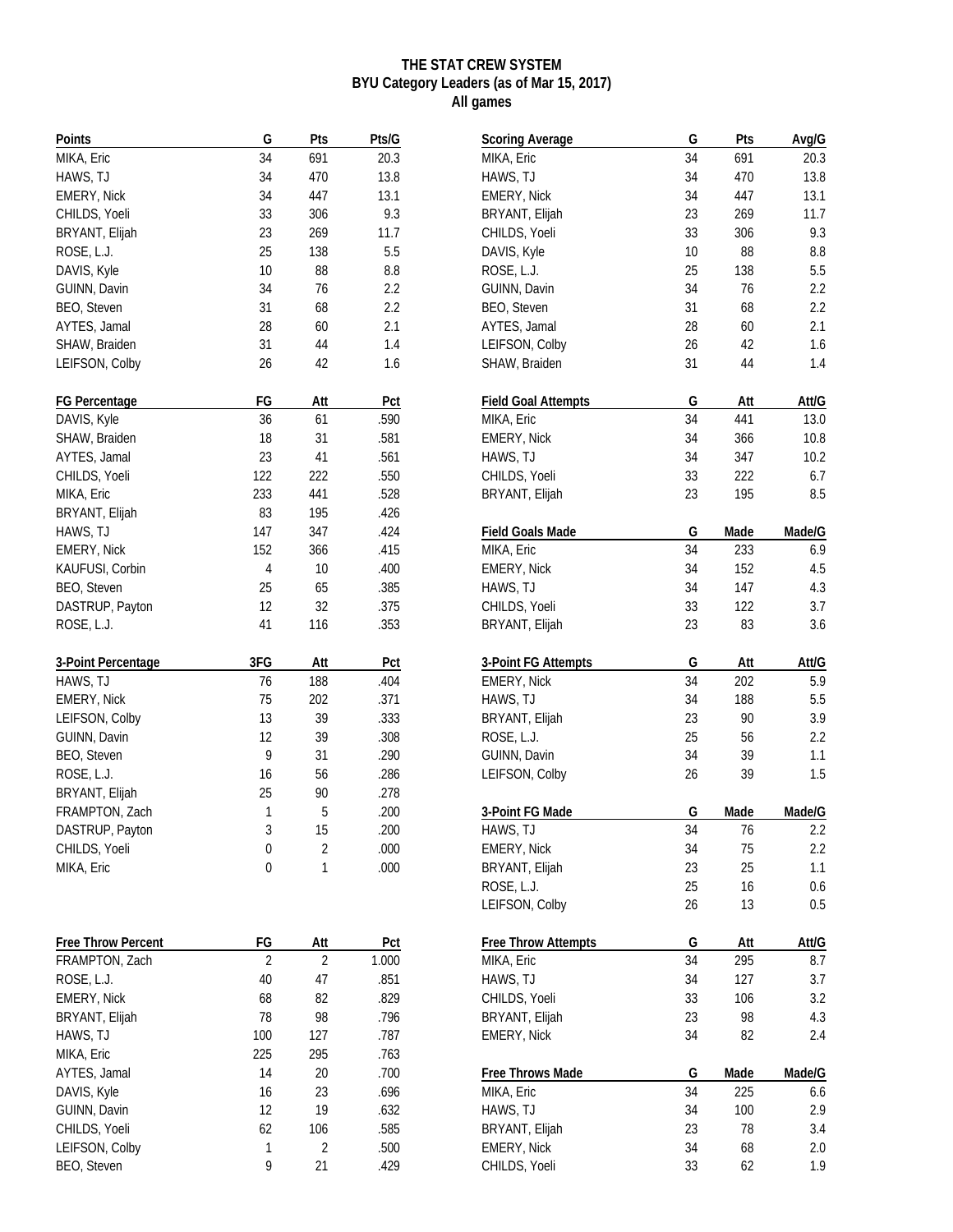## **THE STAT CREW SYSTEM BYU Category Leaders (as of Mar 15, 2017) All games**

| Rebounds           | G  | Reb            | Reb/G |
|--------------------|----|----------------|-------|
| MIKA, Eric         | 34 | 312            | 9.2   |
| CHILDS, Yoeli      | 33 | 272            | 8.2   |
| ROSE, L.J.         | 25 | 116            | 4.6   |
| EMERY, Nick        | 34 | 103            | 3.0   |
| HAWS, TJ           | 34 | 97             | 2.9   |
| Rebound Average    | G  | Reb            | Avg/G |
| MIKA, Eric         | 34 | 312            | 9.2   |
| CHILDS, Yoeli      | 33 | 272            | 8.2   |
| ROSE, L.J.         | 25 | 116            | 4.6   |
| DAVIS, Kyle        | 10 | 40             | 4.0   |
| BRYANT, Elijah     | 23 | 83             | 3.6   |
| Offensive Rebounds | G  | No.            | Avg/G |
| MIKA, Eric         | 34 | 104            | 3.1   |
| CHILDS, Yoeli      | 33 | 62             | 1.9   |
| GUINN, Davin       | 34 | 30             | 0.9   |
| SHAW, Braiden      | 31 | 24             | 0.8   |
| BRYANT, Elijah     | 23 | 15             | 0.7   |
| ROSE, L.J.         | 25 | 15             | 0.6   |
| Defensive Rebounds | G  | No.            | Avg/G |
| CHILDS, Yoeli      | 33 | 210            | 6.4   |
| MIKA, Eric         | 34 | 208            | 6.1   |
| ROSE, L.J.         | 25 | 101            | 4.0   |
| EMERY, Nick        | 34 | 99             | 2.9   |
| HAWS, TJ           | 34 | 88             | 2.6   |
| Fouls              | G  | No.            | Per/G |
| <b>EMERY, Nick</b> | 34 | 100            | 2.9   |
| MIKA, Eric         | 34 | 92             | 2.7   |
| CHILDS, Yoeli      | 33 | 80             | 2.4   |
| HAWS, TJ           | 34 | 77             | 2.3   |
| BRYANT, Elijah     | 23 | 51             | 2.2   |
| Foulouts           | G  | No.            |       |
| EMERY, Nick        | 34 | 4              |       |
| CHILDS, Yoeli      | 33 | 3              |       |
| MIKA, Eric         | 34 | 2              |       |
| HAWS, TJ           | 34 | 2              |       |
| BRYANT, Elijah     | 23 | $\overline{2}$ |       |

| Assists              | G  | No.  | Ast/G        |
|----------------------|----|------|--------------|
| ROSE, L.J.           | 25 | 117  | 4.7          |
| HAWS, TJ             | 34 | 110  | 3.2          |
| EMERY, Nick          | 34 | 82   | 2.4          |
| MIKA, Eric           | 34 | 56   | 1.6          |
| BRYANT, Elijah       | 23 | 51   | 2.2          |
| <b>Steals</b>        | G  | No.  | Stl/G        |
| EMERY, Nick          | 34 | 55   | 1.6          |
| HAWS, TJ             | 34 | 34   | 1.0          |
| ROSE, L.J.           | 25 | 22   | 0.9          |
| GUINN, Davin         | 34 | 21   | 0.6          |
| BRYANT, Elijah       | 23 | 21   | 0.9          |
| <b>Blocked Shots</b> | G  | No.  | <b>BIK/G</b> |
| MIKA, Eric           | 34 | 63   | 1.9          |
| CHILDS, Yoeli        | 33 | 46   | 1.4          |
| DAVIS, Kyle          | 10 | 9    | 0.9          |
| EMERY, Nick          | 34 | 9    | 0.3          |
| BRYANT, Elijah       | 23 | 8    | 0.3          |
| Minutes              | G  | No.  | Min/G        |
| HAWS, TJ             | 34 | 1040 | 30.6         |
| EMERY, Nick          | 34 | 1024 | 30.1         |
| MIKA, Eric           | 34 | 974  | 28.6         |
| CHILDS, Yoeli        | 33 | 854  | 25.9         |
| ROSE, L.J.           | 25 | 652  | 26.1         |
|                      |    |      |              |
| Turnovers            | G  | No.  | TO/G         |
| HAWS, TJ             | 34 | 86   | 2.5          |
| MIKA, Eric           | 34 | 84   | 2.5          |
| EMERY, Nick          | 34 | 69   | 2.0          |
| CHILDS, Yoeli        | 33 | 57   | 1.7          |
| ROSE, L.J.           | 25 | 42   | 1.7          |
|                      |    |      |              |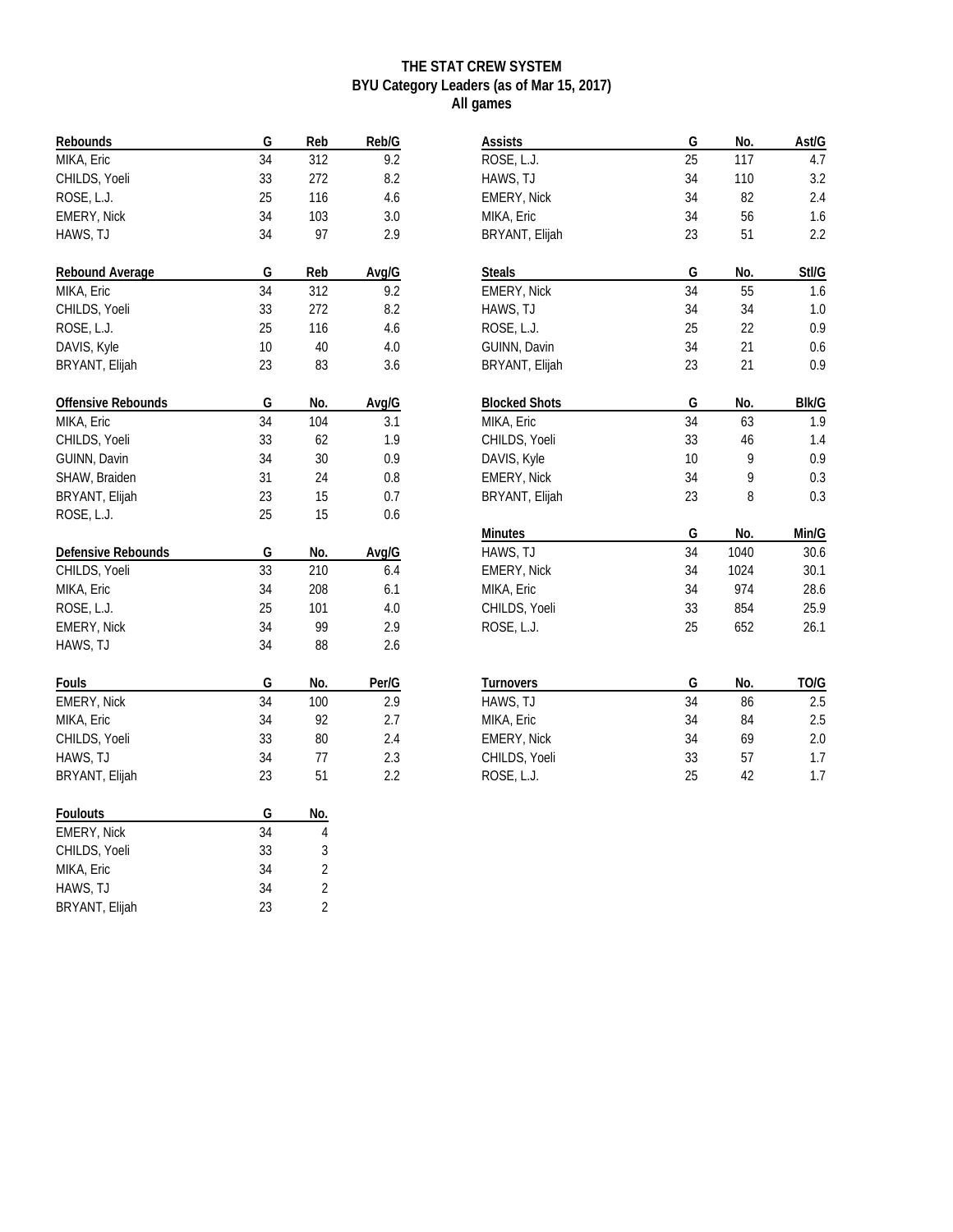### **THE STAT CREW SYSTEM BYU Overall/Conference Statistics (as of Mar 15, 2017) All games**

|                        |           |       |      |      | <b>Overall Statistics</b> |      |      |     |          |       |          |       |      |         | <b>Conference Statistics</b> |      |      |          |          |       |
|------------------------|-----------|-------|------|------|---------------------------|------|------|-----|----------|-------|----------|-------|------|---------|------------------------------|------|------|----------|----------|-------|
| <b>SUMMARY</b>         | $qp-qs$   | min/a | fq%  | 3fq% | ft%                       | r/a  | a/g  | stl | blk      | pts/g | $qp-gs$  | min/g | fq%  | $3fq\%$ | ft%                          | r/a  | a/q  | stl      | blk      | pts/g |
| MIKA, Eric             | 34-34     | 28.6  | .528 | .000 | .763                      | 9.2  | 1.6  | 19  | 63       | 20.3  | $18-18$  | 30.6  | .502 | .000    | 760                          | 9.7  | 1.4  | 10       | 37       | 20.0  |
| HAWS, TJ               | 34-34     | 30.6  | .424 | .404 | .787                      | 2.9  | 3.2  | 34  | 4        | 13.8  | 18-18    | 30.3  | .444 | .419    | .781                         | 2.8  | 3.2  | 14       | 4        | 14.9  |
| <b>EMERY, Nick</b>     | 34-33     | 30.1  | .415 | .371 | .829                      | 3.0  | 2.4  | 55  | 9        | 13.1  | 18-17    | 29.0  | .413 | .362    | .757                         | 2.3  | 1.8  | 28       | 4        | 10.8  |
| BRYANT, Elijah         | $23-9$    | 24.7  | .426 | .278 | .796                      | 3.6  | 2.2  | 21  | 8        | 11.7  | $16 - 7$ | 27.1  | .456 | .343    | .776                         | 3.8  | 2.7  | 15       | 6        | 13.2  |
| CHILDS, Yoeli          | $33 - 26$ | 25.9  | .550 | .000 | .585                      | 8.2  | 1.2  | 19  | 46       | 9.3   | 17-16    | 26.6  | .523 | .000    | 596                          | 8.2  | 1.2  | 10       | 23       | 10.0  |
| DAVIS, Kyle            | $10-6$    | 18.5  | .590 | .000 | .696                      | 4.0  | 0.9  | 5   | 9        | 8.8   |          |       |      |         |                              |      |      |          |          |       |
| ROSE, L.J.             | $25 - 25$ | 26.1  | .353 | .286 | .851                      | 4.6  | 4.7  | 22  | 2        | 5.5   | 12-12    | 23.8  | .400 | .250    | .875                         | 3.7  | 3.8  | 10       |          | 4.6   |
| GUINN, Davin           | $34-1$    | 12.7  | .333 | .308 | .632                      | 2.1  | 0.5  | 21  | 2        | 2.2   | $18-0$   | 12.4  | .429 | .308    | 500                          | 2.0  | 0.8  | 12       |          | 1.7   |
| BEO. Steven            | $31-0$    | 11.5  | 385  | .290 | .429                      | 1.3  | 0.9  | 11  | 0        | 2.2   | $18-0$   | 12.8  | .400 | .333    | 500                          | 1.2  | 0.8  | 5        | $\Omega$ | 2.6   |
| AYTES, Jamal           | $28-0$    | 5.8   | .561 | .000 | .700                      | 1.2  | 0.2  | 0   | 3        | 2.1   | $13-0$   | 4.4   | .615 | .000    | 500                          | 0.9  | 0.1  | $\Omega$ |          | 1.5   |
| LEIFSON, Colbv         | $26-0$    | 4.2   | .326 | .333 | .500                      | 0.3  | 0.2  |     | $\Omega$ | 1.6   | $12 - 0$ | 3.3   | .429 | .417    | .000                         | 0.1  | 0.3  | $\Omega$ | 0        | 1.4   |
| SHAW, Braiden          | $31 - 2$  | 6.5   | .581 | .000 | .400                      | 1.9  | 0.2  | 10  |          | 1.4   | $17-2$   | 7.2   | .500 | .000    | 308                          | 2.4  | 0.2  | 6        |          | 1.2   |
| DASTRUP, Payton        | $24-0$    | 4.4   | .375 | .200 | .000                      | 1.3  | 0.2  |     | 5        | 1.1   | $14-0$   | 4.9   | .300 | .154    | .000                         | 1.1  | 0.2  |          | 5        | 1.0   |
| <b>KAUFUSI, Corbin</b> | $16 - 0$  | 5.4   | .400 | .000 | .286                      | 0.9  | 0.0  |     | 4        | 0.6   | $13-0$   | 4.6   | .444 | .000    | 286                          | 0.8  | 0.0  | 2        | 3        | 0.8   |
| FRAMPTON, Zach         | $13-0$    | 3.9   | .125 | .200 | 1.000                     | 1.3  | 0.2  |     | 0        | 0.4   | $3-0$    | 2.7   | .000 | .000    | .000                         | 1.3  | 0.0  | $\Omega$ | $\Omega$ | 0.7   |
| Totals                 | 34        |       | .456 | .344 | .733                      | 41.7 | 15.7 | 224 | 156      | 80.6  | 18       |       | .460 | 357     | .715                         | 39.7 | 14.6 | 113      | 87       | 78.7  |
| Opponent               | 34        |       | .416 | .324 | .645                      | 36.1 | 14.2 | 237 | 101      | 74.3  | 18       |       | .415 | .321    | .657                         | 35.9 | 13.8 | 109      | 60       | 72.1  |

| fg-fga    | fq%  | 3fg-fga   | 3fq%  | ft-fta    | ft%                       | pts  | pts/g | fg-fga    | fq%  | 3fg-fga   | 3fq% | ft-fta    | ft%                   | pts             | pts/q |
|-----------|------|-----------|-------|-----------|---------------------------|------|-------|-----------|------|-----------|------|-----------|-----------------------|-----------------|-------|
| 233-441   | 528  | $0 - 1$   | .000  | 225-295   | .763                      | 691  | 20.3  | 123-245   | .502 | $0 - 0$   | .000 | 114-150   | .760                  | 360             | 20.0  |
| 147-347   | .424 | 76-188    | .404  | 100-127   | .787                      | 470  | 13.8  | 84-189    | .444 | 44-105    | .419 | 57-73     | .781                  | 269             | 14.9  |
| 152-366   | .415 | 75-202    | .371  | 68-82     | .829                      | 447  | 13.1  | 66-160    | .413 | 34-94     | .362 | 28-37     | .757                  | 194             | 10.8  |
| 83-195    | .426 | 25-90     | .278  | 78-98     | .796                      | 269  | 11.7  | 68-149    | .456 | $23 - 67$ | .343 | $52 - 67$ | .776                  | 211             | 13.2  |
| 122-222   | .550 | $0 - 2$   | .000  | 62-106    | .585                      | 306  | 9.3   | 68-130    | .523 | $0 - 2$   | .000 | 34-57     | .596                  | 170             | 10.0  |
| $36 - 61$ | .590 | $0-0$     | .000. | $16 - 23$ | .696                      | 88   | 8.8   |           |      |           |      |           |                       |                 |       |
| 41-116    | .353 | 16-56     | .286  | 40-47     | .851                      | 138  | 5.5   | 18-45     | .400 | $5 - 20$  | .250 | 14-16     | .875                  | 55              | 4.6   |
| $26 - 78$ | .333 | $12 - 39$ | .308  | $12 - 19$ | .632                      | 76   | 2.2   | $12 - 28$ | .429 | $4-13$    | .308 | $2 - 4$   | .500                  | 30              | 1.7   |
| 25-65     | .385 | $9 - 31$  | .290  | $9 - 21$  | .429                      | 68   | 2.2   | $16 - 40$ | .400 | $7-21$    | .333 | 7-14      | .500                  | 46              | 2.6   |
| 23-41     | .561 | $0 - 0$   | .000. | $14 - 20$ | .700                      | 60   | 2.1   | $8 - 13$  | .615 | $0 - 0$   | .000 | $3-6$     | .500                  | 19              | 1.5   |
| 14-43     | .326 | 13-39     | .333  | $1-2$     | .500                      | 42   | 1.6   | $6 - 14$  | .429 | $5-12$    | .417 | $0-0$     | .000                  | 17              | 1.4   |
| 18-31     | .581 | $0 - 0$   | .000  | $8 - 20$  | .400                      | 44   | 1.4   | $8 - 16$  | .500 | $0 - 0$   | .000 | $4 - 13$  | .308                  | 20              | 1.2   |
| 12-32     | 375  | $3-15$    | .200  | $0 - 0$   | .000.                     | 27   | 1.1   | $6 - 20$  | .300 | $2 - 13$  | .154 | $0 - 0$   | .000                  | 14              | 1.0   |
| $4 - 10$  | .400 | $0 - 0$   | .000  | $2 - 7$   | .286                      | 10   | 0.6   | $4-9$     | .444 | $0 - 0$   | .000 | $2 - 7$   | .286                  | 10 <sup>°</sup> | 0.8   |
| $1-8$     | .125 | $1-5$     | .200  | $2 - 2$   | 1.000                     | 5    | 0.4   | $0 - 1$   | .000 | $0 - 0$   | .000 | $2 - 2$   | 000.1                 | $\overline{2}$  | 0.7   |
| 937-2056  | .456 | 230-668   | .344  | 637-869   | .733                      | 2741 | 80.6  | 487-1059  | .460 | 124-347   | .357 | 319-446   | .715                  | 1417            | 78.7  |
| 906-2176  | .416 | 274-846   | .324  | 437-677   | .645                      | 2525 | 74.3  | 457-1101  | .415 | 133-414   | .321 | 251-382   | .657                  | 1298            | 72.1  |
|           |      |           |       |           | <b>Overall Statistics</b> |      |       |           |      |           |      |           | Conference Statistics |                 |       |

|                     |       |       |       |     | <b>Overall Statistics</b> |          |     |      |        |             |       |       | <b>Conference Statistics</b> |                |     |                |      |                 |
|---------------------|-------|-------|-------|-----|---------------------------|----------|-----|------|--------|-------------|-------|-------|------------------------------|----------------|-----|----------------|------|-----------------|
| <b>TOTALS</b>       | o-reb | d-reb | total | рf  | fo                        | a        | to  | a/to | hi pts | o-reb       | d-reb | total | рf                           | fo             | a   | to             | a/to | hi pts          |
| MIKA, Eric          | 104   | 208   | 312   | 92  | 2                         | 56       | 84  | 0.7  | 31     | 51          | 124   | 175   | 44                           |                | 26  | 38             | 0.7  | 31              |
| HAWS, TJ            | 9     | 88    | 97    | 77  | 2                         | 110      | 86  | 1.3  | 29     | 3           | 48    | 51    | 45                           | $\overline{2}$ | 58  | 48             | 1.2  | 29              |
| <b>EMERY, Nick</b>  | 4     | 99    | 103   | 100 | 4                         | 82       | 69  | 1.2  | 37     | 2           | 39    | 41    | 60                           | 3              | 33  | 31             | 1.1  | 26              |
| BRYANT, Elijah      | 15    | 68    | 83    | 51  | 2                         | 51       | 36  | 1.4  | 39     | 11          | 49    | 60    | 38                           | $\overline{2}$ | 43  | 26             | 1.7  | 39              |
| CHILDS, Yoeli       | 62    | 210   | 272   | 80  | 3                         | 41       | 57  | 0.7  | 23     | 37          | 103   | 140   | 47                           | 3              | 20  | 26             | 0.8  | 23              |
| DAVIS, Kyle         | 8     | 32    | 40    | 25  | $\Omega$                  | 9        | 18  | 0.5  | 22     |             |       |       |                              |                |     |                |      |                 |
| ROSE, L.J.          | 15    | 101   | 116   | 35  |                           | 117      | 42  | 2.8  | 18     | 3           | 41    | 44    | 13                           | 0              | 45  | 15             | 3.0  | 10 <sup>°</sup> |
| GUINN, Davin        | 30    | 40    | 70    | 46  |                           | 17       | 13  | 1.3  | 11     | 14          | 22    | 36    | 23                           |                | 14  | 4              | 3.5  | 6               |
| BEO, Steven         | 9     | 31    | 40    | 36  | $\Omega$                  | 27       | 16  | 1.7  | 12     |             | 20    | 21    | 27                           | 0              | 14  | 10             | 1.4  | 12              |
| <b>AYTES, Jamal</b> | 14    | 19    | 33    | 28  | 0                         | 6        | 12  | 0.5  | 12     | 6           | 6     | 12    | 10                           | 0              |     |                | 0.1  | 8               |
| LEIFSON, Colby      | 3     | 5     | 8     | 16  | $\Omega$                  | 6        | 6   | 1.0  | 10     | $\mathbf 0$ |       |       | 4                            | 0              | 3   |                | 3.0  | 6               |
| SHAW, Braiden       | 24    | 36    | 60    | 31  | 0                         | 5        | 11  | 0.5  | 10     | 15          | 25    | 40    | 21                           | 0              | 3   |                | 0.4  | 4               |
| DASTRUP, Payton     |       | 24    | 31    | 14  | $\Omega$                  | 5        |     | 0.7  | 9      | 3           | 12    | 15    | 8                            | 0              | 3   | 5              | 0.6  | 5               |
| KAUFUSI, Corbin     | 6     | 9     | 15    | 18  | 0                         | $\Omega$ | 9   | 0.0  | 5      | 4           | 6     | 10    | 16                           | 0              | 0   |                | 0.0  | 5               |
| FRAMPTON, Zach      | 3     | 14    | 17    | 8   | $\Omega$                  |          | 2   | 1.0  | 3      |             | 3     | 4     |                              | 0              | 0   | $\overline{2}$ | 0.0  | 2               |
| <b>Totals</b>       | 363   | 1056  | 1419  | 657 | 15                        | 534      | 469 | 1.1  | 101    | 177         | 538   | 715   | 357                          | 12             | 263 | 228            | 1.2  | 99              |
| Opponent            | 349   | 880   | 1229  | 728 | 19                        | 484      | 416 | 1.2  | 114    | 180         | 467   | 647   | 375                          | 9              | 248 | 214            | 1.2  | 99              |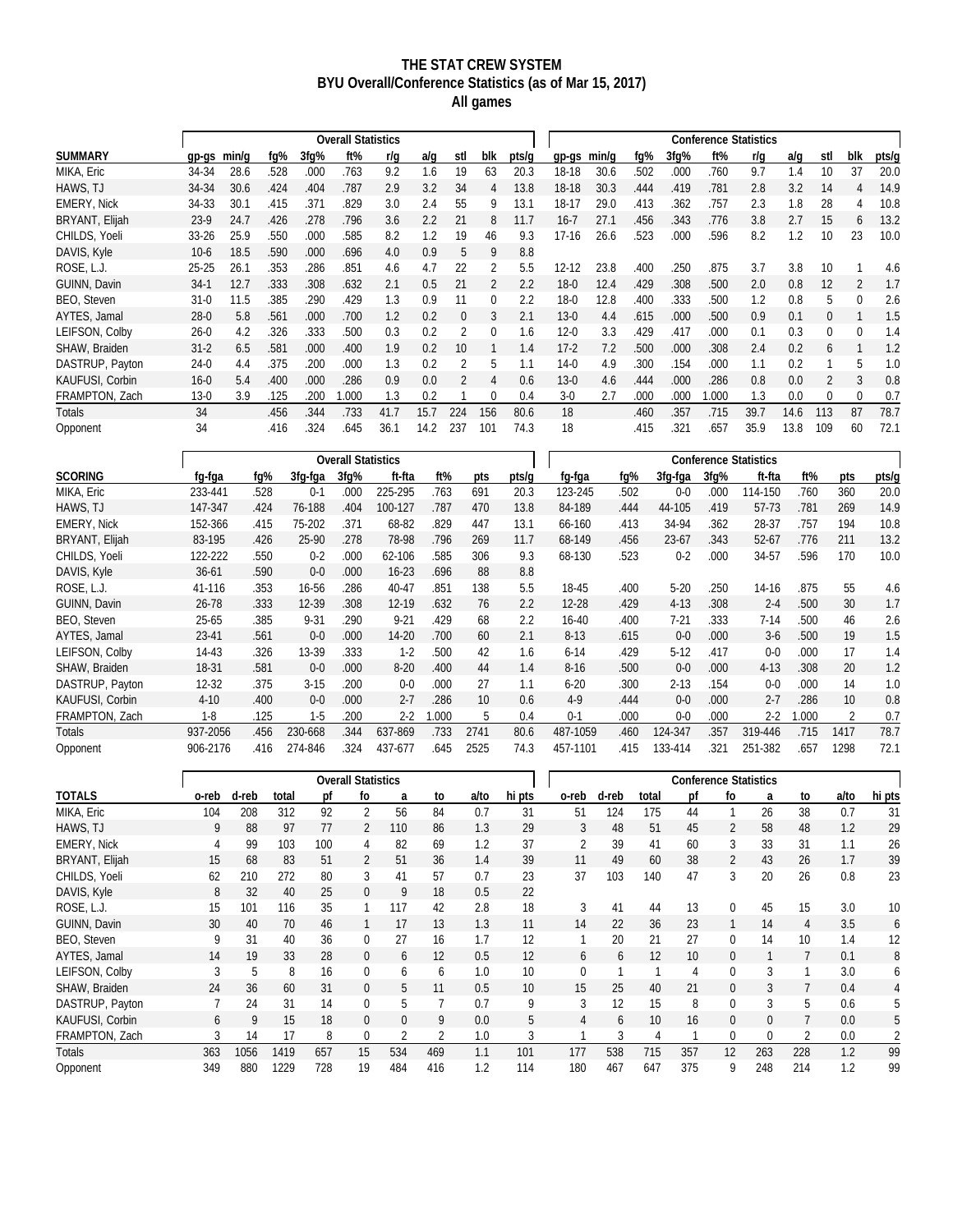### **THE STAT CREW SYSTEM BYU Team Game-by-Game (as of Mar 15, 2017) All games**

#### **TEAM STATISTICS**

|                        |                  |           |              | Total     |      | 3-Pointers |      | Free throws |      |                | Rebounds |                 |         |                        |                          |     |                |                |      |      |
|------------------------|------------------|-----------|--------------|-----------|------|------------|------|-------------|------|----------------|----------|-----------------|---------|------------------------|--------------------------|-----|----------------|----------------|------|------|
| Opponent               | Date             | Score     |              | fq-fqa    | pct  | 3fg-fga    | pct  | ft-fta      | pct  | off            | def      | tot             | avq     | $\mathsf{p}\mathsf{f}$ | a                        | t/o | blk            | stl            | pts  | avq  |
| <b>PRINCETON</b>       | 11/14/16         | 82-73     | W            | 24-60     | .400 | $4 - 16$   | .250 | $30 - 41$   | .732 | 14             | 38       | 52              | 52.0    | 19                     | 12                       | 13  | 5              | 8              | 82   | 82.0 |
| <b>COPPIN STATE</b>    | 11/17/16         | 96-59     | W            | 34-65     | .523 | $9 - 27$   | .333 | 19-23       | .826 | 12             | 51       | 63              | 57.5    | 23                     | 20                       | 22  | 5              | 8              | 96   | 89.0 |
| COASTAL CAROLINA       | 11/19/16         | 81-65     | W            | 33-69     | .478 | $7 - 23$   | .304 | $8 - 13$    | .615 | $\overline{7}$ | 39       | 46              | 53.7    | 11                     | 24                       | 12  | 7              | 3              | 81   | 86.3 |
| vs Saint Louis         | 11/21/16         | $92 - 62$ | W            | 33-65     | .508 | $3-13$     | .231 | $23-27$     | .852 | 8              | 42       | 50              | 52.8    | 19                     | 21                       | 14  | 6              | 6              | 92   | 87.8 |
| vs Valparaiso          | 11/23/16         | 89-92     | $\mathsf{L}$ | $26 - 60$ | .433 | $10-22$    | .455 | 27-32       | .844 | 7              | 26       | 33              | 48.8    | 25                     | 15                       | 13  | 5              | 5              | 89   | 88.0 |
| <b>UTAH VALLEY</b>     | 11/26/16 101-114 |           | $\mathsf{L}$ | 37-78     | .474 | $6 - 21$   | .286 | $21 - 30$   | .700 | 11             | 27       | 38              | 47.0    | 28                     | 21                       | 15  | 2              | 8              | 101  | 90.2 |
| vs Utah State          | 11/30/16         | $77-63$   | W            | $25 - 71$ | .352 | $4 - 20$   | .200 | $23-27$     | .852 | 23             | 32       | 55              | 48.1    | 14                     | 14                       | 12  | 4              | 9              | 77   | 88.3 |
| vs USC                 | 12/03/16         | 84-91     | L            | 30-69     | .435 | $5 - 23$   | .217 | 19-26       | .731 | 14             | 27       | 41              | 47.2    | 25                     | 9                        | 16  | $\overline{4}$ | 8              | 84   | 87.8 |
| <b>WEBER STATE</b>     | 12/07/16         | 77-66     | W            | 28-59     | .475 | $3 - 11$   | .273 | 18-25       | .720 | 10             | 31       | 41              | 46.6    | 21                     | 19                       | 12  | 3              | 6              | 77   | 86.6 |
| COLORADO               | 12/10/16         | 79-71     | W            | 26-58     | .448 | $9 - 19$   | .474 | 18-29       | .621 | 13             | 33       | 46              | 46.5    | 21                     | 17                       | 16  | 4              | 8              | 79   | 85.8 |
| vs Illinois            | 12/17/16         | 73-75     | L            | $26 - 61$ | .426 | $7 - 22$   | .318 | 14-18       | .778 | 10             | 26       | 36              | 45.5    | 16                     | 22                       | 12  | 4              | 11             | 73   | 84.6 |
| <b>IDAHO STATE</b>     | 12/20/16         | 84-58     | W            | 30-58     | .517 | $9 - 22$   | .409 | $15 - 20$   | .750 | 9              | 37       | 46              | 45.6    | 13                     | 21                       | 18  | $\overline{7}$ | 13             | 84   | 84.6 |
| <b>CSU BAKERSFIELD</b> | 12/22/16         | 81-71     | W            | 26-49     | .531 | $8 - 17$   | .471 | 21-33       | .636 | 9              | 36       | 45              | 45.5    | 16                     | 17                       | 21  | 7              | 5              | 81   | 84.3 |
| <b>SANTA CLARA</b>     | 12/29/16         | 89-59     | W            | $32 - 60$ | .533 | $9 - 14$   | .643 | $16 - 24$   | .667 | $\overline{7}$ | 38       | 45              | 45.5    | 14                     | 18                       | 8   | 5              | 3              | 89   | 84.6 |
| at Loyola Marymount    | 12/31/16         | 81-76     | W            | $26 - 61$ | .426 | $9 - 21$   | .429 | 20-29       | .690 | 11             | 24       | 35              | 44.8    | 20                     | 17                       | 9   | 3              | 4              | 81   | 84.4 |
| at Saint Mary's (CA)   | 01/05/17         | 68-81     | L            | $27 - 61$ | .443 | $5-14$     | .357 | $9 - 12$    | .750 | $\overline{7}$ | 20       | 27              | 43.7    | 17                     | 9                        | 3   | $\mathbf{1}$   | 6              | 68   | 83.4 |
| <b>PACIFIC</b>         | 01/07/17         | $91 - 62$ | W            | $31 - 61$ | .508 | $10 - 24$  | .417 | 19-25       | .760 | 9              | 40       | 49              | 44.0    | 20                     | 19                       | 11  | 7              | 4              | 91   | 83.8 |
| <b>SAN FRANCISCO</b>   | 01/12/17         | 85-75     | W            | 29-52     | .558 | $5 - 15$   | .333 | 22-29       | .759 | $\overline{7}$ | 29       | 36              | 43.6    | 16                     | 17                       | 13  | 6              | 6              | 85   | 83.9 |
| at San Diego           | 01/14/17         | 75-88     | L            | $25 - 60$ | .417 | $9 - 24$   | .375 | $16 - 22$   | .727 | 10             | 28       | 38              | 43.3    | 25                     | 15                       | 14  | 5              | 5              | 75   | 83.4 |
| <b>PEPPERDINE</b>      | 01/19/17         | 99-70     | W            | 38-73     | .521 | $8-19$     | .421 | 15-24       | .625 | 17             | 38       | 55              | 43.8    | 22                     | 19                       | 13  | 7              | $\overline{7}$ | 99   | 84.2 |
| at Pacific             | 01/21/17         | $62 - 47$ | W            | 24-56     | .429 | $6 - 18$   | .333 | $8 - 12$    | .667 | 8              | 34       | 42              | 43.8    | 17                     | 13                       | 14  | 7              | 9              | 62   | 83.1 |
| at Santa Clara         | 01/26/17         | 68-76     | L            | 23-52     | .442 | $3 - 15$   | .200 | 19-23       | .826 | 8              | 24       | 32 <sup>2</sup> | 43.2 22 |                        | 13                       | 18  | 3              | $\overline{7}$ | 68   | 82.5 |
| LOYOLA MARYMOUNT       | 01/28/17         | 85-77     | W            | 26-49     | .531 | $5 - 15$   | .333 | 28-44       | .636 | 5              | 41       | 46              | 43.3    | 19                     | 14                       | 23  | 6              | 6              | 85   | 82.6 |
| <b>GONZAGA</b>         | 02/02/17         | 75-85     | L            | $24 - 67$ | .358 | $6 - 22$   | .273 | $21 - 26$   | .808 | 10             | 24       | 34              | 43.0    | 22                     | 13                       | 9   | 3              | $\overline{4}$ | 75   | 82.2 |
| PORTLAND               | 02/04/17         | 73-62     | W            | 21-54     | .389 | $3 - 16$   | .188 | 28-39       | .718 | 8              | 31       | 39              | 42.8    | 20                     | 12                       | 10  | 7              | 9              | 73   | 81.9 |
| at Pepperdine          | 02/09/17         | 83-99     | L            | 28-59     | .475 | $8-28$     | .286 | 19-25       | .760 | 12             | 17       | 29              | 42.3    | 22                     | 18                       | 18  | 6              | 8              | 83   | 81.9 |
| at San Francisco       | 02/11/17         | 68-52     | W            | 24-52     | .462 | $4 - 17$   | .235 | $16 - 24$   | .667 | 8              | 42       | 50              | 42.6    | 17                     | 7                        | 16  | 8              | 8              | 68   | 81.4 |
| <b>SAN DIEGO</b>       | 02/16/17         | 82-70     | W            | 26-58     | .448 | $8-17$     | .471 | $22 - 31$   | .710 | 9              | 29       | 38              | 42.4    | 20                     | 17                       | 7   | 5              | 5              | 82   | 81.4 |
| <b>SAINT MARY'S</b>    | 02/18/17         | 57-70     | L            | 23-58     | .397 | $4 - 14$   | .286 | $7 - 13$    | .538 | 12             | 25       | 37              | 42.2    | 14                     | 12                       | 11  | 3              | 6              | 57   | 80.6 |
| at Portland            | 02/23/17         | 97-78     | W            | $32 - 64$ | .500 | $13 - 30$  | .433 | $20 - 23$   | .870 | 17             | 28       | 45              | 42.3    | 28                     | 18                       | 16  | 2              | $\overline{7}$ | 97   | 81.1 |
| at Gonzaga             | 02/25/17         | 79-71     | W            | 28-62     | .452 | $9 - 24$   | .375 | $14-21$     | .667 | 12             | 26       | 38              | 42.2    | 22                     | 12                       | 15  | 3              | 9              | 79   | 81.1 |
| vs LMU                 | 03/04/17         | 89-81     | W            | 25-50     | .500 | $7 - 16$   | .438 | 32-39       | .821 | 10             | 25       | 35              | 41.9    | 19                     | 16                       | 15  | 1              | 7              | 89   | 81.3 |
| vs Saint Mary's        | 03/06/17         | 50-81     | L            | 19-60     | .317 | $4-17$     | .235 | $8 - 11$    | .727 | 13             | 19       | 32              | 41.6    | 14                     | 5                        | 10  | 4              | 3              | 50   | 80.4 |
| UT ARLINGTON           | 03/15/17         | 89-105    |              | 28-65     | .431 | $11 - 32$  | .344 | 22-29       | .759 | 16             | 29       | 45              | 41.7    | 16                     | $18\,$                   | 20  |                | 3              | 89   | 80.6 |
| <b>BYU</b>             |                  | 2741      |              | 937-2056  | .456 | 230-668    | .344 | 637-869     | .733 | 363            | 1056     | 1419            | 41.7    |                        | 657 534 469 156 224      |     |                |                | 2741 | 80.6 |
| Opponents              |                  | 2525      |              | 906-2176  | .416 | 274-846    | 324  | 437-677     | .645 | 349            | 880      | 1229            |         |                        | 36.1 728 484 416 101 237 |     |                |                | 2525 | 74.3 |

Games played: 34 Points/game: 80.6 FG Pct: 45.6 3FG Pct: 34.4 FT Pct: 73.3

Rebounds/game: 41.7 Assists/game: 15.7 Turnovers/game: 13.8 Assist/turnover ratio: 1.1 Steals/game: 6.6 Blocks/game: 4.6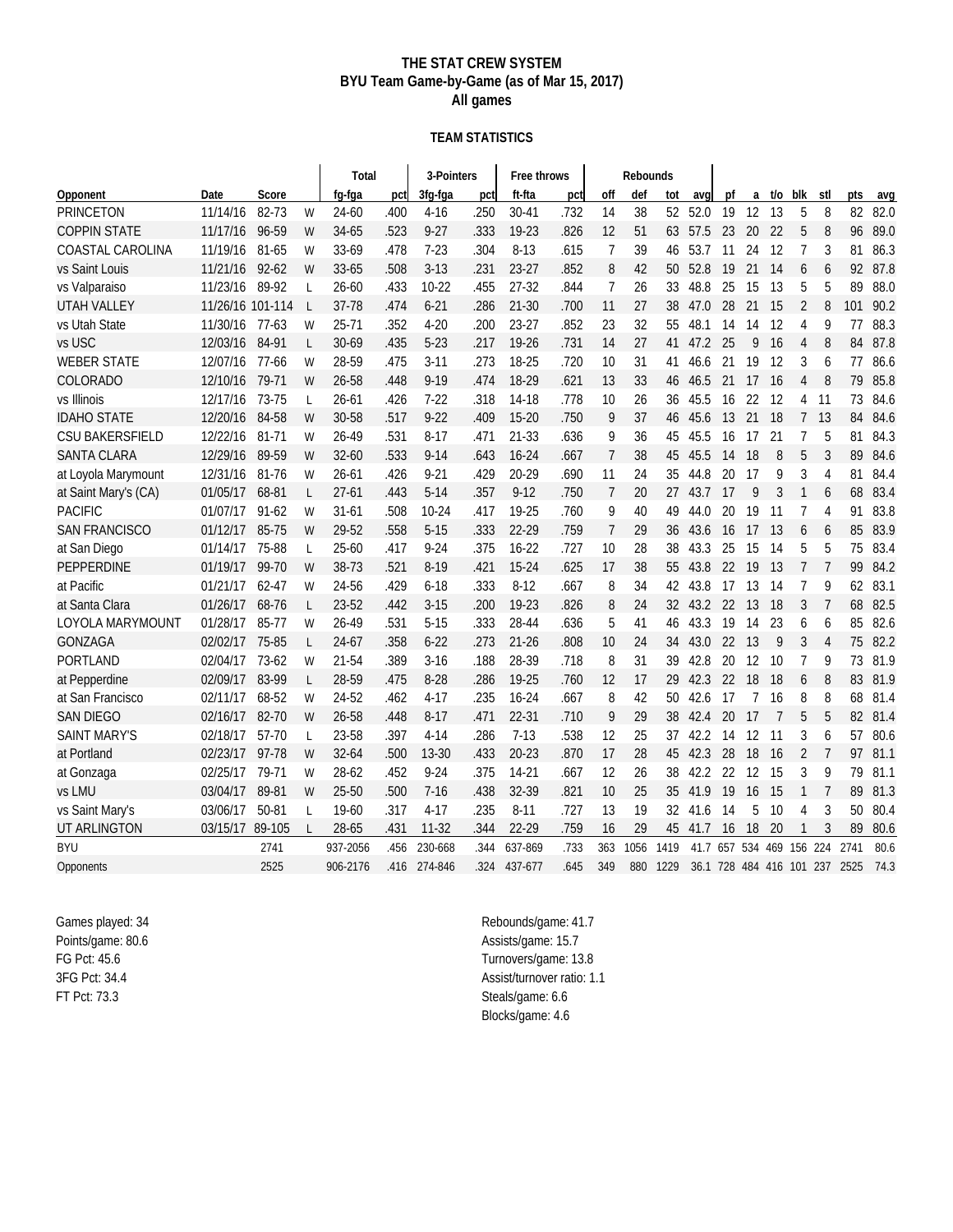#### **THE STAT CREW SYSTEM BYU Opponent Game-by-Game (as of Mar 15, 2017) All games**

#### **OPPONENT STATISTICS**

|                        |                  |           |              | Total     |      | 3-Pointers |      | Free throws |      |                | Rebounds |      |      |    |                          |     |                |                |      |      |
|------------------------|------------------|-----------|--------------|-----------|------|------------|------|-------------|------|----------------|----------|------|------|----|--------------------------|-----|----------------|----------------|------|------|
| Opponent               | Date             | Score     |              | fg-fga    | pctl | 3fg-fga    | pct  | ft-fta      | pct  | off            | def      | tot  | avq  | pf | a                        | t/o | blk            | stl            | pts  | avg  |
| <b>PRINCETON</b>       | 11/14/16         | 82-73     | W            | 27-72     | .375 | 10-35      | .286 | $9 - 12$    | .750 | 9              | 28       | 37   | 37.0 | 29 | 14                       | 11  | 0              | 8              | 73   | 73.0 |
| <b>COPPIN STATE</b>    | 11/17/16         | 96-59     | W            | 21-81     | .259 | $5 - 29$   | .172 | $12 - 24$   | .500 | 19             | 20       | 39   | 38.0 | 21 | 6                        | 11  | 2              | 11             | 59   | 66.0 |
| COASTAL CAROLINA       | 11/19/16         | 81-65     | W            | $26 - 76$ | .342 | $5 - 26$   | .192 | $8 - 16$    | .500 | 13             | 33       | 46   | 40.7 | 15 | 12                       | 9   | 3              | 6              | 65   | 65.7 |
| vs Saint Louis         | 11/21/16         | $92 - 62$ | W            | 24-69     | .348 | $7 - 24$   | .292 | $7-17$      | .412 | 10             | 27       | 37   | 39.8 | 23 | 8                        | 14  | 3              | $\overline{7}$ | 62   | 64.8 |
| vs Valparaiso          | 11/23/16         | 89-92     | L            | 28-64     | .438 | $9 - 23$   | .391 | 27-34       | .794 | 13             | 29       | 42   | 40.2 | 23 | 14                       | 15  | 2              | 5              | 92   | 70.2 |
| <b>UTAH VALLEY</b>     | 11/26/16 101-114 |           | <b>L</b>     | 36-68     | .529 | 18-37      | .486 | 24-32       | .750 | 9              | 34       | 43   | 40.7 | 22 | 23                       | 22  | 5              | 8              | 114  | 77.5 |
| vs Utah State          | 11/30/16         | $77-63$   | W            | $26 - 63$ | .413 | $5-19$     | .263 | $6 - 11$    | .545 | 8              | 23       | 31   | 39.3 | 23 | 13                       | 14  | 1              | 5              | 63   | 75.4 |
| vs USC                 | 12/03/16         | 84-91     | L            | 30-66     | .455 | $9 - 21$   | .429 | $22 - 30$   | .733 | 12             | 22       | 34   | 38.6 | 22 | 15                       | -10 | 4              | 11             | 91   | 77.4 |
| <b>WEBER STATE</b>     | 12/07/16         | 77-66     | W            | 24-56     | .429 | $5 - 24$   | .208 | $11 - 26$   | .423 | 10             | 26       | 36   | 38.3 | 23 | 11                       | 14  | 3              | 6              | 66   | 76.1 |
| COLORADO               | 12/10/16         | 79-71     | W            | 24-62     | .387 | $7 - 29$   | .241 | $16 - 20$   | .800 | $\overline{7}$ | 24       | 31   | 37.6 | 25 | 14                       | -11 | 4              | 5              | 71   | 75.6 |
| vs Illinois            | 12/17/16         | 73-75     | $\mathsf{L}$ | 30-64     | .469 | $10 - 26$  | .385 | $5-11$      | .455 | 10             | 29       | 39   | 37.7 | 19 | 18                       | 12  | 3              | $\overline{7}$ | 75   | 75.5 |
| <b>IDAHO STATE</b>     | 12/20/16         | 84-58     | W            | $21-62$   | .339 | $10-32$    | .313 | $6 - 8$     | .750 | 5              | 23       | 28   | 36.9 | 15 | 15                       | 17  | $\mathbf{1}$   | 12             | 58   | 74.1 |
| <b>CSU BAKERSFIELD</b> | 12/22/16         | 81-71     | W            | 30-79     | .380 | $6 - 20$   | .300 | $5-13$      | .385 | 18             | 20       | 38   | 37.0 | 25 | 12                       | 10  | 2              | 11             | 71   | 73.8 |
| <b>SANTA CLARA</b>     | 12/29/16         | 89-59     | W            | $21-69$   | .304 | $7 - 31$   | .226 | $10 - 14$   | .714 | 11             | 26       | 37   | 37.0 | 22 | 13                       | 8   | 0              | $\overline{4}$ | 59   | 72.8 |
| at Loyola Marymount    | 12/31/16         | 81-76     | W            | $30 - 62$ | .484 | $7 - 20$   | .350 | $9 - 17$    | .529 | 13             | 29       | 42   | 37.3 | 22 | 22                       | 12  | 6              | 3              | 76   | 73.0 |
| at Saint Mary's (CA)   | 01/05/17         | 68-81     | L            | 31-56     | .554 | $10 - 25$  | .400 | $9 - 14$    | .643 | 9              | 28       | 37   | 37.3 | 12 | 21                       | 8   | 5              | $\overline{2}$ | 81   | 73.5 |
| <b>PACIFIC</b>         | 01/07/17         | $91 - 62$ | W            | 24-70     | .343 | $4 - 21$   | .190 | $10-21$     | .476 | 14             | 25       | 39   | 37.4 | 21 | 11                       | 9   | $\overline{2}$ | 4              | 62   | 72.8 |
| <b>SAN FRANCISCO</b>   | 01/12/17         | 85-75     | W            | 29-68     | .426 | 8-33       | .242 | $9 - 16$    | .563 | 14             | 20       | 34   | 37.2 | 24 | 14                       | 12  | 3              | 5              | 75   | 72.9 |
| at San Diego           | 01/14/17         | 75-88     | $\mathsf{L}$ | 27-56     | .482 | $12 - 21$  | .571 | 22-29       | .759 | 7              | 28       | 35   | 37.1 | 20 | 17                       | 10  | 6              | 5              | 88   | 73.7 |
| <b>PEPPERDINE</b>      | 01/19/17         | 99-70     | W            | 28-69     | .406 | $2 - 11$   | .182 | $12 - 23$   | .522 | 9              | 23       | 32   | 36.8 | 19 | 11                       | 11  | $\overline{2}$ | 10             | 70   | 73.6 |
| at Pacific             | 01/21/17         | $62 - 47$ | W            | 19-61     | .311 | $3 - 16$   | .188 | $6 - 15$    | .400 | 14             | 27       | 41   | 37.0 | 14 | 8                        | 11  | 4              | 6              | 47   | 72.3 |
| at Santa Clara         | 01/26/17         | 68-76     | L            | 23-52     | .442 | 14-31      | .452 | $16 - 18$   | .889 | 5              | 24       | 29   | 36.7 | 23 | 16                       | -16 | 3              | 6              | 76   | 72.5 |
| LOYOLA MARYMOUNT       | 01/28/17         | 85-77     | W            | 28-68     | .412 | $7 - 28$   | .250 | 14-25       | .560 | 6              | 26       | 32   | 36.5 | 31 | 15                       | 12  | 2              | 14             | 77   | 72.7 |
| <b>GONZAGA</b>         | 02/02/17         | 75-85     | L            | 27-59     | .458 | $7 - 20$   | .350 | 24-34       | .706 | 12             | 35       | 47   | 36.9 | 22 | 18                       | 14  | 5              | 6              | 85   | 73.2 |
| PORTLAND               | 02/04/17         | 73-62     | W            | 19-58     | .328 | $5-18$     | .278 | 19-23       | .826 | 10             | 29       | 39   | 37.0 | 32 | 8                        | 13  | 3              | 4              | 62   | 72.7 |
| at Pepperdine          | 02/09/17         | 83-99     | L            | $37 - 64$ | .578 | $8 - 15$   | .533 | $17 - 20$   | .850 | 11             | 23       | 34   | 36.9 | 18 | 21                       | 17  | 3              | 8              | 99   | 73.7 |
| at San Francisco       | 02/11/17         | 68-52     | W            | 18-73     | .247 | $12 - 43$  | .279 | $4-9$       | .444 | 15             | 26       | 41   | 37.0 | 22 | 10                       | 11  | 4              | 9              | 52   | 72.9 |
| <b>SAN DIEGO</b>       | 02/16/17         | 82-70     | W            | 24-57     | .421 | $10 - 28$  | .357 | $12 - 18$   | .667 | 7              | 28       | 35   | 37.0 | 23 | 16                       | 12  | 2              | 4              | 70   | 72.8 |
| <b>SAINT MARY'S</b>    | 02/18/17         | 57-70     | L            | 25-53     | .472 | $10 - 26$  | .385 | $10-14$     | .714 | 5              | 27       | 32   | 36.8 | 15 | 15                       | 9   | 2              | 3              | 70   | 72.7 |
| at Portland            | 02/23/17         | 97-78     | W            | 21-49     | .429 | $4 - 11$   | .364 | 32-43       | .744 | 6              | 17       | 23   | 36.3 | 18 | 4                        | 13  | 6              | 8              | 78   | 72.9 |
| at Gonzaga             | 02/25/17         | 79-71     | W            | $26 - 57$ | .456 | $3 - 16$   | .188 | 16-29       | .552 | 12             | 26       | 38   | 36.4 | 17 | 8                        | 16  | 2              | 8              | 71   | 72.8 |
| vs LMU                 | 03/04/17         | 89-81     | W            | $31 - 65$ | .477 | $11 - 31$  | .355 | $8 - 14$    | .571 | 13             | 20       | 33   | 36.3 | 28 | 13                       | 16  | 4              | 10             | 81   | 73.1 |
| vs Saint Mary's        | 03/06/17         | 50-81     | L            | 29-52     | .558 | 13-25      | .520 | $10-12$     | .833 | 5              | 30       | 35   | 36.2 | 12 | 21                       | 7   | 4              | 5              | 81   | 73.3 |
| UT ARLINGTON           | 03/15/17         | 89-105    |              | 42-76     | .553 | $11-31$    | .355 | $10 - 15$   | .667 | 8              | 25       | 33   | 36.1 | 28 | 27                       | 9   | 0              | 11             | 105  | 74.3 |
| Opponents              |                  | 2525      |              | 906-2176  | .416 | 274-846    | .324 | 437-677     | .645 | 349            | 880      | 1229 | 36.1 |    | 728 484 416 101          |     |                | 237            | 2525 | 74.3 |
| <b>BYU</b>             |                  | 2741      |              | 937-2056  | .456 | 230-668    | 344  | 637-869     | .733 | 363            | 1056     | 1419 |      |    | 41.7 657 534 469 156 224 |     |                |                | 2741 | 80.6 |

Games played: 34 Points/game: 74.3 FG Pct: 41.6 3FG Pct: 32.4 FT Pct: 64.5

Rebounds/game: 36.1 Assists/game: 14.2 Turnovers/game: 12.2 Assist/turnover ratio: 1.2 Steals/game: 7.0 Blocks/game: 3.0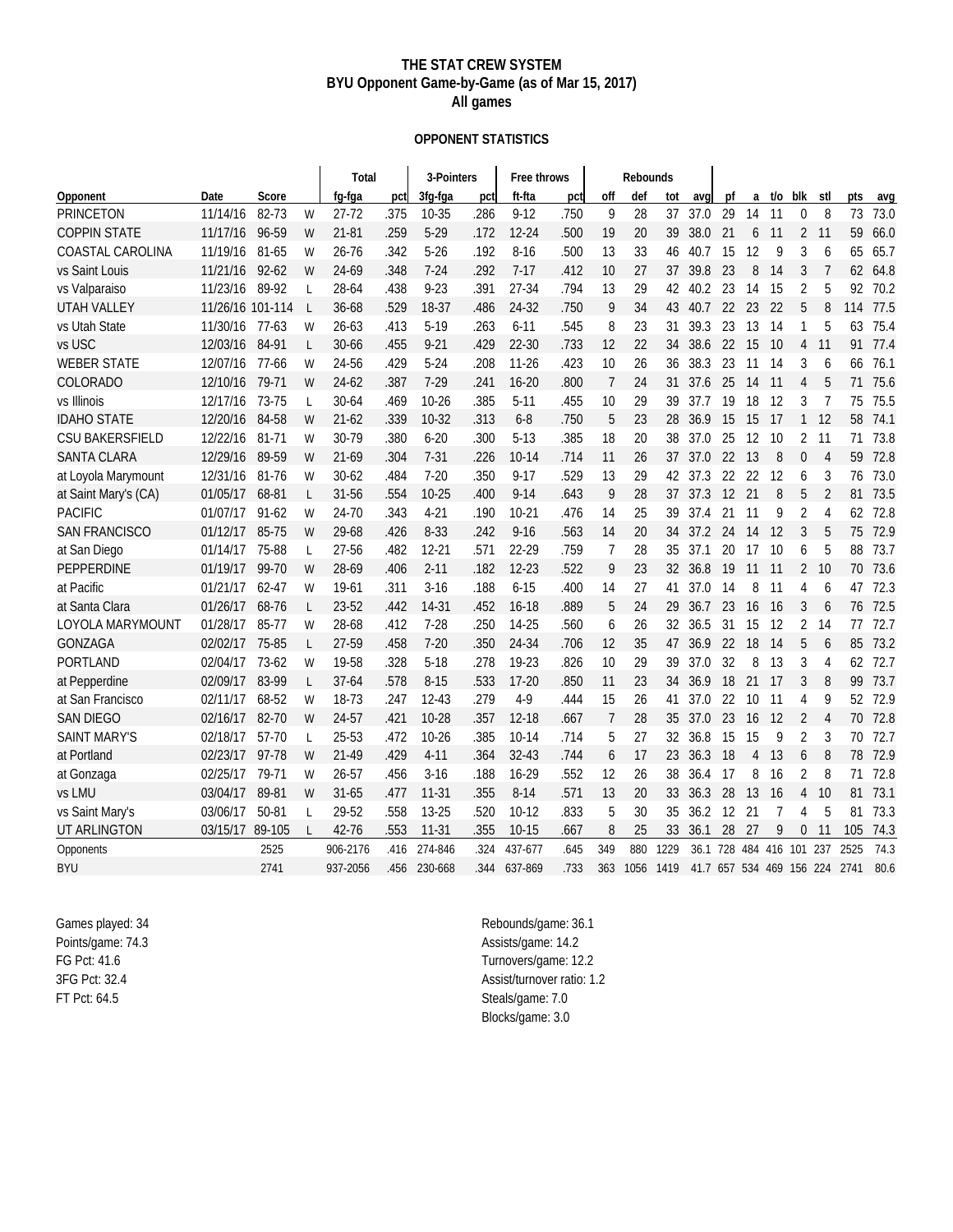#### **THE STAT CREW SYSTEM BYU Team Game-by-Game Comparison (as of Mar 15, 2017) All games**

| Opponent               | 1st   | 2nd   | Score     | Mar   | <b>Total FG</b> | FG Pct    | 3-Pointers      | 3FG Pct   | Free Throws     | FT Pct    | Rebounds |       | A: |
|------------------------|-------|-------|-----------|-------|-----------------|-----------|-----------------|-----------|-----------------|-----------|----------|-------|----|
| PRINCETON              | 44/35 | 38/38 | 82-73     | $+9$  | 24-60/27-72     | .400/.375 | 4-16/10-35      | .250/.286 | 30-41/9-12      | .732/.750 | 52/37    | $+15$ |    |
| <b>COPPIN STATE</b>    | 48/32 | 48/27 | 96-59     | $+37$ | 34-65/21-81     | .523/.259 | $9 - 27/5 - 29$ | .333/.172 | 19-23/12-24     | .826/.500 | 63/39    | $+24$ |    |
| COASTAL CAROLINA       | 40/25 | 41/40 | 81-65     | $+16$ | 33-69/26-76     | .478/.342 | $7 - 23/5 - 26$ | .304/.192 | 8-13/8-16       | .615/.500 | 46/46    |       |    |
| Saint Louis            | 40/33 | 52/29 | $92 - 62$ | $+30$ | 33-65/24-69     | .508/.348 | $3-13/7-24$     | .231/.292 | 23-27/7-17      | .852/.412 | 50/37    | $+13$ |    |
| Valparaiso             | 46/44 | 43/48 | 89-92     | (3)   | 26-60/28-64     | .433/.438 | 10-22/9-23      | .455/.391 | 27-32/27-34     | .844/.794 | 33/42    | (9)   |    |
| UTAH VALLEY            | 52/54 | 49/60 | 101-114   | (13)  | 37-78/36-68     | .474/.529 | 6-21/18-37      | .286/.486 | 21-30/24-32     | .700/.750 | 38/43    | (5)   |    |
| <b>Utah State</b>      | 37/31 | 40/32 | $77-63$   | $+14$ | 25-71/26-63     | .352/.413 | 4-20/5-19       | .200/.263 | 23-27/6-11      | .852/.545 | 55/31    | $+24$ |    |
| <b>USC</b>             | 32/39 | 52/52 | 84-91     | (7)   | 30-69/30-66     | .435/.455 | 5-23/9-21       | .217/.429 | 19-26/22-30     | .731/.733 | 41/34    | $+7$  |    |
| <b>WEBER STATE</b>     | 37/28 | 40/38 | 77-66     | $+11$ | 28-59/24-56     | .475/.429 | $3-11/5-24$     | .273/.208 | 18-25/11-26     | .720/.423 | 41/36    | $+5$  |    |
| COLORADO               | 40/38 | 39/33 | 79-71     | $+8$  | 26-58/24-62     | .448/.387 | $9-19/7-29$     | .474/.241 | 18-29/16-20     | .621/.800 | 46/31    | $+15$ |    |
| Illinois               | 37/43 | 36/32 | 73-75     | (2)   | 26-61/30-64     | .426/.469 | 7-22/10-26      | .318/.385 | 14-18/5-11      | .778/.455 | 36/39    | (3)   |    |
| <b>IDAHO STATE</b>     | 39/31 | 45/27 | 84-58     | $+26$ | 30-58/21-62     | .517/.339 | 9-22/10-32      | .409/.313 | 15-20/6-8       | .750/.750 | 46/28    | $+18$ |    |
| <b>CSU BAKERSFIELD</b> | 47/27 | 34/44 | 81-71     | $+10$ | 26-49/30-79     | .531/.380 | 8-17/6-20       | .471/.300 | 21-33/5-13      | .636/.385 | 45/38    | $+7$  |    |
| <b>SANTA CLARA</b>     | 44/26 | 45/33 | 89-59     | $+30$ | 32-60/21-69     | .533/.304 | $9 - 14/7 - 31$ | .643/.226 | 16-24/10-14     | .667/.714 | 45/37    | $+8$  |    |
| Loyola Marymount       | 34/47 | 47/29 | 81-76     | $+5$  | 26-61/30-62     | .426/.484 | $9 - 21/7 - 20$ | .429/.350 | 20-29/9-17      | .690/.529 | 35/42    | (7)   |    |
| Saint Mary's (CA)      | 36/44 | 32/37 | 68-81     | (13)  | 27-61/31-56     | .443/.554 | 5-14/10-25      | .357/.400 | $9 - 12/9 - 14$ | .750/.643 | 27/37    | (10)  |    |
| <b>PACIFIC</b>         | 47/29 | 44/33 | $91 - 62$ | $+29$ | 31-61/24-70     | .508/.343 | 10-24/4-21      | .417/.190 | 19-25/10-21     | .760/.476 | 49/39    | $+10$ |    |
| <b>SAN FRANCISCO</b>   | 38/32 | 47/43 | 85-75     | $+10$ | 29-52/29-68     | .558/.426 | 5-15/8-33       | .333/.242 | 22-29/9-16      | .759/.563 | 36/34    | $+2$  |    |
| San Diego              | 32/34 | 43/54 | 75-88     | (13)  | 25-60/27-56     | .417/.482 | 9-24/12-21      | .375/.571 | 16-22/22-29     | .727/.759 | 38/35    | $+3$  |    |
| <b>PEPPERDINE</b>      | 51/35 | 48/35 | 99-70     | $+29$ | 38-73/28-69     | .521/.406 | 8-19/2-11       | .421/.182 | 15-24/12-23     | .625/.522 | 55/32    | $+23$ |    |
| Pacific                | 29/22 | 33/25 | $62 - 47$ | $+15$ | 24-56/19-61     | .429/.311 | $6 - 18/3 - 16$ | .333/.188 | $8-12/6-15$     | .667/.400 | 42/41    | $+1$  |    |
| Santa Clara            | 28/34 | 40/42 | 68-76     | (8)   | 23-52/23-52     | .442/.442 | 3-15/14-31      | .200/.452 | 19-23/16-18     | .826/.889 | 32/29    | $+3$  |    |
| LOYOLA MARYMOUNT       | 43/40 | 42/37 | 85-77     | $+8$  | 26-49/28-68     | .531/.412 | $5-15/7-28$     | .333/.250 | 28-44/14-25     | .636/.560 | 46/32    | $+14$ |    |
| <b>GONZAGA</b>         | 26/42 | 49/43 | 75-85     | (10)  | 24-67/27-59     | .358/.458 | $6 - 22/7 - 20$ | .273/.350 | 21-26/24-34     | .808/.706 | 34/47    | (13)  |    |
| <b>PORTLAND</b>        | 28/34 | 45/28 | 73-62     | $+11$ | 21-54/19-58     | .389/.328 | $3-16/5-18$     | .188/.278 | 28-39/19-23     | .718/.826 | 39/39    |       |    |
| Pepperdine             | 43/52 | 40/47 | 83-99     | (16)  | 28-59/37-64     | .475/.578 | 8-28/8-15       | .286/.533 | 19-25/17-20     | .760/.850 | 29/34    | (5)   |    |
| San Francisco          | 36/22 | 32/30 | 68-52     | $+16$ | 24-52/18-73     | .462/.247 | 4-17/12-43      | .235/.279 | $16 - 24/4 - 9$ | .667/.444 | 50/41    | $+9$  |    |
| <b>SAN DIEGO</b>       | 45/38 | 37/32 | 82-70     | $+12$ | 26-58/24-57     | .448/.421 | 8-17/10-28      | .471/.357 | 22-31/12-18     | .710/.667 | 38/35    | $+3$  |    |
| <b>SAINT MARY'S</b>    | 30/41 | 27/29 | 57-70     | (13)  | 23-58/25-53     | .397/.472 | 4-14/10-26      | .286/.385 | 7-13/10-14      | 538/.714  | 37/32    | $+5$  |    |
| Portland               | 51/34 | 46/44 | 97-78     | $+19$ | 32-64/21-49     | .500/.429 | 13-30/4-11      | .433/.364 | 20-23/32-43     | .870/.744 | 45/23    | $+22$ |    |
| Gonzaga                | 35/41 | 44/30 | 79-71     | $+8$  | 28-62/26-57     | .452/.456 | $9 - 24/3 - 16$ | .375/.188 | 14-21/16-29     | .667/.552 | 38/38    |       |    |
| LMU                    | 42/38 | 47/43 | 89-81     | $+8$  | 25-50/31-65     | .500/.477 | 7-16/11-31      | .438/.355 | 32-39/8-14      | .821/.571 | 35/33    | $+2$  |    |
| Saint Mary's           | 20/36 | 30/45 | 50-81     | (31)  | 19-60/29-52     | .317/.558 | 4-17/13-25      | .235/.520 | 8-11/10-12      | .727/.833 | 32/35    | (3)   |    |
| UT ARLINGTON           | 55/62 | 34/43 | 89-105    | (16)  | 28-65/42-76     | .431/.553 | 11-32/11-31     | .344/.355 | 22-29/10-15     | .759/.667 | 45/33    | $+12$ |    |

Note: Game totals are displayed in the format TEAM/OPPONENT for each category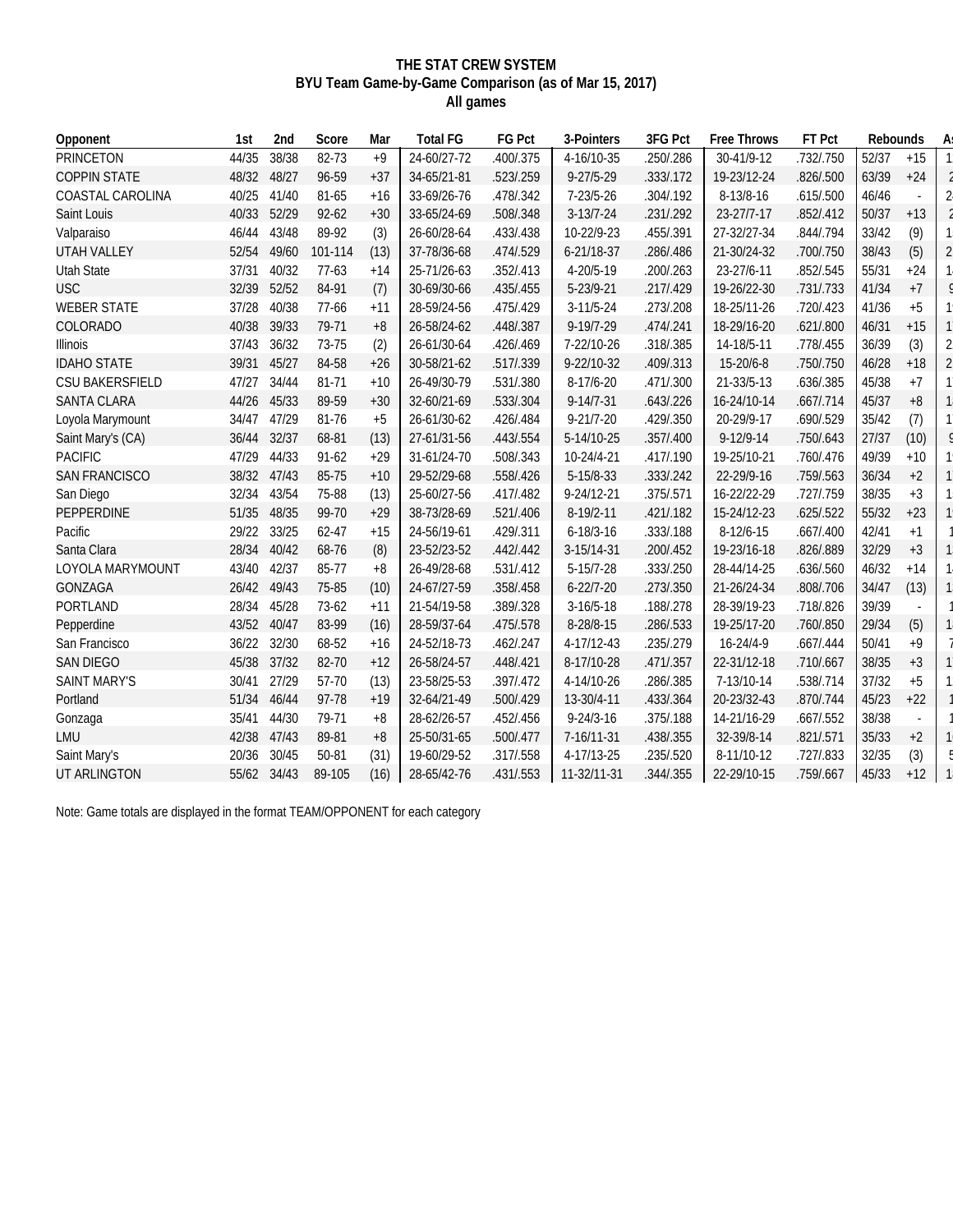### **THE STAT CREW SYSTEM BYU Points-Rebounds-Assists (as of Mar 15, 2017) All games**

| FRAMPTON,Z<br><b>EMERY.NICK</b><br>ROSE,LJ<br>MIKA, ERIC<br>LEIFSON,CO<br>BRYANT, ELI<br><b>BEO, STEVEN</b><br>Date<br>Score<br>Opponent<br>11/14/16<br>82-73<br><b>DNP</b><br>$5 - 6 - 1$<br>$15 - 8 - 4$<br>$4 - 3 - 3$<br>$26 - 18 - 3$<br><b>DNP</b><br>$0 - 0 - 0$<br>W<br>11/17/16<br>96-59<br>$11 - 7 - 3$<br>$5 - 3 - 5$<br>$0 - 1 - 1$<br>$18-5-1$<br>$3 - 3 - 1$<br>$0 - 4 - 0$<br>$13 - 2 - 3$<br>W<br>81-65<br>$9 - 5 - 3$<br>$14 - 2 - 3$<br>$9 - 6 - 9$<br><b>DNP</b><br>19-11-1<br>$0 - 0 - 0$<br>COASTAL CAROLINA<br>11/19/16<br>$0 - 1 - 0$<br>W<br>$9 - 2 - 3$<br>11/21/16<br>$0 - 0 - 0$<br>$5-12-8$<br><b>DNP</b><br>$20 - 10 - 1$<br>$0 - 0 - 0$<br>vs Saint Louis<br>$92 - 62$<br>$0 - 1 - 1$<br>W<br><b>DNP</b><br>11/23/16<br>89-92<br><b>DNP</b><br>$7 - 1 - 1$<br>$18 - 4 - 3$<br>$2 - 7 - 6$<br><b>DNP</b><br>$13 - 3 - 1$<br>vs Valparaiso<br>L<br><b>DNP</b><br>$37 - 3 - 4$<br>$7 - 7 - 6$<br>$22 - 5 - 2$<br>11/26/16<br>101-114<br><b>DNP</b><br>$0 - 0 - 0$<br>$3 - 0 - 0$<br>UTAH VALLEY<br>$\mathsf{L}$<br><b>DNP</b><br>$10-6-3$<br>18-9-6<br>$0 - 0 - 0$<br>$20 - 7 - 1$<br>$0 - 0 - 0$<br>11/30/16<br>$77-63$<br>$0 - 0 - 0$<br>W<br>$5 - 3 - 3$<br>12/03/16<br>84-91<br>$0 - 1 - 0$<br><b>DNP</b><br>$15 - 5 - 2$<br>$0 - 0 - 0$<br>$29 - 9 - 0$<br>$0 - 1 - 1$<br>$\mathsf{L}$<br><b>WEBER STATE</b><br><b>DNP</b><br>$7 - 2 - 6$<br>$4 - 8 - 2$<br>$0 - 0 - 0$<br>$26 - 10 - 4$<br>$0 - 0 - 0$<br>12/07/16<br>77-66<br>$0 - 0 - 0$<br>W<br>$22 - 4 - 2$<br>$5 - 1 - 3$<br>12/10/16<br>79-71<br>$0 - 0 - 0$<br><b>DNP</b><br>$3 - 4 - 2$<br>$17 - 7 - 6$<br>$0 - 0 - 0$<br>COLORADO<br>W<br>73-75<br><b>DNP</b><br><b>DNP</b><br>$16 - 4 - 4$<br>$7 - 1 - 9$<br>$0 - 2 - 1$<br>$25 - 8 - 1$<br>$6 - 2 - 1$<br>vs Illinois<br>12/17/16<br>$\mathsf{L}$<br>$9 - 2 - 3$<br>12/20/16<br>84-58<br><b>DNP</b><br><b>DNP</b><br>$9 - 6 - 4$<br>$6 - 1 - 1$<br>19-12-2<br>$3 - 0 - 0$<br><b>IDAHO STATE</b><br>W<br>12/22/16<br><b>DNP</b><br><b>DNP</b><br>$23 - 5 - 1$<br>$3-6-8$<br>$7 - 3 - 1$<br>13-10-1<br>$0 - 0 - 0$<br><b>CSU BAKERSFIELD</b><br>81-71<br>W<br>12/29/16<br><b>DNP</b><br>$7 - 4 - 2$<br>$9 - 9 - 4$<br>89-59<br><b>DNP</b><br>$12 - 1 - 3$<br>$19-9-0$<br>$3 - 0 - 0$<br>W<br>$20 - 1 - 2$<br>$4 - 3 - 5$<br><b>DNP</b><br>81-76<br><b>DNP</b><br><b>DNP</b><br>$0 - 1 - 1$<br>17-10-0<br>12/31/16<br>W<br>$9 - 2 - 2$<br>$3 - 0 - 1$<br>01/05/17<br>68-81<br><b>DNP</b><br>$11-2-0$<br>$5 - 1 - 5$<br>28-10-0<br>$0 - 0 - 0$<br>at Saint Mary's (CA)<br>L<br>$3-4-3$<br><b>PACIFIC</b><br><b>DNP</b><br>$17 - 1 - 3$<br>$12 - 1 - 1$<br>$6 - 2 - 2$<br>$17-10-3$<br>$6 - 0 - 0$<br>01/07/17<br>$91-62$<br>W<br>$14 - 5 - 3$<br>$22 - 1 - 1$<br>$1 - 1 - 0$<br><b>DNP</b><br><b>SAN FRANCISCO</b><br>01/12/17<br>85-75<br><b>DNP</b><br>$2 - 5 - 5$<br>$31 - 12 - 3$<br>W<br>75-88<br><b>DNP</b><br>$5 - 3 - 2$<br>$8 - 0 - 0$<br>$6 - 4 - 6$<br>$0 - 2 - 0$<br>$2 - 0 - 0$<br>at San Diego<br>01/14/17<br>$11 - 15 - 4$<br>$\mathsf{L}$<br>$15 - 3 - 1$<br>PEPPERDINE<br>01/19/17<br>99-70<br>$10-1-2$<br>$10-5-3$<br>$2 - 1 - 3$<br>$22 - 10 - 1$<br>$3 - 1 - 1$<br>$0 - 1 - 0$<br>W<br>$9 - 3 - 3$<br>62-47<br><b>DNP</b><br>$8 - 1 - 3$<br>$0 - 3 - 0$<br>$2 - 1 - 1$<br>17-12-0<br>$0 - 0 - 0$<br>01/21/17<br>W<br>$13 - 3 - 3$<br>$5 - 1 - 3$<br>$3 - 3 - 4$<br><b>DNP</b><br>01/26/17<br>68-76<br><b>DNP</b><br>$0 - 1 - 0$<br>$22 - 8 - 0$<br>at Santa Clara<br>$\mathsf{L}$<br><b>DNP</b><br>01/28/17<br>85-77<br><b>DNP</b><br>$8 - 8 - 3$<br>$11-3-2$<br>$3 - 1 - 3$<br>$7 - 2 - 1$<br>$27 - 9 - 2$<br><b>LOYOLA MARYMOUNT</b><br>W<br>$12 - 3 - 5$<br>$0 - 0 - 0$<br>02/02/17<br>75-85<br><b>DNP</b><br>$2 - 2 - 1$<br>$0 - 2 - 2$<br>$15 - 11 - 1$<br>$0 - 0 - 1$<br><b>GONZAGA</b><br>L<br>$5 - 3 - 2$<br>73-62<br><b>DNP</b><br>$2 - 2 - 1$<br>$10-4-5$<br>$0 - 0 - 0$<br>23-12-2<br>$0 - 0 - 0$<br><b>PORTLAND</b><br>02/04/17<br>W<br>83-99<br>$15 - 1 - 6$<br>$19 - 2 - 3$<br><b>DNP</b><br>$1 - 1 - 2$<br>$18 - 5 - 0$<br>02/09/17<br>$0 - 0 - 0$<br>$0 - 0 - 0$<br>at Pepperdine<br>$\mathsf{L}$<br><b>DNP</b><br>68-52<br><b>DNP</b><br>$11-3-0$<br>$4-6-1$<br><b>DNP</b><br>$0 - 0 - 0$<br>$12 - 8 - 2$<br>02/11/17<br>W<br>02/16/17<br>82-70<br><b>DNP</b><br>$15 - 8 - 1$<br>$26 - 2 - 2$<br><b>DNP</b><br>$0 - 1 - 0$<br>$15-10-2$<br>$0 - 0 - 0$<br><b>SAN DIEGO</b><br>W<br>02/18/17<br>57-70<br><b>DNP</b><br>$8-4-2$<br><b>DNP</b><br>$0 - 2 - 0$<br>$18-5-1$<br>$3 - 0 - 0$<br><b>SAINT MARY'S</b><br>$4 - 6 - 4$<br>$\mathsf{L}$<br>$39 - 5 - 6$<br>$16 - 2 - 1$<br>$19 - 8 - 4$<br>02/23/17<br>97-78<br>$2 - 3 - 0$<br><b>DNP</b><br>$12 - 3 - 0$<br>$0 - 0 - 1$<br>at Portland<br>W<br><b>DNP</b><br>79-71<br><b>DNP</b><br>$14 - 5 - 3$<br>$9 - 4 - 2$<br><b>DNP</b><br>$0 - 2 - 0$<br>$29 - 11 - 1$<br>02/25/17<br>at Gonzaga<br>W<br>vs LMU<br>03/04/17<br>89-81<br>$0 - 0 - 0$<br>$15 - 2 - 0$<br>$21 - 3 - 1$<br><b>DNP</b><br>$0 - 2 - 2$<br>$25 - 8 - 4$<br>$0 - 0 - 0$<br>W<br>50-81<br>$0 - 2 - 0$<br>$11-2-0$<br>$0 - 3 - 2$<br><b>DNP</b><br>$2 - 0 - 1$<br>$10-7-0$<br>$0 - 0 - 0$<br>vs Saint Mary's<br>03/06/17<br>$\mathsf{L}$<br>03/15/17<br>89-105<br>$3 - 4 - 1$<br><b>DNP</b><br>$24 - 7 - 5$<br><b>DNP</b><br>$4 - 6 - 4$<br>$29 - 7 - 2$<br>$10 - 1 - 0$<br>UT ARLINGTON<br>$\mathsf{L}$<br>15<br>21<br>23<br>24<br>30<br>40<br>31<br>DAVIS, KYLE<br>DASTRUP,PA<br>CHILDS, YOE<br><b>GUINN,DAVI</b><br>HAWS, TJ<br>SHAW, BRAID<br>AYTES, JAMA<br>Opponent<br>Date<br>Score<br>11/14/16<br>82-73<br><b>DNP</b><br>$7 - 5 - 0$<br>$5 - 6 - 0$<br>$0 - 0 - 0$<br>$20 - 2 - 1$<br><b>DNP</b><br>$0 - 1 - 0$<br>W<br><b>COPPIN STATE</b><br>96-59<br>$9 - 2 - 0$<br>$4-6-1$<br>$8 - 15 - 3$<br>$5 - 0 - 1$<br>$11 - 5 - 1$<br>$2 - 2 - 0$<br>$7 - 2 - 0$<br>11/17/16<br>W<br>81-65<br>$0 - 0 - 0$<br>$8-6-2$<br>$4 - 3 - 1$<br>$6 - 0 - 0$<br>$8 - 4 - 5$<br>$0 - 1 - 0$<br>$4 - 3 - 0$<br>11/19/16<br>W<br>92-62<br>$22 - 3 - 2$<br>$6 - 4 - 2$<br>$7 - 5 - 0$<br>$9 - 3 - 3$<br>$2 - 0 - 0$<br>$12 - 5 - 1$<br>11/21/16<br>$0 - 4 - 0$<br>W<br>89-92<br>$9 - 3 - 2$<br>$3 - 2 - 1$<br>$15 - 2 - 0$<br>$2 - 2 - 0$<br>$5 - 1 - 0$<br>11/23/16<br>$4 - 3 - 0$<br>$11 - 2 - 1$<br>L<br>$11-6-1$<br>$3 - 2 - 0$<br>$6 - 2 - 7$<br>$4 - 1 - 0$<br>$0 - 1 - 1$<br><b>UTAH VALLEY</b><br>11/26/16<br>101-114<br>$0 - 2 - 0$<br>$8 - 6 - 0$<br>$\mathsf{L}$<br><b>DNP</b><br><b>DNP</b><br>$9 - 12 - 1$<br>$2 - 6 - 0$<br>$6 - 4 - 1$<br>$2 - 3 - 1$<br>11/30/16<br>$77-63$<br>$10-5-1$<br>W<br>$10-5-1$<br>$5 - 7 - 0$<br>$2 - 5 - 0$<br>$16 - 0 - 1$<br>$0 - 2 - 0$<br>$2 - 1 - 0$<br>12/03/16<br>84-91<br>$0 - 1 - 1$<br>$\mathsf{L}$<br><b>DNP</b><br>12/07/16<br>77-66<br>$0 - 0 - 0$<br>$13 - 3 - 0$<br>$10 - 8 - 0$<br>$0 - 4 - 0$<br>$15 - 2 - 5$<br>$2 - 1 - 2$<br>W<br>12/10/16<br>79-71<br><b>DNP</b><br>$4 - 3 - 0$<br>$11 - 12 - 0$<br>$16 - 5 - 4$<br>$0 - 0 - 0$<br>$0 - 1 - 0$<br>$1 - 1 - 0$<br>W<br>12/17/16<br><b>DNP</b><br>$0 - 0 - 0$<br>$8 - 9 - 1$<br>$10-6-5$<br>$1 - 0 - 0$<br>73-75<br>$0 - 0 - 0$<br>$0 - 2 - 0$<br>L<br><b>DNP</b><br>$4 - 0 - 0$<br>12/20/16<br>84-58<br>$0 - 3 - 1$<br>$13 - 14 - 3$<br>$0 - 1 - 0$<br>$17 - 2 - 6$<br>$4 - 1 - 1$<br>W<br>12/22/16<br><b>DNP</b><br><b>DNP</b><br>19-12-1<br>$0 - 0 - 0$<br>$14 - 3 - 5$<br>$2 - 2 - 0$<br>81-71<br>$0 - 2 - 0$<br>W<br>12/29/16<br>89-59<br>$5 - 1 - 1$<br><b>DNP</b><br>$7 - 7 - 1$<br>$0 - 0 - 1$<br>$17-6-6$<br>$2 - 6 - 0$<br>$8 - 2 - 0$<br>W<br>12/31/16<br><b>DNP</b><br>$15 - 8 - 3$<br>$2 - 0 - 0$<br>$20 - 1 - 4$<br>$0 - 0 - 0$<br>81-76<br>$0 - 1 - 1$<br>$3 - 4 - 1$<br>W<br>$0 - 0 - 0$<br><b>DNP</b><br>$3-4-0$<br>$2 - 1 - 0$<br>$7 - 3 - 1$<br>$0 - 1 - 0$<br><b>DNP</b><br>01/05/17<br>68-81<br>$\mathsf{L}$<br>01/07/17<br><b>DNP</b><br>$14 - 8 - 2$<br>$0 - 2 - 1$<br>$15 - 7 - 3$<br><b>DNP</b><br>$91-62$<br>$0 - 4 - 1$<br>$1 - 4 - 0$<br>W<br>85-75<br><b>DNP</b><br>$8 - 3 - 2$<br>$0 - 0 - 0$<br>$7 - 3 - 3$<br>$0 - 2 - 0$<br>$0 - 0 - 0$<br>01/12/17<br>$0 - 0 - 0$<br>W<br>75-88<br><b>DNP</b><br>$6 - 3 - 1$<br>$5 - 3 - 0$<br>$27 - 2 - 2$<br>$3 - 2 - 0$<br>01/14/17<br>$0 - 0 - 0$<br>$2 - 1 - 0$<br>L<br>$4 - 5 - 0$<br><b>DNP</b><br>$8 - 14 - 1$<br>$2 - 1 - 1$<br>$8 - 1 - 6$<br>$4 - 5 - 0$<br>$6 - 4 - 0$<br>01/19/17<br>99-70<br>W<br>01/21/17<br><b>DNP</b><br>$7 - 14 - 1$<br>$0 - 0 - 0$<br>$16 - 3 - 5$<br>62-47<br>$0 - 0 - 0$<br>$2 - 1 - 0$<br>$0 - 0 - 0$<br>W<br>01/26/17<br><b>DNP</b><br><b>DNP</b><br>$8 - 11 - 0$<br>$2 - 3 - 0$<br>$15 - 1 - 3$<br>$0 - 0 - 0$<br>$0 - 0 - 0$<br>68-76<br>$\mathsf{L}$<br>01/28/17<br>85-77<br><b>DNP</b><br><b>DNP</b><br>$10-8-1$<br>$0 - 2 - 1$<br>$19-4-1$<br><b>DNP</b><br>$0 - 0 - 0$<br>W<br>02/02/17<br>75-85<br><b>DNP</b><br><b>DNP</b><br>$11 - 8 - 1$<br>$6 - 1 - 1$<br>$29 - 2 - 1$<br>$0 - 0 - 0$<br><b>DNP</b><br>$\mathsf{L}$<br>02/04/17<br><b>DNP</b><br><b>DNP</b><br>$15-10-1$<br>$3 - 2 - 0$<br>$15 - 2 - 1$<br><b>DNP</b><br>$0 - 0 - 0$<br>73-62<br>W<br>83-99<br>$5 - 1 - 0$<br><b>DNP</b><br>$6 - 7 - 1$<br>$5 - 8 - 3$<br>$14 - 1 - 3$<br>$0 - 1 - 0$<br>$0 - 0 - 0$<br>02/09/17<br>$\mathsf{L}$<br><b>DNP</b><br>23-17-0<br>$1 - 4 - 1$<br>$17 - 5 - 3$<br><b>DNP</b><br>02/11/17<br>68-52<br>$0 - 1 - 0$<br>$0 - 0 - 0$<br>W<br><b>DNP</b><br>$12 - 8 - 2$<br>$2 - 4 - 3$<br>$12 - 2 - 7$<br>$0 - 0 - 0$<br>$0 - 0 - 0$<br>02/16/17<br>82-70<br>$0 - 0 - 0$<br>W<br>02/18/17<br><b>DNP</b><br>$13 - 7 - 1$<br>$0 - 3 - 1$<br>$11 - 1 - 2$<br>57-70<br>$0 - 1 - 0$<br>$0 - 2 - 0$<br>$0 - 0 - 1$<br>L<br>02/23/17<br>97-78<br><b>DNP</b><br><b>DNP</b><br>$0 - 0 - 0$<br>$3 - 3 - 4$<br>$4 - 11 - 2$<br>$2 - 4 - 0$<br>$0 - 1 - 0$<br>W<br>02/25/17<br><b>DNP</b><br>$4 - 3 - 2$<br>$0 - 2 - 1$<br>$2 - 2 - 0$<br>79-71<br>$0 - 0 - 0$<br>$17-4-3$<br>$0 - 0 - 0$<br>W<br><b>DNP</b><br><b>DNP</b><br>13-9-5<br>$1 - 0 - 0$<br>$14 - 3 - 4$<br>$0 - 1 - 0$<br><b>DNP</b><br>03/04/17<br>89-81<br>W<br>vs Saint Mary's<br>03/06/17<br><b>DNP</b><br>$8 - 5 - 1$<br>$0 - 0 - 0$<br>50-81<br>$0 - 1 - 0$<br>$6 - 4 - 0$<br>$13 - 1 - 1$<br>$0 - 1 - 0$<br>$\mathsf{L}$<br>03/15/17<br><b>DNP</b><br>$6 - 8 - 2$<br>$11 - 2 - 3$<br>$0 - 0 - 0$<br>UT ARLINGTON<br>89-105<br>$0 - 0 - 0$<br>$2 - 4 - 1$<br>$0 - 0 - 0$<br>$\mathsf{L}$ |                                        |  | 02 | 03 | 04 | 05 | 10 | 12 | 13 |
|-----------------------------------------------------------------------------------------------------------------------------------------------------------------------------------------------------------------------------------------------------------------------------------------------------------------------------------------------------------------------------------------------------------------------------------------------------------------------------------------------------------------------------------------------------------------------------------------------------------------------------------------------------------------------------------------------------------------------------------------------------------------------------------------------------------------------------------------------------------------------------------------------------------------------------------------------------------------------------------------------------------------------------------------------------------------------------------------------------------------------------------------------------------------------------------------------------------------------------------------------------------------------------------------------------------------------------------------------------------------------------------------------------------------------------------------------------------------------------------------------------------------------------------------------------------------------------------------------------------------------------------------------------------------------------------------------------------------------------------------------------------------------------------------------------------------------------------------------------------------------------------------------------------------------------------------------------------------------------------------------------------------------------------------------------------------------------------------------------------------------------------------------------------------------------------------------------------------------------------------------------------------------------------------------------------------------------------------------------------------------------------------------------------------------------------------------------------------------------------------------------------------------------------------------------------------------------------------------------------------------------------------------------------------------------------------------------------------------------------------------------------------------------------------------------------------------------------------------------------------------------------------------------------------------------------------------------------------------------------------------------------------------------------------------------------------------------------------------------------------------------------------------------------------------------------------------------------------------------------------------------------------------------------------------------------------------------------------------------------------------------------------------------------------------------------------------------------------------------------------------------------------------------------------------------------------------------------------------------------------------------------------------------------------------------------------------------------------------------------------------------------------------------------------------------------------------------------------------------------------------------------------------------------------------------------------------------------------------------------------------------------------------------------------------------------------------------------------------------------------------------------------------------------------------------------------------------------------------------------------------------------------------------------------------------------------------------------------------------------------------------------------------------------------------------------------------------------------------------------------------------------------------------------------------------------------------------------------------------------------------------------------------------------------------------------------------------------------------------------------------------------------------------------------------------------------------------------------------------------------------------------------------------------------------------------------------------------------------------------------------------------------------------------------------------------------------------------------------------------------------------------------------------------------------------------------------------------------------------------------------------------------------------------------------------------------------------------------------------------------------------------------------------------------------------------------------------------------------------------------------------------------------------------------------------------------------------------------------------------------------------------------------------------------------------------------------------------------------------------------------------------------------------------------------------------------------------------------------------------------------------------------------------------------------------------------------------------------------------------------------------------------------------------------------------------------------------------------------------------------------------------------------------------------------------------------------------------------------------------------------------------------------------------------------------------------------------------------------------------------------------------------------------------------------------------------------------------------------------------------------------------------------------------------------------------------------------------------------------------------------------------------------------------------------------------------------------------------------------------------------------------------------------------------------------------------------------------------------------------------------------------------------------------------------------------------------------------------------------------------------------------------------------------------------------------------------------------------------------------------------------------------------------------------------------------------------------------------------------------------------------------------------------------------------------------------------------------------------------------------------------------------------------------------------------------------------------------------------------------------------------------------------------------------------------------------------------------------------------------------------------------------------------------------------------------------------------------------------------------------------------------------------------------------------------------------------------------------------------------------------------------------------------------------------------------------------------------------------------------------------------------------------------------------------------------------------------------------------------------------------------------------------------------------------------------------------------------------------------------------------------------------------------------------------------------------------------------------------------------------------------------------------------------------------------------------------------------------------------------------------------------------------------------------------------------------------------------------------------------------------------------------------------------------------------------------------------------------------------------------------------------------------------------------------------------------------------------------------------------------------------------------------------------------------------------------------------------------------------------------------------------------------------------------------------------------------------------------------------------------------------------------------------------------------------------------------------------------------------------------------------------------------------------------------------------------------------------------------------------------------------------------------------------------------------------------------------------------------------------------------------------------------------------------------------------------------------------------------------------------------------------------------------------------------------------------------------------------------------------------------------------------------------------------------------------------------------------------------------------------------------------------------------------------------------------------------------------------------------------------------------------------------------------------------------------------------------------------------------------------------------------------------------------------------------------------------------------------------------------------------------------|----------------------------------------|--|----|----|----|----|----|----|----|
|                                                                                                                                                                                                                                                                                                                                                                                                                                                                                                                                                                                                                                                                                                                                                                                                                                                                                                                                                                                                                                                                                                                                                                                                                                                                                                                                                                                                                                                                                                                                                                                                                                                                                                                                                                                                                                                                                                                                                                                                                                                                                                                                                                                                                                                                                                                                                                                                                                                                                                                                                                                                                                                                                                                                                                                                                                                                                                                                                                                                                                                                                                                                                                                                                                                                                                                                                                                                                                                                                                                                                                                                                                                                                                                                                                                                                                                                                                                                                                                                                                                                                                                                                                                                                                                                                                                                                                                                                                                                                                                                                                                                                                                                                                                                                                                                                                                                                                                                                                                                                                                                                                                                                                                                                                                                                                                                                                                                                                                                                                                                                                                                                                                                                                                                                                                                                                                                                                                                                                                                                                                                                                                                                                                                                                                                                                                                                                                                                                                                                                                                                                                                                                                                                                                                                                                                                                                                                                                                                                                                                                                                                                                                                                                                                                                                                                                                                                                                                                                                                                                                                                                                                                                                                                                                                                                                                                                                                                                                                                                                                                                                                                                                                                                                                                                                                                                                                                                                                                                                                                                                                                                                                                                                                                                                                                                                                                                                                                                                                                                                                                                                                                                                                                                                                                                                                                                                                                                                                                                                                                                                                                                                                                                                                                                                                                                                                                                                                                                                                                                                                                                                                                                                                                                                                                                           |                                        |  |    |    |    |    |    |    |    |
|                                                                                                                                                                                                                                                                                                                                                                                                                                                                                                                                                                                                                                                                                                                                                                                                                                                                                                                                                                                                                                                                                                                                                                                                                                                                                                                                                                                                                                                                                                                                                                                                                                                                                                                                                                                                                                                                                                                                                                                                                                                                                                                                                                                                                                                                                                                                                                                                                                                                                                                                                                                                                                                                                                                                                                                                                                                                                                                                                                                                                                                                                                                                                                                                                                                                                                                                                                                                                                                                                                                                                                                                                                                                                                                                                                                                                                                                                                                                                                                                                                                                                                                                                                                                                                                                                                                                                                                                                                                                                                                                                                                                                                                                                                                                                                                                                                                                                                                                                                                                                                                                                                                                                                                                                                                                                                                                                                                                                                                                                                                                                                                                                                                                                                                                                                                                                                                                                                                                                                                                                                                                                                                                                                                                                                                                                                                                                                                                                                                                                                                                                                                                                                                                                                                                                                                                                                                                                                                                                                                                                                                                                                                                                                                                                                                                                                                                                                                                                                                                                                                                                                                                                                                                                                                                                                                                                                                                                                                                                                                                                                                                                                                                                                                                                                                                                                                                                                                                                                                                                                                                                                                                                                                                                                                                                                                                                                                                                                                                                                                                                                                                                                                                                                                                                                                                                                                                                                                                                                                                                                                                                                                                                                                                                                                                                                                                                                                                                                                                                                                                                                                                                                                                                                                                                                                           | <b>PRINCETON</b>                       |  |    |    |    |    |    |    |    |
|                                                                                                                                                                                                                                                                                                                                                                                                                                                                                                                                                                                                                                                                                                                                                                                                                                                                                                                                                                                                                                                                                                                                                                                                                                                                                                                                                                                                                                                                                                                                                                                                                                                                                                                                                                                                                                                                                                                                                                                                                                                                                                                                                                                                                                                                                                                                                                                                                                                                                                                                                                                                                                                                                                                                                                                                                                                                                                                                                                                                                                                                                                                                                                                                                                                                                                                                                                                                                                                                                                                                                                                                                                                                                                                                                                                                                                                                                                                                                                                                                                                                                                                                                                                                                                                                                                                                                                                                                                                                                                                                                                                                                                                                                                                                                                                                                                                                                                                                                                                                                                                                                                                                                                                                                                                                                                                                                                                                                                                                                                                                                                                                                                                                                                                                                                                                                                                                                                                                                                                                                                                                                                                                                                                                                                                                                                                                                                                                                                                                                                                                                                                                                                                                                                                                                                                                                                                                                                                                                                                                                                                                                                                                                                                                                                                                                                                                                                                                                                                                                                                                                                                                                                                                                                                                                                                                                                                                                                                                                                                                                                                                                                                                                                                                                                                                                                                                                                                                                                                                                                                                                                                                                                                                                                                                                                                                                                                                                                                                                                                                                                                                                                                                                                                                                                                                                                                                                                                                                                                                                                                                                                                                                                                                                                                                                                                                                                                                                                                                                                                                                                                                                                                                                                                                                                                           | <b>COPPIN STATE</b>                    |  |    |    |    |    |    |    |    |
|                                                                                                                                                                                                                                                                                                                                                                                                                                                                                                                                                                                                                                                                                                                                                                                                                                                                                                                                                                                                                                                                                                                                                                                                                                                                                                                                                                                                                                                                                                                                                                                                                                                                                                                                                                                                                                                                                                                                                                                                                                                                                                                                                                                                                                                                                                                                                                                                                                                                                                                                                                                                                                                                                                                                                                                                                                                                                                                                                                                                                                                                                                                                                                                                                                                                                                                                                                                                                                                                                                                                                                                                                                                                                                                                                                                                                                                                                                                                                                                                                                                                                                                                                                                                                                                                                                                                                                                                                                                                                                                                                                                                                                                                                                                                                                                                                                                                                                                                                                                                                                                                                                                                                                                                                                                                                                                                                                                                                                                                                                                                                                                                                                                                                                                                                                                                                                                                                                                                                                                                                                                                                                                                                                                                                                                                                                                                                                                                                                                                                                                                                                                                                                                                                                                                                                                                                                                                                                                                                                                                                                                                                                                                                                                                                                                                                                                                                                                                                                                                                                                                                                                                                                                                                                                                                                                                                                                                                                                                                                                                                                                                                                                                                                                                                                                                                                                                                                                                                                                                                                                                                                                                                                                                                                                                                                                                                                                                                                                                                                                                                                                                                                                                                                                                                                                                                                                                                                                                                                                                                                                                                                                                                                                                                                                                                                                                                                                                                                                                                                                                                                                                                                                                                                                                                                                           |                                        |  |    |    |    |    |    |    |    |
|                                                                                                                                                                                                                                                                                                                                                                                                                                                                                                                                                                                                                                                                                                                                                                                                                                                                                                                                                                                                                                                                                                                                                                                                                                                                                                                                                                                                                                                                                                                                                                                                                                                                                                                                                                                                                                                                                                                                                                                                                                                                                                                                                                                                                                                                                                                                                                                                                                                                                                                                                                                                                                                                                                                                                                                                                                                                                                                                                                                                                                                                                                                                                                                                                                                                                                                                                                                                                                                                                                                                                                                                                                                                                                                                                                                                                                                                                                                                                                                                                                                                                                                                                                                                                                                                                                                                                                                                                                                                                                                                                                                                                                                                                                                                                                                                                                                                                                                                                                                                                                                                                                                                                                                                                                                                                                                                                                                                                                                                                                                                                                                                                                                                                                                                                                                                                                                                                                                                                                                                                                                                                                                                                                                                                                                                                                                                                                                                                                                                                                                                                                                                                                                                                                                                                                                                                                                                                                                                                                                                                                                                                                                                                                                                                                                                                                                                                                                                                                                                                                                                                                                                                                                                                                                                                                                                                                                                                                                                                                                                                                                                                                                                                                                                                                                                                                                                                                                                                                                                                                                                                                                                                                                                                                                                                                                                                                                                                                                                                                                                                                                                                                                                                                                                                                                                                                                                                                                                                                                                                                                                                                                                                                                                                                                                                                                                                                                                                                                                                                                                                                                                                                                                                                                                                                                           |                                        |  |    |    |    |    |    |    |    |
|                                                                                                                                                                                                                                                                                                                                                                                                                                                                                                                                                                                                                                                                                                                                                                                                                                                                                                                                                                                                                                                                                                                                                                                                                                                                                                                                                                                                                                                                                                                                                                                                                                                                                                                                                                                                                                                                                                                                                                                                                                                                                                                                                                                                                                                                                                                                                                                                                                                                                                                                                                                                                                                                                                                                                                                                                                                                                                                                                                                                                                                                                                                                                                                                                                                                                                                                                                                                                                                                                                                                                                                                                                                                                                                                                                                                                                                                                                                                                                                                                                                                                                                                                                                                                                                                                                                                                                                                                                                                                                                                                                                                                                                                                                                                                                                                                                                                                                                                                                                                                                                                                                                                                                                                                                                                                                                                                                                                                                                                                                                                                                                                                                                                                                                                                                                                                                                                                                                                                                                                                                                                                                                                                                                                                                                                                                                                                                                                                                                                                                                                                                                                                                                                                                                                                                                                                                                                                                                                                                                                                                                                                                                                                                                                                                                                                                                                                                                                                                                                                                                                                                                                                                                                                                                                                                                                                                                                                                                                                                                                                                                                                                                                                                                                                                                                                                                                                                                                                                                                                                                                                                                                                                                                                                                                                                                                                                                                                                                                                                                                                                                                                                                                                                                                                                                                                                                                                                                                                                                                                                                                                                                                                                                                                                                                                                                                                                                                                                                                                                                                                                                                                                                                                                                                                                                           |                                        |  |    |    |    |    |    |    |    |
|                                                                                                                                                                                                                                                                                                                                                                                                                                                                                                                                                                                                                                                                                                                                                                                                                                                                                                                                                                                                                                                                                                                                                                                                                                                                                                                                                                                                                                                                                                                                                                                                                                                                                                                                                                                                                                                                                                                                                                                                                                                                                                                                                                                                                                                                                                                                                                                                                                                                                                                                                                                                                                                                                                                                                                                                                                                                                                                                                                                                                                                                                                                                                                                                                                                                                                                                                                                                                                                                                                                                                                                                                                                                                                                                                                                                                                                                                                                                                                                                                                                                                                                                                                                                                                                                                                                                                                                                                                                                                                                                                                                                                                                                                                                                                                                                                                                                                                                                                                                                                                                                                                                                                                                                                                                                                                                                                                                                                                                                                                                                                                                                                                                                                                                                                                                                                                                                                                                                                                                                                                                                                                                                                                                                                                                                                                                                                                                                                                                                                                                                                                                                                                                                                                                                                                                                                                                                                                                                                                                                                                                                                                                                                                                                                                                                                                                                                                                                                                                                                                                                                                                                                                                                                                                                                                                                                                                                                                                                                                                                                                                                                                                                                                                                                                                                                                                                                                                                                                                                                                                                                                                                                                                                                                                                                                                                                                                                                                                                                                                                                                                                                                                                                                                                                                                                                                                                                                                                                                                                                                                                                                                                                                                                                                                                                                                                                                                                                                                                                                                                                                                                                                                                                                                                                                                           | vs Utah State                          |  |    |    |    |    |    |    |    |
|                                                                                                                                                                                                                                                                                                                                                                                                                                                                                                                                                                                                                                                                                                                                                                                                                                                                                                                                                                                                                                                                                                                                                                                                                                                                                                                                                                                                                                                                                                                                                                                                                                                                                                                                                                                                                                                                                                                                                                                                                                                                                                                                                                                                                                                                                                                                                                                                                                                                                                                                                                                                                                                                                                                                                                                                                                                                                                                                                                                                                                                                                                                                                                                                                                                                                                                                                                                                                                                                                                                                                                                                                                                                                                                                                                                                                                                                                                                                                                                                                                                                                                                                                                                                                                                                                                                                                                                                                                                                                                                                                                                                                                                                                                                                                                                                                                                                                                                                                                                                                                                                                                                                                                                                                                                                                                                                                                                                                                                                                                                                                                                                                                                                                                                                                                                                                                                                                                                                                                                                                                                                                                                                                                                                                                                                                                                                                                                                                                                                                                                                                                                                                                                                                                                                                                                                                                                                                                                                                                                                                                                                                                                                                                                                                                                                                                                                                                                                                                                                                                                                                                                                                                                                                                                                                                                                                                                                                                                                                                                                                                                                                                                                                                                                                                                                                                                                                                                                                                                                                                                                                                                                                                                                                                                                                                                                                                                                                                                                                                                                                                                                                                                                                                                                                                                                                                                                                                                                                                                                                                                                                                                                                                                                                                                                                                                                                                                                                                                                                                                                                                                                                                                                                                                                                                                           | vs USC                                 |  |    |    |    |    |    |    |    |
|                                                                                                                                                                                                                                                                                                                                                                                                                                                                                                                                                                                                                                                                                                                                                                                                                                                                                                                                                                                                                                                                                                                                                                                                                                                                                                                                                                                                                                                                                                                                                                                                                                                                                                                                                                                                                                                                                                                                                                                                                                                                                                                                                                                                                                                                                                                                                                                                                                                                                                                                                                                                                                                                                                                                                                                                                                                                                                                                                                                                                                                                                                                                                                                                                                                                                                                                                                                                                                                                                                                                                                                                                                                                                                                                                                                                                                                                                                                                                                                                                                                                                                                                                                                                                                                                                                                                                                                                                                                                                                                                                                                                                                                                                                                                                                                                                                                                                                                                                                                                                                                                                                                                                                                                                                                                                                                                                                                                                                                                                                                                                                                                                                                                                                                                                                                                                                                                                                                                                                                                                                                                                                                                                                                                                                                                                                                                                                                                                                                                                                                                                                                                                                                                                                                                                                                                                                                                                                                                                                                                                                                                                                                                                                                                                                                                                                                                                                                                                                                                                                                                                                                                                                                                                                                                                                                                                                                                                                                                                                                                                                                                                                                                                                                                                                                                                                                                                                                                                                                                                                                                                                                                                                                                                                                                                                                                                                                                                                                                                                                                                                                                                                                                                                                                                                                                                                                                                                                                                                                                                                                                                                                                                                                                                                                                                                                                                                                                                                                                                                                                                                                                                                                                                                                                                                                           |                                        |  |    |    |    |    |    |    |    |
|                                                                                                                                                                                                                                                                                                                                                                                                                                                                                                                                                                                                                                                                                                                                                                                                                                                                                                                                                                                                                                                                                                                                                                                                                                                                                                                                                                                                                                                                                                                                                                                                                                                                                                                                                                                                                                                                                                                                                                                                                                                                                                                                                                                                                                                                                                                                                                                                                                                                                                                                                                                                                                                                                                                                                                                                                                                                                                                                                                                                                                                                                                                                                                                                                                                                                                                                                                                                                                                                                                                                                                                                                                                                                                                                                                                                                                                                                                                                                                                                                                                                                                                                                                                                                                                                                                                                                                                                                                                                                                                                                                                                                                                                                                                                                                                                                                                                                                                                                                                                                                                                                                                                                                                                                                                                                                                                                                                                                                                                                                                                                                                                                                                                                                                                                                                                                                                                                                                                                                                                                                                                                                                                                                                                                                                                                                                                                                                                                                                                                                                                                                                                                                                                                                                                                                                                                                                                                                                                                                                                                                                                                                                                                                                                                                                                                                                                                                                                                                                                                                                                                                                                                                                                                                                                                                                                                                                                                                                                                                                                                                                                                                                                                                                                                                                                                                                                                                                                                                                                                                                                                                                                                                                                                                                                                                                                                                                                                                                                                                                                                                                                                                                                                                                                                                                                                                                                                                                                                                                                                                                                                                                                                                                                                                                                                                                                                                                                                                                                                                                                                                                                                                                                                                                                                                                           |                                        |  |    |    |    |    |    |    |    |
|                                                                                                                                                                                                                                                                                                                                                                                                                                                                                                                                                                                                                                                                                                                                                                                                                                                                                                                                                                                                                                                                                                                                                                                                                                                                                                                                                                                                                                                                                                                                                                                                                                                                                                                                                                                                                                                                                                                                                                                                                                                                                                                                                                                                                                                                                                                                                                                                                                                                                                                                                                                                                                                                                                                                                                                                                                                                                                                                                                                                                                                                                                                                                                                                                                                                                                                                                                                                                                                                                                                                                                                                                                                                                                                                                                                                                                                                                                                                                                                                                                                                                                                                                                                                                                                                                                                                                                                                                                                                                                                                                                                                                                                                                                                                                                                                                                                                                                                                                                                                                                                                                                                                                                                                                                                                                                                                                                                                                                                                                                                                                                                                                                                                                                                                                                                                                                                                                                                                                                                                                                                                                                                                                                                                                                                                                                                                                                                                                                                                                                                                                                                                                                                                                                                                                                                                                                                                                                                                                                                                                                                                                                                                                                                                                                                                                                                                                                                                                                                                                                                                                                                                                                                                                                                                                                                                                                                                                                                                                                                                                                                                                                                                                                                                                                                                                                                                                                                                                                                                                                                                                                                                                                                                                                                                                                                                                                                                                                                                                                                                                                                                                                                                                                                                                                                                                                                                                                                                                                                                                                                                                                                                                                                                                                                                                                                                                                                                                                                                                                                                                                                                                                                                                                                                                                                           |                                        |  |    |    |    |    |    |    |    |
|                                                                                                                                                                                                                                                                                                                                                                                                                                                                                                                                                                                                                                                                                                                                                                                                                                                                                                                                                                                                                                                                                                                                                                                                                                                                                                                                                                                                                                                                                                                                                                                                                                                                                                                                                                                                                                                                                                                                                                                                                                                                                                                                                                                                                                                                                                                                                                                                                                                                                                                                                                                                                                                                                                                                                                                                                                                                                                                                                                                                                                                                                                                                                                                                                                                                                                                                                                                                                                                                                                                                                                                                                                                                                                                                                                                                                                                                                                                                                                                                                                                                                                                                                                                                                                                                                                                                                                                                                                                                                                                                                                                                                                                                                                                                                                                                                                                                                                                                                                                                                                                                                                                                                                                                                                                                                                                                                                                                                                                                                                                                                                                                                                                                                                                                                                                                                                                                                                                                                                                                                                                                                                                                                                                                                                                                                                                                                                                                                                                                                                                                                                                                                                                                                                                                                                                                                                                                                                                                                                                                                                                                                                                                                                                                                                                                                                                                                                                                                                                                                                                                                                                                                                                                                                                                                                                                                                                                                                                                                                                                                                                                                                                                                                                                                                                                                                                                                                                                                                                                                                                                                                                                                                                                                                                                                                                                                                                                                                                                                                                                                                                                                                                                                                                                                                                                                                                                                                                                                                                                                                                                                                                                                                                                                                                                                                                                                                                                                                                                                                                                                                                                                                                                                                                                                                                           |                                        |  |    |    |    |    |    |    |    |
|                                                                                                                                                                                                                                                                                                                                                                                                                                                                                                                                                                                                                                                                                                                                                                                                                                                                                                                                                                                                                                                                                                                                                                                                                                                                                                                                                                                                                                                                                                                                                                                                                                                                                                                                                                                                                                                                                                                                                                                                                                                                                                                                                                                                                                                                                                                                                                                                                                                                                                                                                                                                                                                                                                                                                                                                                                                                                                                                                                                                                                                                                                                                                                                                                                                                                                                                                                                                                                                                                                                                                                                                                                                                                                                                                                                                                                                                                                                                                                                                                                                                                                                                                                                                                                                                                                                                                                                                                                                                                                                                                                                                                                                                                                                                                                                                                                                                                                                                                                                                                                                                                                                                                                                                                                                                                                                                                                                                                                                                                                                                                                                                                                                                                                                                                                                                                                                                                                                                                                                                                                                                                                                                                                                                                                                                                                                                                                                                                                                                                                                                                                                                                                                                                                                                                                                                                                                                                                                                                                                                                                                                                                                                                                                                                                                                                                                                                                                                                                                                                                                                                                                                                                                                                                                                                                                                                                                                                                                                                                                                                                                                                                                                                                                                                                                                                                                                                                                                                                                                                                                                                                                                                                                                                                                                                                                                                                                                                                                                                                                                                                                                                                                                                                                                                                                                                                                                                                                                                                                                                                                                                                                                                                                                                                                                                                                                                                                                                                                                                                                                                                                                                                                                                                                                                                                           | SANTA CLARA                            |  |    |    |    |    |    |    |    |
|                                                                                                                                                                                                                                                                                                                                                                                                                                                                                                                                                                                                                                                                                                                                                                                                                                                                                                                                                                                                                                                                                                                                                                                                                                                                                                                                                                                                                                                                                                                                                                                                                                                                                                                                                                                                                                                                                                                                                                                                                                                                                                                                                                                                                                                                                                                                                                                                                                                                                                                                                                                                                                                                                                                                                                                                                                                                                                                                                                                                                                                                                                                                                                                                                                                                                                                                                                                                                                                                                                                                                                                                                                                                                                                                                                                                                                                                                                                                                                                                                                                                                                                                                                                                                                                                                                                                                                                                                                                                                                                                                                                                                                                                                                                                                                                                                                                                                                                                                                                                                                                                                                                                                                                                                                                                                                                                                                                                                                                                                                                                                                                                                                                                                                                                                                                                                                                                                                                                                                                                                                                                                                                                                                                                                                                                                                                                                                                                                                                                                                                                                                                                                                                                                                                                                                                                                                                                                                                                                                                                                                                                                                                                                                                                                                                                                                                                                                                                                                                                                                                                                                                                                                                                                                                                                                                                                                                                                                                                                                                                                                                                                                                                                                                                                                                                                                                                                                                                                                                                                                                                                                                                                                                                                                                                                                                                                                                                                                                                                                                                                                                                                                                                                                                                                                                                                                                                                                                                                                                                                                                                                                                                                                                                                                                                                                                                                                                                                                                                                                                                                                                                                                                                                                                                                                                           | at Loyola Marymount                    |  |    |    |    |    |    |    |    |
|                                                                                                                                                                                                                                                                                                                                                                                                                                                                                                                                                                                                                                                                                                                                                                                                                                                                                                                                                                                                                                                                                                                                                                                                                                                                                                                                                                                                                                                                                                                                                                                                                                                                                                                                                                                                                                                                                                                                                                                                                                                                                                                                                                                                                                                                                                                                                                                                                                                                                                                                                                                                                                                                                                                                                                                                                                                                                                                                                                                                                                                                                                                                                                                                                                                                                                                                                                                                                                                                                                                                                                                                                                                                                                                                                                                                                                                                                                                                                                                                                                                                                                                                                                                                                                                                                                                                                                                                                                                                                                                                                                                                                                                                                                                                                                                                                                                                                                                                                                                                                                                                                                                                                                                                                                                                                                                                                                                                                                                                                                                                                                                                                                                                                                                                                                                                                                                                                                                                                                                                                                                                                                                                                                                                                                                                                                                                                                                                                                                                                                                                                                                                                                                                                                                                                                                                                                                                                                                                                                                                                                                                                                                                                                                                                                                                                                                                                                                                                                                                                                                                                                                                                                                                                                                                                                                                                                                                                                                                                                                                                                                                                                                                                                                                                                                                                                                                                                                                                                                                                                                                                                                                                                                                                                                                                                                                                                                                                                                                                                                                                                                                                                                                                                                                                                                                                                                                                                                                                                                                                                                                                                                                                                                                                                                                                                                                                                                                                                                                                                                                                                                                                                                                                                                                                                                           |                                        |  |    |    |    |    |    |    |    |
|                                                                                                                                                                                                                                                                                                                                                                                                                                                                                                                                                                                                                                                                                                                                                                                                                                                                                                                                                                                                                                                                                                                                                                                                                                                                                                                                                                                                                                                                                                                                                                                                                                                                                                                                                                                                                                                                                                                                                                                                                                                                                                                                                                                                                                                                                                                                                                                                                                                                                                                                                                                                                                                                                                                                                                                                                                                                                                                                                                                                                                                                                                                                                                                                                                                                                                                                                                                                                                                                                                                                                                                                                                                                                                                                                                                                                                                                                                                                                                                                                                                                                                                                                                                                                                                                                                                                                                                                                                                                                                                                                                                                                                                                                                                                                                                                                                                                                                                                                                                                                                                                                                                                                                                                                                                                                                                                                                                                                                                                                                                                                                                                                                                                                                                                                                                                                                                                                                                                                                                                                                                                                                                                                                                                                                                                                                                                                                                                                                                                                                                                                                                                                                                                                                                                                                                                                                                                                                                                                                                                                                                                                                                                                                                                                                                                                                                                                                                                                                                                                                                                                                                                                                                                                                                                                                                                                                                                                                                                                                                                                                                                                                                                                                                                                                                                                                                                                                                                                                                                                                                                                                                                                                                                                                                                                                                                                                                                                                                                                                                                                                                                                                                                                                                                                                                                                                                                                                                                                                                                                                                                                                                                                                                                                                                                                                                                                                                                                                                                                                                                                                                                                                                                                                                                                                                           |                                        |  |    |    |    |    |    |    |    |
|                                                                                                                                                                                                                                                                                                                                                                                                                                                                                                                                                                                                                                                                                                                                                                                                                                                                                                                                                                                                                                                                                                                                                                                                                                                                                                                                                                                                                                                                                                                                                                                                                                                                                                                                                                                                                                                                                                                                                                                                                                                                                                                                                                                                                                                                                                                                                                                                                                                                                                                                                                                                                                                                                                                                                                                                                                                                                                                                                                                                                                                                                                                                                                                                                                                                                                                                                                                                                                                                                                                                                                                                                                                                                                                                                                                                                                                                                                                                                                                                                                                                                                                                                                                                                                                                                                                                                                                                                                                                                                                                                                                                                                                                                                                                                                                                                                                                                                                                                                                                                                                                                                                                                                                                                                                                                                                                                                                                                                                                                                                                                                                                                                                                                                                                                                                                                                                                                                                                                                                                                                                                                                                                                                                                                                                                                                                                                                                                                                                                                                                                                                                                                                                                                                                                                                                                                                                                                                                                                                                                                                                                                                                                                                                                                                                                                                                                                                                                                                                                                                                                                                                                                                                                                                                                                                                                                                                                                                                                                                                                                                                                                                                                                                                                                                                                                                                                                                                                                                                                                                                                                                                                                                                                                                                                                                                                                                                                                                                                                                                                                                                                                                                                                                                                                                                                                                                                                                                                                                                                                                                                                                                                                                                                                                                                                                                                                                                                                                                                                                                                                                                                                                                                                                                                                                                           |                                        |  |    |    |    |    |    |    |    |
|                                                                                                                                                                                                                                                                                                                                                                                                                                                                                                                                                                                                                                                                                                                                                                                                                                                                                                                                                                                                                                                                                                                                                                                                                                                                                                                                                                                                                                                                                                                                                                                                                                                                                                                                                                                                                                                                                                                                                                                                                                                                                                                                                                                                                                                                                                                                                                                                                                                                                                                                                                                                                                                                                                                                                                                                                                                                                                                                                                                                                                                                                                                                                                                                                                                                                                                                                                                                                                                                                                                                                                                                                                                                                                                                                                                                                                                                                                                                                                                                                                                                                                                                                                                                                                                                                                                                                                                                                                                                                                                                                                                                                                                                                                                                                                                                                                                                                                                                                                                                                                                                                                                                                                                                                                                                                                                                                                                                                                                                                                                                                                                                                                                                                                                                                                                                                                                                                                                                                                                                                                                                                                                                                                                                                                                                                                                                                                                                                                                                                                                                                                                                                                                                                                                                                                                                                                                                                                                                                                                                                                                                                                                                                                                                                                                                                                                                                                                                                                                                                                                                                                                                                                                                                                                                                                                                                                                                                                                                                                                                                                                                                                                                                                                                                                                                                                                                                                                                                                                                                                                                                                                                                                                                                                                                                                                                                                                                                                                                                                                                                                                                                                                                                                                                                                                                                                                                                                                                                                                                                                                                                                                                                                                                                                                                                                                                                                                                                                                                                                                                                                                                                                                                                                                                                                                           |                                        |  |    |    |    |    |    |    |    |
|                                                                                                                                                                                                                                                                                                                                                                                                                                                                                                                                                                                                                                                                                                                                                                                                                                                                                                                                                                                                                                                                                                                                                                                                                                                                                                                                                                                                                                                                                                                                                                                                                                                                                                                                                                                                                                                                                                                                                                                                                                                                                                                                                                                                                                                                                                                                                                                                                                                                                                                                                                                                                                                                                                                                                                                                                                                                                                                                                                                                                                                                                                                                                                                                                                                                                                                                                                                                                                                                                                                                                                                                                                                                                                                                                                                                                                                                                                                                                                                                                                                                                                                                                                                                                                                                                                                                                                                                                                                                                                                                                                                                                                                                                                                                                                                                                                                                                                                                                                                                                                                                                                                                                                                                                                                                                                                                                                                                                                                                                                                                                                                                                                                                                                                                                                                                                                                                                                                                                                                                                                                                                                                                                                                                                                                                                                                                                                                                                                                                                                                                                                                                                                                                                                                                                                                                                                                                                                                                                                                                                                                                                                                                                                                                                                                                                                                                                                                                                                                                                                                                                                                                                                                                                                                                                                                                                                                                                                                                                                                                                                                                                                                                                                                                                                                                                                                                                                                                                                                                                                                                                                                                                                                                                                                                                                                                                                                                                                                                                                                                                                                                                                                                                                                                                                                                                                                                                                                                                                                                                                                                                                                                                                                                                                                                                                                                                                                                                                                                                                                                                                                                                                                                                                                                                                                           | at Pacific                             |  |    |    |    |    |    |    |    |
|                                                                                                                                                                                                                                                                                                                                                                                                                                                                                                                                                                                                                                                                                                                                                                                                                                                                                                                                                                                                                                                                                                                                                                                                                                                                                                                                                                                                                                                                                                                                                                                                                                                                                                                                                                                                                                                                                                                                                                                                                                                                                                                                                                                                                                                                                                                                                                                                                                                                                                                                                                                                                                                                                                                                                                                                                                                                                                                                                                                                                                                                                                                                                                                                                                                                                                                                                                                                                                                                                                                                                                                                                                                                                                                                                                                                                                                                                                                                                                                                                                                                                                                                                                                                                                                                                                                                                                                                                                                                                                                                                                                                                                                                                                                                                                                                                                                                                                                                                                                                                                                                                                                                                                                                                                                                                                                                                                                                                                                                                                                                                                                                                                                                                                                                                                                                                                                                                                                                                                                                                                                                                                                                                                                                                                                                                                                                                                                                                                                                                                                                                                                                                                                                                                                                                                                                                                                                                                                                                                                                                                                                                                                                                                                                                                                                                                                                                                                                                                                                                                                                                                                                                                                                                                                                                                                                                                                                                                                                                                                                                                                                                                                                                                                                                                                                                                                                                                                                                                                                                                                                                                                                                                                                                                                                                                                                                                                                                                                                                                                                                                                                                                                                                                                                                                                                                                                                                                                                                                                                                                                                                                                                                                                                                                                                                                                                                                                                                                                                                                                                                                                                                                                                                                                                                                                           |                                        |  |    |    |    |    |    |    |    |
|                                                                                                                                                                                                                                                                                                                                                                                                                                                                                                                                                                                                                                                                                                                                                                                                                                                                                                                                                                                                                                                                                                                                                                                                                                                                                                                                                                                                                                                                                                                                                                                                                                                                                                                                                                                                                                                                                                                                                                                                                                                                                                                                                                                                                                                                                                                                                                                                                                                                                                                                                                                                                                                                                                                                                                                                                                                                                                                                                                                                                                                                                                                                                                                                                                                                                                                                                                                                                                                                                                                                                                                                                                                                                                                                                                                                                                                                                                                                                                                                                                                                                                                                                                                                                                                                                                                                                                                                                                                                                                                                                                                                                                                                                                                                                                                                                                                                                                                                                                                                                                                                                                                                                                                                                                                                                                                                                                                                                                                                                                                                                                                                                                                                                                                                                                                                                                                                                                                                                                                                                                                                                                                                                                                                                                                                                                                                                                                                                                                                                                                                                                                                                                                                                                                                                                                                                                                                                                                                                                                                                                                                                                                                                                                                                                                                                                                                                                                                                                                                                                                                                                                                                                                                                                                                                                                                                                                                                                                                                                                                                                                                                                                                                                                                                                                                                                                                                                                                                                                                                                                                                                                                                                                                                                                                                                                                                                                                                                                                                                                                                                                                                                                                                                                                                                                                                                                                                                                                                                                                                                                                                                                                                                                                                                                                                                                                                                                                                                                                                                                                                                                                                                                                                                                                                                                           |                                        |  |    |    |    |    |    |    |    |
|                                                                                                                                                                                                                                                                                                                                                                                                                                                                                                                                                                                                                                                                                                                                                                                                                                                                                                                                                                                                                                                                                                                                                                                                                                                                                                                                                                                                                                                                                                                                                                                                                                                                                                                                                                                                                                                                                                                                                                                                                                                                                                                                                                                                                                                                                                                                                                                                                                                                                                                                                                                                                                                                                                                                                                                                                                                                                                                                                                                                                                                                                                                                                                                                                                                                                                                                                                                                                                                                                                                                                                                                                                                                                                                                                                                                                                                                                                                                                                                                                                                                                                                                                                                                                                                                                                                                                                                                                                                                                                                                                                                                                                                                                                                                                                                                                                                                                                                                                                                                                                                                                                                                                                                                                                                                                                                                                                                                                                                                                                                                                                                                                                                                                                                                                                                                                                                                                                                                                                                                                                                                                                                                                                                                                                                                                                                                                                                                                                                                                                                                                                                                                                                                                                                                                                                                                                                                                                                                                                                                                                                                                                                                                                                                                                                                                                                                                                                                                                                                                                                                                                                                                                                                                                                                                                                                                                                                                                                                                                                                                                                                                                                                                                                                                                                                                                                                                                                                                                                                                                                                                                                                                                                                                                                                                                                                                                                                                                                                                                                                                                                                                                                                                                                                                                                                                                                                                                                                                                                                                                                                                                                                                                                                                                                                                                                                                                                                                                                                                                                                                                                                                                                                                                                                                                                           |                                        |  |    |    |    |    |    |    |    |
|                                                                                                                                                                                                                                                                                                                                                                                                                                                                                                                                                                                                                                                                                                                                                                                                                                                                                                                                                                                                                                                                                                                                                                                                                                                                                                                                                                                                                                                                                                                                                                                                                                                                                                                                                                                                                                                                                                                                                                                                                                                                                                                                                                                                                                                                                                                                                                                                                                                                                                                                                                                                                                                                                                                                                                                                                                                                                                                                                                                                                                                                                                                                                                                                                                                                                                                                                                                                                                                                                                                                                                                                                                                                                                                                                                                                                                                                                                                                                                                                                                                                                                                                                                                                                                                                                                                                                                                                                                                                                                                                                                                                                                                                                                                                                                                                                                                                                                                                                                                                                                                                                                                                                                                                                                                                                                                                                                                                                                                                                                                                                                                                                                                                                                                                                                                                                                                                                                                                                                                                                                                                                                                                                                                                                                                                                                                                                                                                                                                                                                                                                                                                                                                                                                                                                                                                                                                                                                                                                                                                                                                                                                                                                                                                                                                                                                                                                                                                                                                                                                                                                                                                                                                                                                                                                                                                                                                                                                                                                                                                                                                                                                                                                                                                                                                                                                                                                                                                                                                                                                                                                                                                                                                                                                                                                                                                                                                                                                                                                                                                                                                                                                                                                                                                                                                                                                                                                                                                                                                                                                                                                                                                                                                                                                                                                                                                                                                                                                                                                                                                                                                                                                                                                                                                                                                           |                                        |  |    |    |    |    |    |    |    |
|                                                                                                                                                                                                                                                                                                                                                                                                                                                                                                                                                                                                                                                                                                                                                                                                                                                                                                                                                                                                                                                                                                                                                                                                                                                                                                                                                                                                                                                                                                                                                                                                                                                                                                                                                                                                                                                                                                                                                                                                                                                                                                                                                                                                                                                                                                                                                                                                                                                                                                                                                                                                                                                                                                                                                                                                                                                                                                                                                                                                                                                                                                                                                                                                                                                                                                                                                                                                                                                                                                                                                                                                                                                                                                                                                                                                                                                                                                                                                                                                                                                                                                                                                                                                                                                                                                                                                                                                                                                                                                                                                                                                                                                                                                                                                                                                                                                                                                                                                                                                                                                                                                                                                                                                                                                                                                                                                                                                                                                                                                                                                                                                                                                                                                                                                                                                                                                                                                                                                                                                                                                                                                                                                                                                                                                                                                                                                                                                                                                                                                                                                                                                                                                                                                                                                                                                                                                                                                                                                                                                                                                                                                                                                                                                                                                                                                                                                                                                                                                                                                                                                                                                                                                                                                                                                                                                                                                                                                                                                                                                                                                                                                                                                                                                                                                                                                                                                                                                                                                                                                                                                                                                                                                                                                                                                                                                                                                                                                                                                                                                                                                                                                                                                                                                                                                                                                                                                                                                                                                                                                                                                                                                                                                                                                                                                                                                                                                                                                                                                                                                                                                                                                                                                                                                                                                           | at San Francisco                       |  |    |    |    |    |    |    |    |
|                                                                                                                                                                                                                                                                                                                                                                                                                                                                                                                                                                                                                                                                                                                                                                                                                                                                                                                                                                                                                                                                                                                                                                                                                                                                                                                                                                                                                                                                                                                                                                                                                                                                                                                                                                                                                                                                                                                                                                                                                                                                                                                                                                                                                                                                                                                                                                                                                                                                                                                                                                                                                                                                                                                                                                                                                                                                                                                                                                                                                                                                                                                                                                                                                                                                                                                                                                                                                                                                                                                                                                                                                                                                                                                                                                                                                                                                                                                                                                                                                                                                                                                                                                                                                                                                                                                                                                                                                                                                                                                                                                                                                                                                                                                                                                                                                                                                                                                                                                                                                                                                                                                                                                                                                                                                                                                                                                                                                                                                                                                                                                                                                                                                                                                                                                                                                                                                                                                                                                                                                                                                                                                                                                                                                                                                                                                                                                                                                                                                                                                                                                                                                                                                                                                                                                                                                                                                                                                                                                                                                                                                                                                                                                                                                                                                                                                                                                                                                                                                                                                                                                                                                                                                                                                                                                                                                                                                                                                                                                                                                                                                                                                                                                                                                                                                                                                                                                                                                                                                                                                                                                                                                                                                                                                                                                                                                                                                                                                                                                                                                                                                                                                                                                                                                                                                                                                                                                                                                                                                                                                                                                                                                                                                                                                                                                                                                                                                                                                                                                                                                                                                                                                                                                                                                                                           |                                        |  |    |    |    |    |    |    |    |
|                                                                                                                                                                                                                                                                                                                                                                                                                                                                                                                                                                                                                                                                                                                                                                                                                                                                                                                                                                                                                                                                                                                                                                                                                                                                                                                                                                                                                                                                                                                                                                                                                                                                                                                                                                                                                                                                                                                                                                                                                                                                                                                                                                                                                                                                                                                                                                                                                                                                                                                                                                                                                                                                                                                                                                                                                                                                                                                                                                                                                                                                                                                                                                                                                                                                                                                                                                                                                                                                                                                                                                                                                                                                                                                                                                                                                                                                                                                                                                                                                                                                                                                                                                                                                                                                                                                                                                                                                                                                                                                                                                                                                                                                                                                                                                                                                                                                                                                                                                                                                                                                                                                                                                                                                                                                                                                                                                                                                                                                                                                                                                                                                                                                                                                                                                                                                                                                                                                                                                                                                                                                                                                                                                                                                                                                                                                                                                                                                                                                                                                                                                                                                                                                                                                                                                                                                                                                                                                                                                                                                                                                                                                                                                                                                                                                                                                                                                                                                                                                                                                                                                                                                                                                                                                                                                                                                                                                                                                                                                                                                                                                                                                                                                                                                                                                                                                                                                                                                                                                                                                                                                                                                                                                                                                                                                                                                                                                                                                                                                                                                                                                                                                                                                                                                                                                                                                                                                                                                                                                                                                                                                                                                                                                                                                                                                                                                                                                                                                                                                                                                                                                                                                                                                                                                                                           |                                        |  |    |    |    |    |    |    |    |
|                                                                                                                                                                                                                                                                                                                                                                                                                                                                                                                                                                                                                                                                                                                                                                                                                                                                                                                                                                                                                                                                                                                                                                                                                                                                                                                                                                                                                                                                                                                                                                                                                                                                                                                                                                                                                                                                                                                                                                                                                                                                                                                                                                                                                                                                                                                                                                                                                                                                                                                                                                                                                                                                                                                                                                                                                                                                                                                                                                                                                                                                                                                                                                                                                                                                                                                                                                                                                                                                                                                                                                                                                                                                                                                                                                                                                                                                                                                                                                                                                                                                                                                                                                                                                                                                                                                                                                                                                                                                                                                                                                                                                                                                                                                                                                                                                                                                                                                                                                                                                                                                                                                                                                                                                                                                                                                                                                                                                                                                                                                                                                                                                                                                                                                                                                                                                                                                                                                                                                                                                                                                                                                                                                                                                                                                                                                                                                                                                                                                                                                                                                                                                                                                                                                                                                                                                                                                                                                                                                                                                                                                                                                                                                                                                                                                                                                                                                                                                                                                                                                                                                                                                                                                                                                                                                                                                                                                                                                                                                                                                                                                                                                                                                                                                                                                                                                                                                                                                                                                                                                                                                                                                                                                                                                                                                                                                                                                                                                                                                                                                                                                                                                                                                                                                                                                                                                                                                                                                                                                                                                                                                                                                                                                                                                                                                                                                                                                                                                                                                                                                                                                                                                                                                                                                                                           |                                        |  |    |    |    |    |    |    |    |
|                                                                                                                                                                                                                                                                                                                                                                                                                                                                                                                                                                                                                                                                                                                                                                                                                                                                                                                                                                                                                                                                                                                                                                                                                                                                                                                                                                                                                                                                                                                                                                                                                                                                                                                                                                                                                                                                                                                                                                                                                                                                                                                                                                                                                                                                                                                                                                                                                                                                                                                                                                                                                                                                                                                                                                                                                                                                                                                                                                                                                                                                                                                                                                                                                                                                                                                                                                                                                                                                                                                                                                                                                                                                                                                                                                                                                                                                                                                                                                                                                                                                                                                                                                                                                                                                                                                                                                                                                                                                                                                                                                                                                                                                                                                                                                                                                                                                                                                                                                                                                                                                                                                                                                                                                                                                                                                                                                                                                                                                                                                                                                                                                                                                                                                                                                                                                                                                                                                                                                                                                                                                                                                                                                                                                                                                                                                                                                                                                                                                                                                                                                                                                                                                                                                                                                                                                                                                                                                                                                                                                                                                                                                                                                                                                                                                                                                                                                                                                                                                                                                                                                                                                                                                                                                                                                                                                                                                                                                                                                                                                                                                                                                                                                                                                                                                                                                                                                                                                                                                                                                                                                                                                                                                                                                                                                                                                                                                                                                                                                                                                                                                                                                                                                                                                                                                                                                                                                                                                                                                                                                                                                                                                                                                                                                                                                                                                                                                                                                                                                                                                                                                                                                                                                                                                                                           |                                        |  |    |    |    |    |    |    |    |
|                                                                                                                                                                                                                                                                                                                                                                                                                                                                                                                                                                                                                                                                                                                                                                                                                                                                                                                                                                                                                                                                                                                                                                                                                                                                                                                                                                                                                                                                                                                                                                                                                                                                                                                                                                                                                                                                                                                                                                                                                                                                                                                                                                                                                                                                                                                                                                                                                                                                                                                                                                                                                                                                                                                                                                                                                                                                                                                                                                                                                                                                                                                                                                                                                                                                                                                                                                                                                                                                                                                                                                                                                                                                                                                                                                                                                                                                                                                                                                                                                                                                                                                                                                                                                                                                                                                                                                                                                                                                                                                                                                                                                                                                                                                                                                                                                                                                                                                                                                                                                                                                                                                                                                                                                                                                                                                                                                                                                                                                                                                                                                                                                                                                                                                                                                                                                                                                                                                                                                                                                                                                                                                                                                                                                                                                                                                                                                                                                                                                                                                                                                                                                                                                                                                                                                                                                                                                                                                                                                                                                                                                                                                                                                                                                                                                                                                                                                                                                                                                                                                                                                                                                                                                                                                                                                                                                                                                                                                                                                                                                                                                                                                                                                                                                                                                                                                                                                                                                                                                                                                                                                                                                                                                                                                                                                                                                                                                                                                                                                                                                                                                                                                                                                                                                                                                                                                                                                                                                                                                                                                                                                                                                                                                                                                                                                                                                                                                                                                                                                                                                                                                                                                                                                                                                                                           |                                        |  |    |    |    |    |    |    |    |
|                                                                                                                                                                                                                                                                                                                                                                                                                                                                                                                                                                                                                                                                                                                                                                                                                                                                                                                                                                                                                                                                                                                                                                                                                                                                                                                                                                                                                                                                                                                                                                                                                                                                                                                                                                                                                                                                                                                                                                                                                                                                                                                                                                                                                                                                                                                                                                                                                                                                                                                                                                                                                                                                                                                                                                                                                                                                                                                                                                                                                                                                                                                                                                                                                                                                                                                                                                                                                                                                                                                                                                                                                                                                                                                                                                                                                                                                                                                                                                                                                                                                                                                                                                                                                                                                                                                                                                                                                                                                                                                                                                                                                                                                                                                                                                                                                                                                                                                                                                                                                                                                                                                                                                                                                                                                                                                                                                                                                                                                                                                                                                                                                                                                                                                                                                                                                                                                                                                                                                                                                                                                                                                                                                                                                                                                                                                                                                                                                                                                                                                                                                                                                                                                                                                                                                                                                                                                                                                                                                                                                                                                                                                                                                                                                                                                                                                                                                                                                                                                                                                                                                                                                                                                                                                                                                                                                                                                                                                                                                                                                                                                                                                                                                                                                                                                                                                                                                                                                                                                                                                                                                                                                                                                                                                                                                                                                                                                                                                                                                                                                                                                                                                                                                                                                                                                                                                                                                                                                                                                                                                                                                                                                                                                                                                                                                                                                                                                                                                                                                                                                                                                                                                                                                                                                                                           |                                        |  |    |    |    |    |    |    |    |
|                                                                                                                                                                                                                                                                                                                                                                                                                                                                                                                                                                                                                                                                                                                                                                                                                                                                                                                                                                                                                                                                                                                                                                                                                                                                                                                                                                                                                                                                                                                                                                                                                                                                                                                                                                                                                                                                                                                                                                                                                                                                                                                                                                                                                                                                                                                                                                                                                                                                                                                                                                                                                                                                                                                                                                                                                                                                                                                                                                                                                                                                                                                                                                                                                                                                                                                                                                                                                                                                                                                                                                                                                                                                                                                                                                                                                                                                                                                                                                                                                                                                                                                                                                                                                                                                                                                                                                                                                                                                                                                                                                                                                                                                                                                                                                                                                                                                                                                                                                                                                                                                                                                                                                                                                                                                                                                                                                                                                                                                                                                                                                                                                                                                                                                                                                                                                                                                                                                                                                                                                                                                                                                                                                                                                                                                                                                                                                                                                                                                                                                                                                                                                                                                                                                                                                                                                                                                                                                                                                                                                                                                                                                                                                                                                                                                                                                                                                                                                                                                                                                                                                                                                                                                                                                                                                                                                                                                                                                                                                                                                                                                                                                                                                                                                                                                                                                                                                                                                                                                                                                                                                                                                                                                                                                                                                                                                                                                                                                                                                                                                                                                                                                                                                                                                                                                                                                                                                                                                                                                                                                                                                                                                                                                                                                                                                                                                                                                                                                                                                                                                                                                                                                                                                                                                                                           |                                        |  |    |    |    |    |    |    |    |
|                                                                                                                                                                                                                                                                                                                                                                                                                                                                                                                                                                                                                                                                                                                                                                                                                                                                                                                                                                                                                                                                                                                                                                                                                                                                                                                                                                                                                                                                                                                                                                                                                                                                                                                                                                                                                                                                                                                                                                                                                                                                                                                                                                                                                                                                                                                                                                                                                                                                                                                                                                                                                                                                                                                                                                                                                                                                                                                                                                                                                                                                                                                                                                                                                                                                                                                                                                                                                                                                                                                                                                                                                                                                                                                                                                                                                                                                                                                                                                                                                                                                                                                                                                                                                                                                                                                                                                                                                                                                                                                                                                                                                                                                                                                                                                                                                                                                                                                                                                                                                                                                                                                                                                                                                                                                                                                                                                                                                                                                                                                                                                                                                                                                                                                                                                                                                                                                                                                                                                                                                                                                                                                                                                                                                                                                                                                                                                                                                                                                                                                                                                                                                                                                                                                                                                                                                                                                                                                                                                                                                                                                                                                                                                                                                                                                                                                                                                                                                                                                                                                                                                                                                                                                                                                                                                                                                                                                                                                                                                                                                                                                                                                                                                                                                                                                                                                                                                                                                                                                                                                                                                                                                                                                                                                                                                                                                                                                                                                                                                                                                                                                                                                                                                                                                                                                                                                                                                                                                                                                                                                                                                                                                                                                                                                                                                                                                                                                                                                                                                                                                                                                                                                                                                                                                                                           |                                        |  |    |    |    |    |    |    |    |
|                                                                                                                                                                                                                                                                                                                                                                                                                                                                                                                                                                                                                                                                                                                                                                                                                                                                                                                                                                                                                                                                                                                                                                                                                                                                                                                                                                                                                                                                                                                                                                                                                                                                                                                                                                                                                                                                                                                                                                                                                                                                                                                                                                                                                                                                                                                                                                                                                                                                                                                                                                                                                                                                                                                                                                                                                                                                                                                                                                                                                                                                                                                                                                                                                                                                                                                                                                                                                                                                                                                                                                                                                                                                                                                                                                                                                                                                                                                                                                                                                                                                                                                                                                                                                                                                                                                                                                                                                                                                                                                                                                                                                                                                                                                                                                                                                                                                                                                                                                                                                                                                                                                                                                                                                                                                                                                                                                                                                                                                                                                                                                                                                                                                                                                                                                                                                                                                                                                                                                                                                                                                                                                                                                                                                                                                                                                                                                                                                                                                                                                                                                                                                                                                                                                                                                                                                                                                                                                                                                                                                                                                                                                                                                                                                                                                                                                                                                                                                                                                                                                                                                                                                                                                                                                                                                                                                                                                                                                                                                                                                                                                                                                                                                                                                                                                                                                                                                                                                                                                                                                                                                                                                                                                                                                                                                                                                                                                                                                                                                                                                                                                                                                                                                                                                                                                                                                                                                                                                                                                                                                                                                                                                                                                                                                                                                                                                                                                                                                                                                                                                                                                                                                                                                                                                                                           |                                        |  |    |    |    |    |    |    |    |
|                                                                                                                                                                                                                                                                                                                                                                                                                                                                                                                                                                                                                                                                                                                                                                                                                                                                                                                                                                                                                                                                                                                                                                                                                                                                                                                                                                                                                                                                                                                                                                                                                                                                                                                                                                                                                                                                                                                                                                                                                                                                                                                                                                                                                                                                                                                                                                                                                                                                                                                                                                                                                                                                                                                                                                                                                                                                                                                                                                                                                                                                                                                                                                                                                                                                                                                                                                                                                                                                                                                                                                                                                                                                                                                                                                                                                                                                                                                                                                                                                                                                                                                                                                                                                                                                                                                                                                                                                                                                                                                                                                                                                                                                                                                                                                                                                                                                                                                                                                                                                                                                                                                                                                                                                                                                                                                                                                                                                                                                                                                                                                                                                                                                                                                                                                                                                                                                                                                                                                                                                                                                                                                                                                                                                                                                                                                                                                                                                                                                                                                                                                                                                                                                                                                                                                                                                                                                                                                                                                                                                                                                                                                                                                                                                                                                                                                                                                                                                                                                                                                                                                                                                                                                                                                                                                                                                                                                                                                                                                                                                                                                                                                                                                                                                                                                                                                                                                                                                                                                                                                                                                                                                                                                                                                                                                                                                                                                                                                                                                                                                                                                                                                                                                                                                                                                                                                                                                                                                                                                                                                                                                                                                                                                                                                                                                                                                                                                                                                                                                                                                                                                                                                                                                                                                                                           |                                        |  |    |    |    |    |    |    |    |
|                                                                                                                                                                                                                                                                                                                                                                                                                                                                                                                                                                                                                                                                                                                                                                                                                                                                                                                                                                                                                                                                                                                                                                                                                                                                                                                                                                                                                                                                                                                                                                                                                                                                                                                                                                                                                                                                                                                                                                                                                                                                                                                                                                                                                                                                                                                                                                                                                                                                                                                                                                                                                                                                                                                                                                                                                                                                                                                                                                                                                                                                                                                                                                                                                                                                                                                                                                                                                                                                                                                                                                                                                                                                                                                                                                                                                                                                                                                                                                                                                                                                                                                                                                                                                                                                                                                                                                                                                                                                                                                                                                                                                                                                                                                                                                                                                                                                                                                                                                                                                                                                                                                                                                                                                                                                                                                                                                                                                                                                                                                                                                                                                                                                                                                                                                                                                                                                                                                                                                                                                                                                                                                                                                                                                                                                                                                                                                                                                                                                                                                                                                                                                                                                                                                                                                                                                                                                                                                                                                                                                                                                                                                                                                                                                                                                                                                                                                                                                                                                                                                                                                                                                                                                                                                                                                                                                                                                                                                                                                                                                                                                                                                                                                                                                                                                                                                                                                                                                                                                                                                                                                                                                                                                                                                                                                                                                                                                                                                                                                                                                                                                                                                                                                                                                                                                                                                                                                                                                                                                                                                                                                                                                                                                                                                                                                                                                                                                                                                                                                                                                                                                                                                                                                                                                                                           | <b>PRINCETON</b>                       |  |    |    |    |    |    |    |    |
|                                                                                                                                                                                                                                                                                                                                                                                                                                                                                                                                                                                                                                                                                                                                                                                                                                                                                                                                                                                                                                                                                                                                                                                                                                                                                                                                                                                                                                                                                                                                                                                                                                                                                                                                                                                                                                                                                                                                                                                                                                                                                                                                                                                                                                                                                                                                                                                                                                                                                                                                                                                                                                                                                                                                                                                                                                                                                                                                                                                                                                                                                                                                                                                                                                                                                                                                                                                                                                                                                                                                                                                                                                                                                                                                                                                                                                                                                                                                                                                                                                                                                                                                                                                                                                                                                                                                                                                                                                                                                                                                                                                                                                                                                                                                                                                                                                                                                                                                                                                                                                                                                                                                                                                                                                                                                                                                                                                                                                                                                                                                                                                                                                                                                                                                                                                                                                                                                                                                                                                                                                                                                                                                                                                                                                                                                                                                                                                                                                                                                                                                                                                                                                                                                                                                                                                                                                                                                                                                                                                                                                                                                                                                                                                                                                                                                                                                                                                                                                                                                                                                                                                                                                                                                                                                                                                                                                                                                                                                                                                                                                                                                                                                                                                                                                                                                                                                                                                                                                                                                                                                                                                                                                                                                                                                                                                                                                                                                                                                                                                                                                                                                                                                                                                                                                                                                                                                                                                                                                                                                                                                                                                                                                                                                                                                                                                                                                                                                                                                                                                                                                                                                                                                                                                                                                                           |                                        |  |    |    |    |    |    |    |    |
|                                                                                                                                                                                                                                                                                                                                                                                                                                                                                                                                                                                                                                                                                                                                                                                                                                                                                                                                                                                                                                                                                                                                                                                                                                                                                                                                                                                                                                                                                                                                                                                                                                                                                                                                                                                                                                                                                                                                                                                                                                                                                                                                                                                                                                                                                                                                                                                                                                                                                                                                                                                                                                                                                                                                                                                                                                                                                                                                                                                                                                                                                                                                                                                                                                                                                                                                                                                                                                                                                                                                                                                                                                                                                                                                                                                                                                                                                                                                                                                                                                                                                                                                                                                                                                                                                                                                                                                                                                                                                                                                                                                                                                                                                                                                                                                                                                                                                                                                                                                                                                                                                                                                                                                                                                                                                                                                                                                                                                                                                                                                                                                                                                                                                                                                                                                                                                                                                                                                                                                                                                                                                                                                                                                                                                                                                                                                                                                                                                                                                                                                                                                                                                                                                                                                                                                                                                                                                                                                                                                                                                                                                                                                                                                                                                                                                                                                                                                                                                                                                                                                                                                                                                                                                                                                                                                                                                                                                                                                                                                                                                                                                                                                                                                                                                                                                                                                                                                                                                                                                                                                                                                                                                                                                                                                                                                                                                                                                                                                                                                                                                                                                                                                                                                                                                                                                                                                                                                                                                                                                                                                                                                                                                                                                                                                                                                                                                                                                                                                                                                                                                                                                                                                                                                                                                                           | COASTAL CAROLINA<br>vs Saint Louis     |  |    |    |    |    |    |    |    |
|                                                                                                                                                                                                                                                                                                                                                                                                                                                                                                                                                                                                                                                                                                                                                                                                                                                                                                                                                                                                                                                                                                                                                                                                                                                                                                                                                                                                                                                                                                                                                                                                                                                                                                                                                                                                                                                                                                                                                                                                                                                                                                                                                                                                                                                                                                                                                                                                                                                                                                                                                                                                                                                                                                                                                                                                                                                                                                                                                                                                                                                                                                                                                                                                                                                                                                                                                                                                                                                                                                                                                                                                                                                                                                                                                                                                                                                                                                                                                                                                                                                                                                                                                                                                                                                                                                                                                                                                                                                                                                                                                                                                                                                                                                                                                                                                                                                                                                                                                                                                                                                                                                                                                                                                                                                                                                                                                                                                                                                                                                                                                                                                                                                                                                                                                                                                                                                                                                                                                                                                                                                                                                                                                                                                                                                                                                                                                                                                                                                                                                                                                                                                                                                                                                                                                                                                                                                                                                                                                                                                                                                                                                                                                                                                                                                                                                                                                                                                                                                                                                                                                                                                                                                                                                                                                                                                                                                                                                                                                                                                                                                                                                                                                                                                                                                                                                                                                                                                                                                                                                                                                                                                                                                                                                                                                                                                                                                                                                                                                                                                                                                                                                                                                                                                                                                                                                                                                                                                                                                                                                                                                                                                                                                                                                                                                                                                                                                                                                                                                                                                                                                                                                                                                                                                                                                           | vs Valparaiso                          |  |    |    |    |    |    |    |    |
|                                                                                                                                                                                                                                                                                                                                                                                                                                                                                                                                                                                                                                                                                                                                                                                                                                                                                                                                                                                                                                                                                                                                                                                                                                                                                                                                                                                                                                                                                                                                                                                                                                                                                                                                                                                                                                                                                                                                                                                                                                                                                                                                                                                                                                                                                                                                                                                                                                                                                                                                                                                                                                                                                                                                                                                                                                                                                                                                                                                                                                                                                                                                                                                                                                                                                                                                                                                                                                                                                                                                                                                                                                                                                                                                                                                                                                                                                                                                                                                                                                                                                                                                                                                                                                                                                                                                                                                                                                                                                                                                                                                                                                                                                                                                                                                                                                                                                                                                                                                                                                                                                                                                                                                                                                                                                                                                                                                                                                                                                                                                                                                                                                                                                                                                                                                                                                                                                                                                                                                                                                                                                                                                                                                                                                                                                                                                                                                                                                                                                                                                                                                                                                                                                                                                                                                                                                                                                                                                                                                                                                                                                                                                                                                                                                                                                                                                                                                                                                                                                                                                                                                                                                                                                                                                                                                                                                                                                                                                                                                                                                                                                                                                                                                                                                                                                                                                                                                                                                                                                                                                                                                                                                                                                                                                                                                                                                                                                                                                                                                                                                                                                                                                                                                                                                                                                                                                                                                                                                                                                                                                                                                                                                                                                                                                                                                                                                                                                                                                                                                                                                                                                                                                                                                                                                                           |                                        |  |    |    |    |    |    |    |    |
|                                                                                                                                                                                                                                                                                                                                                                                                                                                                                                                                                                                                                                                                                                                                                                                                                                                                                                                                                                                                                                                                                                                                                                                                                                                                                                                                                                                                                                                                                                                                                                                                                                                                                                                                                                                                                                                                                                                                                                                                                                                                                                                                                                                                                                                                                                                                                                                                                                                                                                                                                                                                                                                                                                                                                                                                                                                                                                                                                                                                                                                                                                                                                                                                                                                                                                                                                                                                                                                                                                                                                                                                                                                                                                                                                                                                                                                                                                                                                                                                                                                                                                                                                                                                                                                                                                                                                                                                                                                                                                                                                                                                                                                                                                                                                                                                                                                                                                                                                                                                                                                                                                                                                                                                                                                                                                                                                                                                                                                                                                                                                                                                                                                                                                                                                                                                                                                                                                                                                                                                                                                                                                                                                                                                                                                                                                                                                                                                                                                                                                                                                                                                                                                                                                                                                                                                                                                                                                                                                                                                                                                                                                                                                                                                                                                                                                                                                                                                                                                                                                                                                                                                                                                                                                                                                                                                                                                                                                                                                                                                                                                                                                                                                                                                                                                                                                                                                                                                                                                                                                                                                                                                                                                                                                                                                                                                                                                                                                                                                                                                                                                                                                                                                                                                                                                                                                                                                                                                                                                                                                                                                                                                                                                                                                                                                                                                                                                                                                                                                                                                                                                                                                                                                                                                                                                           | vs Utah State                          |  |    |    |    |    |    |    |    |
|                                                                                                                                                                                                                                                                                                                                                                                                                                                                                                                                                                                                                                                                                                                                                                                                                                                                                                                                                                                                                                                                                                                                                                                                                                                                                                                                                                                                                                                                                                                                                                                                                                                                                                                                                                                                                                                                                                                                                                                                                                                                                                                                                                                                                                                                                                                                                                                                                                                                                                                                                                                                                                                                                                                                                                                                                                                                                                                                                                                                                                                                                                                                                                                                                                                                                                                                                                                                                                                                                                                                                                                                                                                                                                                                                                                                                                                                                                                                                                                                                                                                                                                                                                                                                                                                                                                                                                                                                                                                                                                                                                                                                                                                                                                                                                                                                                                                                                                                                                                                                                                                                                                                                                                                                                                                                                                                                                                                                                                                                                                                                                                                                                                                                                                                                                                                                                                                                                                                                                                                                                                                                                                                                                                                                                                                                                                                                                                                                                                                                                                                                                                                                                                                                                                                                                                                                                                                                                                                                                                                                                                                                                                                                                                                                                                                                                                                                                                                                                                                                                                                                                                                                                                                                                                                                                                                                                                                                                                                                                                                                                                                                                                                                                                                                                                                                                                                                                                                                                                                                                                                                                                                                                                                                                                                                                                                                                                                                                                                                                                                                                                                                                                                                                                                                                                                                                                                                                                                                                                                                                                                                                                                                                                                                                                                                                                                                                                                                                                                                                                                                                                                                                                                                                                                                                                           | vs USC                                 |  |    |    |    |    |    |    |    |
|                                                                                                                                                                                                                                                                                                                                                                                                                                                                                                                                                                                                                                                                                                                                                                                                                                                                                                                                                                                                                                                                                                                                                                                                                                                                                                                                                                                                                                                                                                                                                                                                                                                                                                                                                                                                                                                                                                                                                                                                                                                                                                                                                                                                                                                                                                                                                                                                                                                                                                                                                                                                                                                                                                                                                                                                                                                                                                                                                                                                                                                                                                                                                                                                                                                                                                                                                                                                                                                                                                                                                                                                                                                                                                                                                                                                                                                                                                                                                                                                                                                                                                                                                                                                                                                                                                                                                                                                                                                                                                                                                                                                                                                                                                                                                                                                                                                                                                                                                                                                                                                                                                                                                                                                                                                                                                                                                                                                                                                                                                                                                                                                                                                                                                                                                                                                                                                                                                                                                                                                                                                                                                                                                                                                                                                                                                                                                                                                                                                                                                                                                                                                                                                                                                                                                                                                                                                                                                                                                                                                                                                                                                                                                                                                                                                                                                                                                                                                                                                                                                                                                                                                                                                                                                                                                                                                                                                                                                                                                                                                                                                                                                                                                                                                                                                                                                                                                                                                                                                                                                                                                                                                                                                                                                                                                                                                                                                                                                                                                                                                                                                                                                                                                                                                                                                                                                                                                                                                                                                                                                                                                                                                                                                                                                                                                                                                                                                                                                                                                                                                                                                                                                                                                                                                                                                           | <b>WEBER STATE</b>                     |  |    |    |    |    |    |    |    |
|                                                                                                                                                                                                                                                                                                                                                                                                                                                                                                                                                                                                                                                                                                                                                                                                                                                                                                                                                                                                                                                                                                                                                                                                                                                                                                                                                                                                                                                                                                                                                                                                                                                                                                                                                                                                                                                                                                                                                                                                                                                                                                                                                                                                                                                                                                                                                                                                                                                                                                                                                                                                                                                                                                                                                                                                                                                                                                                                                                                                                                                                                                                                                                                                                                                                                                                                                                                                                                                                                                                                                                                                                                                                                                                                                                                                                                                                                                                                                                                                                                                                                                                                                                                                                                                                                                                                                                                                                                                                                                                                                                                                                                                                                                                                                                                                                                                                                                                                                                                                                                                                                                                                                                                                                                                                                                                                                                                                                                                                                                                                                                                                                                                                                                                                                                                                                                                                                                                                                                                                                                                                                                                                                                                                                                                                                                                                                                                                                                                                                                                                                                                                                                                                                                                                                                                                                                                                                                                                                                                                                                                                                                                                                                                                                                                                                                                                                                                                                                                                                                                                                                                                                                                                                                                                                                                                                                                                                                                                                                                                                                                                                                                                                                                                                                                                                                                                                                                                                                                                                                                                                                                                                                                                                                                                                                                                                                                                                                                                                                                                                                                                                                                                                                                                                                                                                                                                                                                                                                                                                                                                                                                                                                                                                                                                                                                                                                                                                                                                                                                                                                                                                                                                                                                                                                                           | COLORADO<br>vs Illinois                |  |    |    |    |    |    |    |    |
|                                                                                                                                                                                                                                                                                                                                                                                                                                                                                                                                                                                                                                                                                                                                                                                                                                                                                                                                                                                                                                                                                                                                                                                                                                                                                                                                                                                                                                                                                                                                                                                                                                                                                                                                                                                                                                                                                                                                                                                                                                                                                                                                                                                                                                                                                                                                                                                                                                                                                                                                                                                                                                                                                                                                                                                                                                                                                                                                                                                                                                                                                                                                                                                                                                                                                                                                                                                                                                                                                                                                                                                                                                                                                                                                                                                                                                                                                                                                                                                                                                                                                                                                                                                                                                                                                                                                                                                                                                                                                                                                                                                                                                                                                                                                                                                                                                                                                                                                                                                                                                                                                                                                                                                                                                                                                                                                                                                                                                                                                                                                                                                                                                                                                                                                                                                                                                                                                                                                                                                                                                                                                                                                                                                                                                                                                                                                                                                                                                                                                                                                                                                                                                                                                                                                                                                                                                                                                                                                                                                                                                                                                                                                                                                                                                                                                                                                                                                                                                                                                                                                                                                                                                                                                                                                                                                                                                                                                                                                                                                                                                                                                                                                                                                                                                                                                                                                                                                                                                                                                                                                                                                                                                                                                                                                                                                                                                                                                                                                                                                                                                                                                                                                                                                                                                                                                                                                                                                                                                                                                                                                                                                                                                                                                                                                                                                                                                                                                                                                                                                                                                                                                                                                                                                                                                                           | <b>IDAHO STATE</b>                     |  |    |    |    |    |    |    |    |
|                                                                                                                                                                                                                                                                                                                                                                                                                                                                                                                                                                                                                                                                                                                                                                                                                                                                                                                                                                                                                                                                                                                                                                                                                                                                                                                                                                                                                                                                                                                                                                                                                                                                                                                                                                                                                                                                                                                                                                                                                                                                                                                                                                                                                                                                                                                                                                                                                                                                                                                                                                                                                                                                                                                                                                                                                                                                                                                                                                                                                                                                                                                                                                                                                                                                                                                                                                                                                                                                                                                                                                                                                                                                                                                                                                                                                                                                                                                                                                                                                                                                                                                                                                                                                                                                                                                                                                                                                                                                                                                                                                                                                                                                                                                                                                                                                                                                                                                                                                                                                                                                                                                                                                                                                                                                                                                                                                                                                                                                                                                                                                                                                                                                                                                                                                                                                                                                                                                                                                                                                                                                                                                                                                                                                                                                                                                                                                                                                                                                                                                                                                                                                                                                                                                                                                                                                                                                                                                                                                                                                                                                                                                                                                                                                                                                                                                                                                                                                                                                                                                                                                                                                                                                                                                                                                                                                                                                                                                                                                                                                                                                                                                                                                                                                                                                                                                                                                                                                                                                                                                                                                                                                                                                                                                                                                                                                                                                                                                                                                                                                                                                                                                                                                                                                                                                                                                                                                                                                                                                                                                                                                                                                                                                                                                                                                                                                                                                                                                                                                                                                                                                                                                                                                                                                                                           | <b>CSU BAKERSFIELD</b>                 |  |    |    |    |    |    |    |    |
|                                                                                                                                                                                                                                                                                                                                                                                                                                                                                                                                                                                                                                                                                                                                                                                                                                                                                                                                                                                                                                                                                                                                                                                                                                                                                                                                                                                                                                                                                                                                                                                                                                                                                                                                                                                                                                                                                                                                                                                                                                                                                                                                                                                                                                                                                                                                                                                                                                                                                                                                                                                                                                                                                                                                                                                                                                                                                                                                                                                                                                                                                                                                                                                                                                                                                                                                                                                                                                                                                                                                                                                                                                                                                                                                                                                                                                                                                                                                                                                                                                                                                                                                                                                                                                                                                                                                                                                                                                                                                                                                                                                                                                                                                                                                                                                                                                                                                                                                                                                                                                                                                                                                                                                                                                                                                                                                                                                                                                                                                                                                                                                                                                                                                                                                                                                                                                                                                                                                                                                                                                                                                                                                                                                                                                                                                                                                                                                                                                                                                                                                                                                                                                                                                                                                                                                                                                                                                                                                                                                                                                                                                                                                                                                                                                                                                                                                                                                                                                                                                                                                                                                                                                                                                                                                                                                                                                                                                                                                                                                                                                                                                                                                                                                                                                                                                                                                                                                                                                                                                                                                                                                                                                                                                                                                                                                                                                                                                                                                                                                                                                                                                                                                                                                                                                                                                                                                                                                                                                                                                                                                                                                                                                                                                                                                                                                                                                                                                                                                                                                                                                                                                                                                                                                                                                                           | SANTA CLARA                            |  |    |    |    |    |    |    |    |
|                                                                                                                                                                                                                                                                                                                                                                                                                                                                                                                                                                                                                                                                                                                                                                                                                                                                                                                                                                                                                                                                                                                                                                                                                                                                                                                                                                                                                                                                                                                                                                                                                                                                                                                                                                                                                                                                                                                                                                                                                                                                                                                                                                                                                                                                                                                                                                                                                                                                                                                                                                                                                                                                                                                                                                                                                                                                                                                                                                                                                                                                                                                                                                                                                                                                                                                                                                                                                                                                                                                                                                                                                                                                                                                                                                                                                                                                                                                                                                                                                                                                                                                                                                                                                                                                                                                                                                                                                                                                                                                                                                                                                                                                                                                                                                                                                                                                                                                                                                                                                                                                                                                                                                                                                                                                                                                                                                                                                                                                                                                                                                                                                                                                                                                                                                                                                                                                                                                                                                                                                                                                                                                                                                                                                                                                                                                                                                                                                                                                                                                                                                                                                                                                                                                                                                                                                                                                                                                                                                                                                                                                                                                                                                                                                                                                                                                                                                                                                                                                                                                                                                                                                                                                                                                                                                                                                                                                                                                                                                                                                                                                                                                                                                                                                                                                                                                                                                                                                                                                                                                                                                                                                                                                                                                                                                                                                                                                                                                                                                                                                                                                                                                                                                                                                                                                                                                                                                                                                                                                                                                                                                                                                                                                                                                                                                                                                                                                                                                                                                                                                                                                                                                                                                                                                                                           | at Loyola Marymount                    |  |    |    |    |    |    |    |    |
|                                                                                                                                                                                                                                                                                                                                                                                                                                                                                                                                                                                                                                                                                                                                                                                                                                                                                                                                                                                                                                                                                                                                                                                                                                                                                                                                                                                                                                                                                                                                                                                                                                                                                                                                                                                                                                                                                                                                                                                                                                                                                                                                                                                                                                                                                                                                                                                                                                                                                                                                                                                                                                                                                                                                                                                                                                                                                                                                                                                                                                                                                                                                                                                                                                                                                                                                                                                                                                                                                                                                                                                                                                                                                                                                                                                                                                                                                                                                                                                                                                                                                                                                                                                                                                                                                                                                                                                                                                                                                                                                                                                                                                                                                                                                                                                                                                                                                                                                                                                                                                                                                                                                                                                                                                                                                                                                                                                                                                                                                                                                                                                                                                                                                                                                                                                                                                                                                                                                                                                                                                                                                                                                                                                                                                                                                                                                                                                                                                                                                                                                                                                                                                                                                                                                                                                                                                                                                                                                                                                                                                                                                                                                                                                                                                                                                                                                                                                                                                                                                                                                                                                                                                                                                                                                                                                                                                                                                                                                                                                                                                                                                                                                                                                                                                                                                                                                                                                                                                                                                                                                                                                                                                                                                                                                                                                                                                                                                                                                                                                                                                                                                                                                                                                                                                                                                                                                                                                                                                                                                                                                                                                                                                                                                                                                                                                                                                                                                                                                                                                                                                                                                                                                                                                                                                                           | at Saint Mary's (CA)<br><b>PACIFIC</b> |  |    |    |    |    |    |    |    |
|                                                                                                                                                                                                                                                                                                                                                                                                                                                                                                                                                                                                                                                                                                                                                                                                                                                                                                                                                                                                                                                                                                                                                                                                                                                                                                                                                                                                                                                                                                                                                                                                                                                                                                                                                                                                                                                                                                                                                                                                                                                                                                                                                                                                                                                                                                                                                                                                                                                                                                                                                                                                                                                                                                                                                                                                                                                                                                                                                                                                                                                                                                                                                                                                                                                                                                                                                                                                                                                                                                                                                                                                                                                                                                                                                                                                                                                                                                                                                                                                                                                                                                                                                                                                                                                                                                                                                                                                                                                                                                                                                                                                                                                                                                                                                                                                                                                                                                                                                                                                                                                                                                                                                                                                                                                                                                                                                                                                                                                                                                                                                                                                                                                                                                                                                                                                                                                                                                                                                                                                                                                                                                                                                                                                                                                                                                                                                                                                                                                                                                                                                                                                                                                                                                                                                                                                                                                                                                                                                                                                                                                                                                                                                                                                                                                                                                                                                                                                                                                                                                                                                                                                                                                                                                                                                                                                                                                                                                                                                                                                                                                                                                                                                                                                                                                                                                                                                                                                                                                                                                                                                                                                                                                                                                                                                                                                                                                                                                                                                                                                                                                                                                                                                                                                                                                                                                                                                                                                                                                                                                                                                                                                                                                                                                                                                                                                                                                                                                                                                                                                                                                                                                                                                                                                                                                           | SAN FRANCISCO                          |  |    |    |    |    |    |    |    |
|                                                                                                                                                                                                                                                                                                                                                                                                                                                                                                                                                                                                                                                                                                                                                                                                                                                                                                                                                                                                                                                                                                                                                                                                                                                                                                                                                                                                                                                                                                                                                                                                                                                                                                                                                                                                                                                                                                                                                                                                                                                                                                                                                                                                                                                                                                                                                                                                                                                                                                                                                                                                                                                                                                                                                                                                                                                                                                                                                                                                                                                                                                                                                                                                                                                                                                                                                                                                                                                                                                                                                                                                                                                                                                                                                                                                                                                                                                                                                                                                                                                                                                                                                                                                                                                                                                                                                                                                                                                                                                                                                                                                                                                                                                                                                                                                                                                                                                                                                                                                                                                                                                                                                                                                                                                                                                                                                                                                                                                                                                                                                                                                                                                                                                                                                                                                                                                                                                                                                                                                                                                                                                                                                                                                                                                                                                                                                                                                                                                                                                                                                                                                                                                                                                                                                                                                                                                                                                                                                                                                                                                                                                                                                                                                                                                                                                                                                                                                                                                                                                                                                                                                                                                                                                                                                                                                                                                                                                                                                                                                                                                                                                                                                                                                                                                                                                                                                                                                                                                                                                                                                                                                                                                                                                                                                                                                                                                                                                                                                                                                                                                                                                                                                                                                                                                                                                                                                                                                                                                                                                                                                                                                                                                                                                                                                                                                                                                                                                                                                                                                                                                                                                                                                                                                                                                           | at San Diego                           |  |    |    |    |    |    |    |    |
|                                                                                                                                                                                                                                                                                                                                                                                                                                                                                                                                                                                                                                                                                                                                                                                                                                                                                                                                                                                                                                                                                                                                                                                                                                                                                                                                                                                                                                                                                                                                                                                                                                                                                                                                                                                                                                                                                                                                                                                                                                                                                                                                                                                                                                                                                                                                                                                                                                                                                                                                                                                                                                                                                                                                                                                                                                                                                                                                                                                                                                                                                                                                                                                                                                                                                                                                                                                                                                                                                                                                                                                                                                                                                                                                                                                                                                                                                                                                                                                                                                                                                                                                                                                                                                                                                                                                                                                                                                                                                                                                                                                                                                                                                                                                                                                                                                                                                                                                                                                                                                                                                                                                                                                                                                                                                                                                                                                                                                                                                                                                                                                                                                                                                                                                                                                                                                                                                                                                                                                                                                                                                                                                                                                                                                                                                                                                                                                                                                                                                                                                                                                                                                                                                                                                                                                                                                                                                                                                                                                                                                                                                                                                                                                                                                                                                                                                                                                                                                                                                                                                                                                                                                                                                                                                                                                                                                                                                                                                                                                                                                                                                                                                                                                                                                                                                                                                                                                                                                                                                                                                                                                                                                                                                                                                                                                                                                                                                                                                                                                                                                                                                                                                                                                                                                                                                                                                                                                                                                                                                                                                                                                                                                                                                                                                                                                                                                                                                                                                                                                                                                                                                                                                                                                                                                                           | PEPPERDINE                             |  |    |    |    |    |    |    |    |
|                                                                                                                                                                                                                                                                                                                                                                                                                                                                                                                                                                                                                                                                                                                                                                                                                                                                                                                                                                                                                                                                                                                                                                                                                                                                                                                                                                                                                                                                                                                                                                                                                                                                                                                                                                                                                                                                                                                                                                                                                                                                                                                                                                                                                                                                                                                                                                                                                                                                                                                                                                                                                                                                                                                                                                                                                                                                                                                                                                                                                                                                                                                                                                                                                                                                                                                                                                                                                                                                                                                                                                                                                                                                                                                                                                                                                                                                                                                                                                                                                                                                                                                                                                                                                                                                                                                                                                                                                                                                                                                                                                                                                                                                                                                                                                                                                                                                                                                                                                                                                                                                                                                                                                                                                                                                                                                                                                                                                                                                                                                                                                                                                                                                                                                                                                                                                                                                                                                                                                                                                                                                                                                                                                                                                                                                                                                                                                                                                                                                                                                                                                                                                                                                                                                                                                                                                                                                                                                                                                                                                                                                                                                                                                                                                                                                                                                                                                                                                                                                                                                                                                                                                                                                                                                                                                                                                                                                                                                                                                                                                                                                                                                                                                                                                                                                                                                                                                                                                                                                                                                                                                                                                                                                                                                                                                                                                                                                                                                                                                                                                                                                                                                                                                                                                                                                                                                                                                                                                                                                                                                                                                                                                                                                                                                                                                                                                                                                                                                                                                                                                                                                                                                                                                                                                                                           | at Pacific                             |  |    |    |    |    |    |    |    |
|                                                                                                                                                                                                                                                                                                                                                                                                                                                                                                                                                                                                                                                                                                                                                                                                                                                                                                                                                                                                                                                                                                                                                                                                                                                                                                                                                                                                                                                                                                                                                                                                                                                                                                                                                                                                                                                                                                                                                                                                                                                                                                                                                                                                                                                                                                                                                                                                                                                                                                                                                                                                                                                                                                                                                                                                                                                                                                                                                                                                                                                                                                                                                                                                                                                                                                                                                                                                                                                                                                                                                                                                                                                                                                                                                                                                                                                                                                                                                                                                                                                                                                                                                                                                                                                                                                                                                                                                                                                                                                                                                                                                                                                                                                                                                                                                                                                                                                                                                                                                                                                                                                                                                                                                                                                                                                                                                                                                                                                                                                                                                                                                                                                                                                                                                                                                                                                                                                                                                                                                                                                                                                                                                                                                                                                                                                                                                                                                                                                                                                                                                                                                                                                                                                                                                                                                                                                                                                                                                                                                                                                                                                                                                                                                                                                                                                                                                                                                                                                                                                                                                                                                                                                                                                                                                                                                                                                                                                                                                                                                                                                                                                                                                                                                                                                                                                                                                                                                                                                                                                                                                                                                                                                                                                                                                                                                                                                                                                                                                                                                                                                                                                                                                                                                                                                                                                                                                                                                                                                                                                                                                                                                                                                                                                                                                                                                                                                                                                                                                                                                                                                                                                                                                                                                                                                           | at Santa Clara                         |  |    |    |    |    |    |    |    |
|                                                                                                                                                                                                                                                                                                                                                                                                                                                                                                                                                                                                                                                                                                                                                                                                                                                                                                                                                                                                                                                                                                                                                                                                                                                                                                                                                                                                                                                                                                                                                                                                                                                                                                                                                                                                                                                                                                                                                                                                                                                                                                                                                                                                                                                                                                                                                                                                                                                                                                                                                                                                                                                                                                                                                                                                                                                                                                                                                                                                                                                                                                                                                                                                                                                                                                                                                                                                                                                                                                                                                                                                                                                                                                                                                                                                                                                                                                                                                                                                                                                                                                                                                                                                                                                                                                                                                                                                                                                                                                                                                                                                                                                                                                                                                                                                                                                                                                                                                                                                                                                                                                                                                                                                                                                                                                                                                                                                                                                                                                                                                                                                                                                                                                                                                                                                                                                                                                                                                                                                                                                                                                                                                                                                                                                                                                                                                                                                                                                                                                                                                                                                                                                                                                                                                                                                                                                                                                                                                                                                                                                                                                                                                                                                                                                                                                                                                                                                                                                                                                                                                                                                                                                                                                                                                                                                                                                                                                                                                                                                                                                                                                                                                                                                                                                                                                                                                                                                                                                                                                                                                                                                                                                                                                                                                                                                                                                                                                                                                                                                                                                                                                                                                                                                                                                                                                                                                                                                                                                                                                                                                                                                                                                                                                                                                                                                                                                                                                                                                                                                                                                                                                                                                                                                                                                           | LOYOLA MARYMOUNT<br><b>GONZAGA</b>     |  |    |    |    |    |    |    |    |
|                                                                                                                                                                                                                                                                                                                                                                                                                                                                                                                                                                                                                                                                                                                                                                                                                                                                                                                                                                                                                                                                                                                                                                                                                                                                                                                                                                                                                                                                                                                                                                                                                                                                                                                                                                                                                                                                                                                                                                                                                                                                                                                                                                                                                                                                                                                                                                                                                                                                                                                                                                                                                                                                                                                                                                                                                                                                                                                                                                                                                                                                                                                                                                                                                                                                                                                                                                                                                                                                                                                                                                                                                                                                                                                                                                                                                                                                                                                                                                                                                                                                                                                                                                                                                                                                                                                                                                                                                                                                                                                                                                                                                                                                                                                                                                                                                                                                                                                                                                                                                                                                                                                                                                                                                                                                                                                                                                                                                                                                                                                                                                                                                                                                                                                                                                                                                                                                                                                                                                                                                                                                                                                                                                                                                                                                                                                                                                                                                                                                                                                                                                                                                                                                                                                                                                                                                                                                                                                                                                                                                                                                                                                                                                                                                                                                                                                                                                                                                                                                                                                                                                                                                                                                                                                                                                                                                                                                                                                                                                                                                                                                                                                                                                                                                                                                                                                                                                                                                                                                                                                                                                                                                                                                                                                                                                                                                                                                                                                                                                                                                                                                                                                                                                                                                                                                                                                                                                                                                                                                                                                                                                                                                                                                                                                                                                                                                                                                                                                                                                                                                                                                                                                                                                                                                                                           | <b>PORTLAND</b>                        |  |    |    |    |    |    |    |    |
|                                                                                                                                                                                                                                                                                                                                                                                                                                                                                                                                                                                                                                                                                                                                                                                                                                                                                                                                                                                                                                                                                                                                                                                                                                                                                                                                                                                                                                                                                                                                                                                                                                                                                                                                                                                                                                                                                                                                                                                                                                                                                                                                                                                                                                                                                                                                                                                                                                                                                                                                                                                                                                                                                                                                                                                                                                                                                                                                                                                                                                                                                                                                                                                                                                                                                                                                                                                                                                                                                                                                                                                                                                                                                                                                                                                                                                                                                                                                                                                                                                                                                                                                                                                                                                                                                                                                                                                                                                                                                                                                                                                                                                                                                                                                                                                                                                                                                                                                                                                                                                                                                                                                                                                                                                                                                                                                                                                                                                                                                                                                                                                                                                                                                                                                                                                                                                                                                                                                                                                                                                                                                                                                                                                                                                                                                                                                                                                                                                                                                                                                                                                                                                                                                                                                                                                                                                                                                                                                                                                                                                                                                                                                                                                                                                                                                                                                                                                                                                                                                                                                                                                                                                                                                                                                                                                                                                                                                                                                                                                                                                                                                                                                                                                                                                                                                                                                                                                                                                                                                                                                                                                                                                                                                                                                                                                                                                                                                                                                                                                                                                                                                                                                                                                                                                                                                                                                                                                                                                                                                                                                                                                                                                                                                                                                                                                                                                                                                                                                                                                                                                                                                                                                                                                                                                                           | at Pepperdine                          |  |    |    |    |    |    |    |    |
|                                                                                                                                                                                                                                                                                                                                                                                                                                                                                                                                                                                                                                                                                                                                                                                                                                                                                                                                                                                                                                                                                                                                                                                                                                                                                                                                                                                                                                                                                                                                                                                                                                                                                                                                                                                                                                                                                                                                                                                                                                                                                                                                                                                                                                                                                                                                                                                                                                                                                                                                                                                                                                                                                                                                                                                                                                                                                                                                                                                                                                                                                                                                                                                                                                                                                                                                                                                                                                                                                                                                                                                                                                                                                                                                                                                                                                                                                                                                                                                                                                                                                                                                                                                                                                                                                                                                                                                                                                                                                                                                                                                                                                                                                                                                                                                                                                                                                                                                                                                                                                                                                                                                                                                                                                                                                                                                                                                                                                                                                                                                                                                                                                                                                                                                                                                                                                                                                                                                                                                                                                                                                                                                                                                                                                                                                                                                                                                                                                                                                                                                                                                                                                                                                                                                                                                                                                                                                                                                                                                                                                                                                                                                                                                                                                                                                                                                                                                                                                                                                                                                                                                                                                                                                                                                                                                                                                                                                                                                                                                                                                                                                                                                                                                                                                                                                                                                                                                                                                                                                                                                                                                                                                                                                                                                                                                                                                                                                                                                                                                                                                                                                                                                                                                                                                                                                                                                                                                                                                                                                                                                                                                                                                                                                                                                                                                                                                                                                                                                                                                                                                                                                                                                                                                                                                                           | at San Francisco                       |  |    |    |    |    |    |    |    |
|                                                                                                                                                                                                                                                                                                                                                                                                                                                                                                                                                                                                                                                                                                                                                                                                                                                                                                                                                                                                                                                                                                                                                                                                                                                                                                                                                                                                                                                                                                                                                                                                                                                                                                                                                                                                                                                                                                                                                                                                                                                                                                                                                                                                                                                                                                                                                                                                                                                                                                                                                                                                                                                                                                                                                                                                                                                                                                                                                                                                                                                                                                                                                                                                                                                                                                                                                                                                                                                                                                                                                                                                                                                                                                                                                                                                                                                                                                                                                                                                                                                                                                                                                                                                                                                                                                                                                                                                                                                                                                                                                                                                                                                                                                                                                                                                                                                                                                                                                                                                                                                                                                                                                                                                                                                                                                                                                                                                                                                                                                                                                                                                                                                                                                                                                                                                                                                                                                                                                                                                                                                                                                                                                                                                                                                                                                                                                                                                                                                                                                                                                                                                                                                                                                                                                                                                                                                                                                                                                                                                                                                                                                                                                                                                                                                                                                                                                                                                                                                                                                                                                                                                                                                                                                                                                                                                                                                                                                                                                                                                                                                                                                                                                                                                                                                                                                                                                                                                                                                                                                                                                                                                                                                                                                                                                                                                                                                                                                                                                                                                                                                                                                                                                                                                                                                                                                                                                                                                                                                                                                                                                                                                                                                                                                                                                                                                                                                                                                                                                                                                                                                                                                                                                                                                                                                           | <b>SAN DIEGO</b>                       |  |    |    |    |    |    |    |    |
|                                                                                                                                                                                                                                                                                                                                                                                                                                                                                                                                                                                                                                                                                                                                                                                                                                                                                                                                                                                                                                                                                                                                                                                                                                                                                                                                                                                                                                                                                                                                                                                                                                                                                                                                                                                                                                                                                                                                                                                                                                                                                                                                                                                                                                                                                                                                                                                                                                                                                                                                                                                                                                                                                                                                                                                                                                                                                                                                                                                                                                                                                                                                                                                                                                                                                                                                                                                                                                                                                                                                                                                                                                                                                                                                                                                                                                                                                                                                                                                                                                                                                                                                                                                                                                                                                                                                                                                                                                                                                                                                                                                                                                                                                                                                                                                                                                                                                                                                                                                                                                                                                                                                                                                                                                                                                                                                                                                                                                                                                                                                                                                                                                                                                                                                                                                                                                                                                                                                                                                                                                                                                                                                                                                                                                                                                                                                                                                                                                                                                                                                                                                                                                                                                                                                                                                                                                                                                                                                                                                                                                                                                                                                                                                                                                                                                                                                                                                                                                                                                                                                                                                                                                                                                                                                                                                                                                                                                                                                                                                                                                                                                                                                                                                                                                                                                                                                                                                                                                                                                                                                                                                                                                                                                                                                                                                                                                                                                                                                                                                                                                                                                                                                                                                                                                                                                                                                                                                                                                                                                                                                                                                                                                                                                                                                                                                                                                                                                                                                                                                                                                                                                                                                                                                                                                                           | <b>SAINT MARY'S</b><br>at Portland     |  |    |    |    |    |    |    |    |
|                                                                                                                                                                                                                                                                                                                                                                                                                                                                                                                                                                                                                                                                                                                                                                                                                                                                                                                                                                                                                                                                                                                                                                                                                                                                                                                                                                                                                                                                                                                                                                                                                                                                                                                                                                                                                                                                                                                                                                                                                                                                                                                                                                                                                                                                                                                                                                                                                                                                                                                                                                                                                                                                                                                                                                                                                                                                                                                                                                                                                                                                                                                                                                                                                                                                                                                                                                                                                                                                                                                                                                                                                                                                                                                                                                                                                                                                                                                                                                                                                                                                                                                                                                                                                                                                                                                                                                                                                                                                                                                                                                                                                                                                                                                                                                                                                                                                                                                                                                                                                                                                                                                                                                                                                                                                                                                                                                                                                                                                                                                                                                                                                                                                                                                                                                                                                                                                                                                                                                                                                                                                                                                                                                                                                                                                                                                                                                                                                                                                                                                                                                                                                                                                                                                                                                                                                                                                                                                                                                                                                                                                                                                                                                                                                                                                                                                                                                                                                                                                                                                                                                                                                                                                                                                                                                                                                                                                                                                                                                                                                                                                                                                                                                                                                                                                                                                                                                                                                                                                                                                                                                                                                                                                                                                                                                                                                                                                                                                                                                                                                                                                                                                                                                                                                                                                                                                                                                                                                                                                                                                                                                                                                                                                                                                                                                                                                                                                                                                                                                                                                                                                                                                                                                                                                                                           | at Gonzaga                             |  |    |    |    |    |    |    |    |
|                                                                                                                                                                                                                                                                                                                                                                                                                                                                                                                                                                                                                                                                                                                                                                                                                                                                                                                                                                                                                                                                                                                                                                                                                                                                                                                                                                                                                                                                                                                                                                                                                                                                                                                                                                                                                                                                                                                                                                                                                                                                                                                                                                                                                                                                                                                                                                                                                                                                                                                                                                                                                                                                                                                                                                                                                                                                                                                                                                                                                                                                                                                                                                                                                                                                                                                                                                                                                                                                                                                                                                                                                                                                                                                                                                                                                                                                                                                                                                                                                                                                                                                                                                                                                                                                                                                                                                                                                                                                                                                                                                                                                                                                                                                                                                                                                                                                                                                                                                                                                                                                                                                                                                                                                                                                                                                                                                                                                                                                                                                                                                                                                                                                                                                                                                                                                                                                                                                                                                                                                                                                                                                                                                                                                                                                                                                                                                                                                                                                                                                                                                                                                                                                                                                                                                                                                                                                                                                                                                                                                                                                                                                                                                                                                                                                                                                                                                                                                                                                                                                                                                                                                                                                                                                                                                                                                                                                                                                                                                                                                                                                                                                                                                                                                                                                                                                                                                                                                                                                                                                                                                                                                                                                                                                                                                                                                                                                                                                                                                                                                                                                                                                                                                                                                                                                                                                                                                                                                                                                                                                                                                                                                                                                                                                                                                                                                                                                                                                                                                                                                                                                                                                                                                                                                                                           | vs LMU                                 |  |    |    |    |    |    |    |    |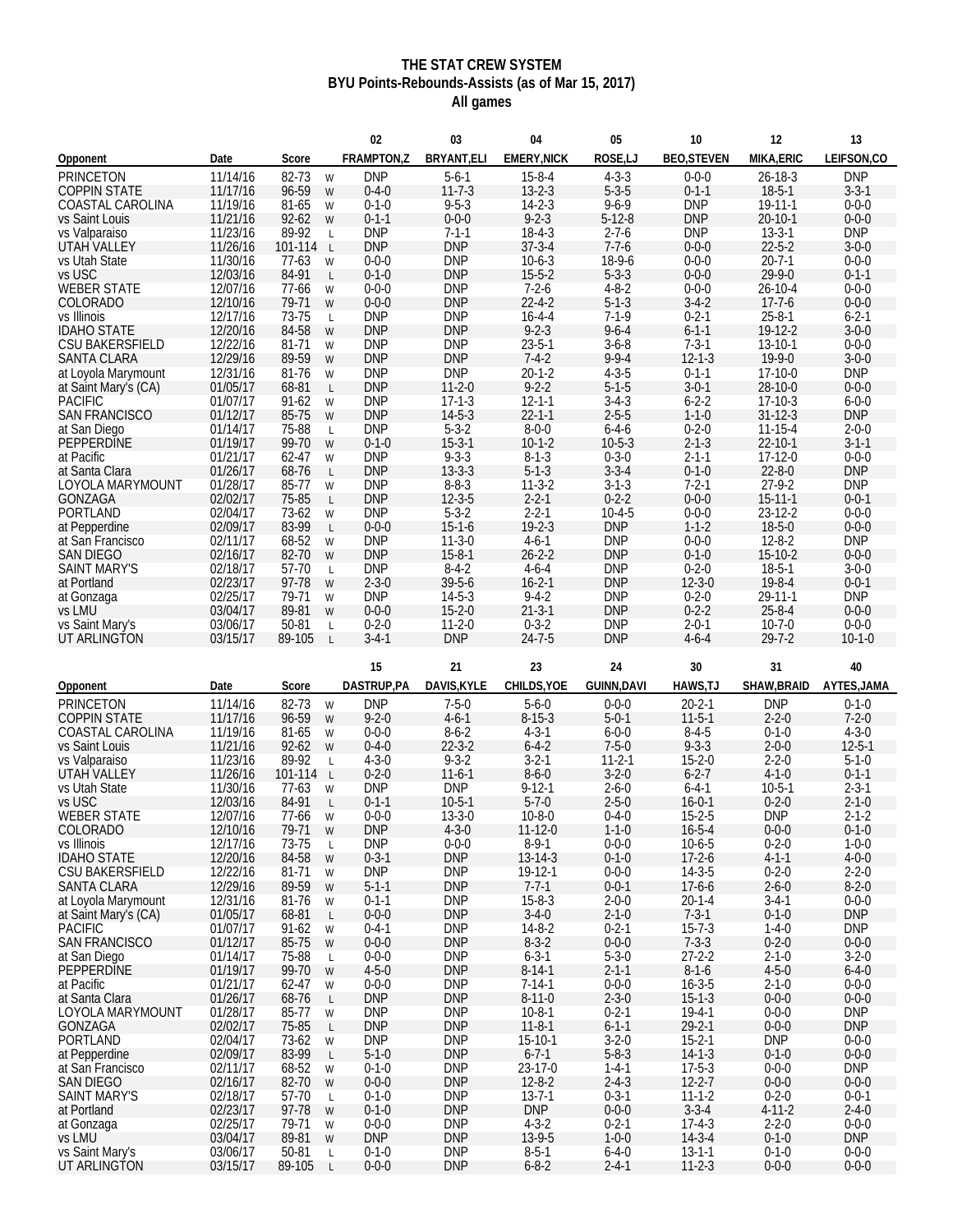## **THE STAT CREW SYSTEM BYU Points-Rebounds-Assists (as of Mar 15, 2017) All games**

|                        |          |           |                | 44          |
|------------------------|----------|-----------|----------------|-------------|
| Opponent               | Date     | Score     |                | KAUFUSI,CO  |
| <b>PRINCETON</b>       | 11/14/16 | 82-73     | W              | DNP         |
| <b>COPPIN STATE</b>    | 11/17/16 | 96-59     | W              | DNP         |
| COASTAL CAROLINA       | 11/19/16 | 81-65     | W              | <b>DNP</b>  |
| vs Saint Louis         | 11/21/16 | $92 - 62$ | W              | <b>DNP</b>  |
| vs Valparaiso          | 11/23/16 | 89-92     | L              | DNP         |
| UTAH VALLEY            | 11/26/16 | 101-114   | L              | DNP         |
| vs Utah State          | 11/30/16 | 77-63     | W              | DNP         |
| vs USC                 | 12/03/16 | 84-91     | L              | <b>DNP</b>  |
| <b>WEBER STATE</b>     | 12/07/16 | 77-66     | W              | DNP         |
| COLORADO               | 12/10/16 | 79-71     | W              | <b>DNP</b>  |
| vs Illinois            | 12/17/16 | 73-75     | $\overline{L}$ | DNP         |
| <b>IDAHO STATE</b>     | 12/20/16 | 84-58     | W              | <b>DNP</b>  |
| <b>CSU BAKERSFIELD</b> | 12/22/16 | 81-71     | W              | DNP         |
| <b>SANTA CLARA</b>     | 12/29/16 | 89-59     | W              | $0 - 0 - 0$ |
| at Loyola Marymount    | 12/31/16 | 81-76     | W              | $0 - 0 - 0$ |
| at Saint Mary's (CA)   | 01/05/17 | 68-81     | $\overline{L}$ | $0 - 0 - 0$ |
| <b>PACIFIC</b>         | 01/07/17 | 91-62     | W              | $0 - 2 - 0$ |
| <b>SAN FRANCISCO</b>   | 01/12/17 | 85-75     | W              | <b>DNP</b>  |
| at San Diego           | 01/14/17 | 75-88     | $\overline{L}$ | DNP         |
| PEPPERDINE             | 01/19/17 | 99-70     | W              | $5 - 2 - 0$ |
| at Pacific             | 01/21/17 | 62-47     | W              | $1 - 1 - 0$ |
| at Santa Clara         | 01/26/17 | 68-76     | $\overline{L}$ | $0 - 1 - 0$ |
| LOYOLA MARYMOUNT       | 01/28/17 | 85-77     | W              | <b>DNP</b>  |
| GONZAGA                | 02/02/17 | 75-85     | L              | $0 - 0 - 0$ |
| PORTLAND               | 02/04/17 | $73-62$   | W              | $0 - 0 - 0$ |
| at Pepperdine          | 02/09/17 | 83-99     | $\overline{L}$ | <b>DNP</b>  |
| at San Francisco       | 02/11/17 | 68-52     | W              | <b>DNP</b>  |
| <b>SAN DIEGO</b>       | 02/16/17 | 82-70     | W              | $0 - 0 - 0$ |
| <b>SAINT MARY'S</b>    | 02/18/17 | 57-70     | $\overline{L}$ | $0 - 0 - 0$ |
| at Portland            | 02/23/17 | 97-78     | W              | $0 - 0 - 0$ |
| at Gonzaga             | 02/25/17 | 79-71     | W              | $4 - 4 - 0$ |
| vs LMU                 | 03/04/17 | 89-81     | W              | $0 - 3 - 0$ |
| vs Saint Mary's        | 03/06/17 | 50-81     | L              | $0 - 2 - 0$ |
| UT ARLINGTON           | 03/15/17 | 89-105    | L              | $0 - 0 - 0$ |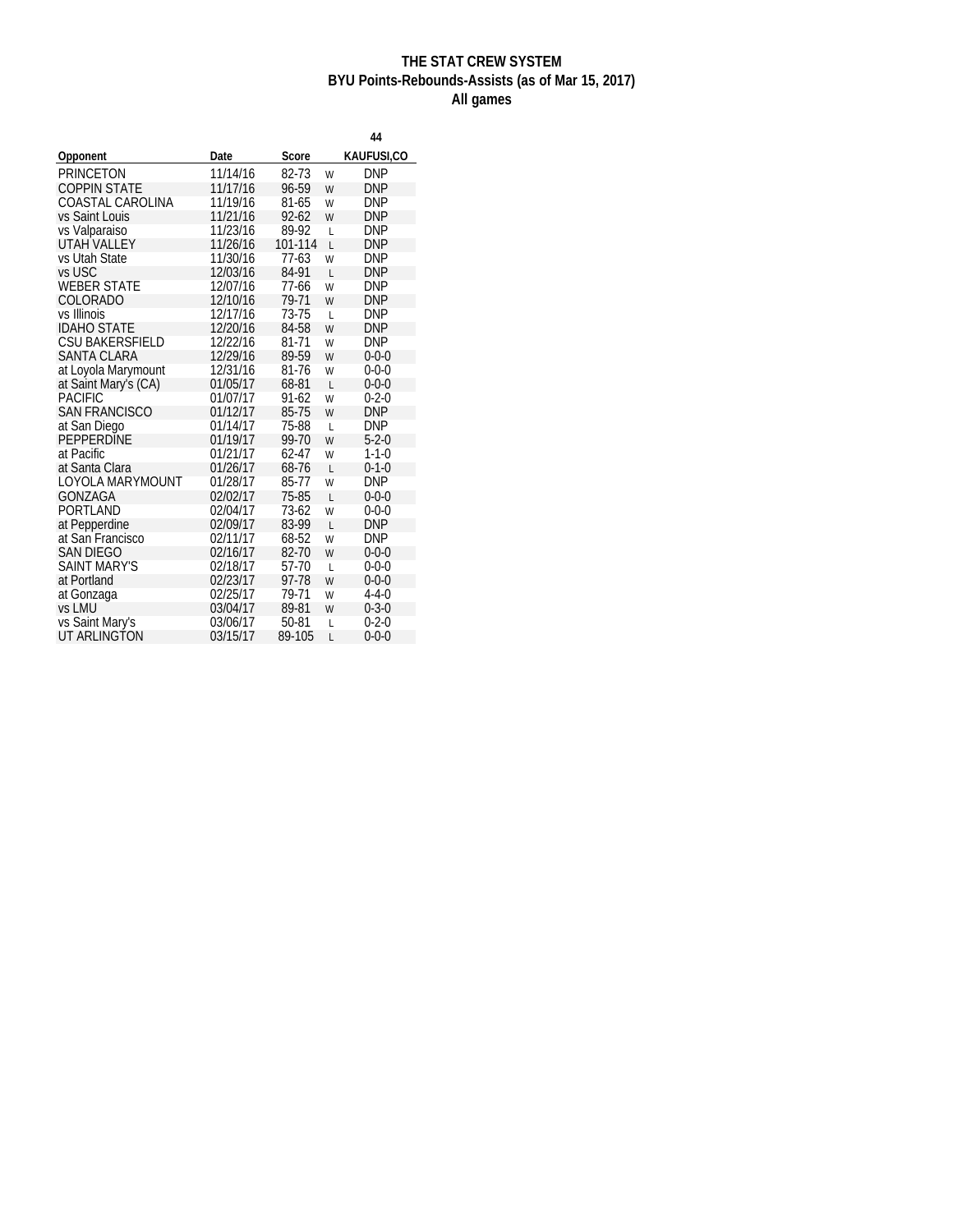#### **THE STAT CREW SYSTEM BYU Game-by-Game Highs (as of Mar 15, 2017) All games**

| Opponent             | Date     |       | Score Points                          | Rebounds                   | Assists                                                  | <b>Steals</b>                                                                                                 | <b>Blocked shots</b>                                                            |
|----------------------|----------|-------|---------------------------------------|----------------------------|----------------------------------------------------------|---------------------------------------------------------------------------------------------------------------|---------------------------------------------------------------------------------|
| <b>PRINCETON</b>     | 11/14/16 | 82-73 | 26-MIKA, Eric                         | 18-MIKA, Eric              | 4-EMERY, Nick                                            | 3-EMERY, Nick<br>HAWS, TJ                                                                                     | 2-DAVIS, Kyle<br>MIKA, Eric                                                     |
| <b>COPPIN STATE</b>  | 11/17/16 | 96-59 | 18-MIKA, Eric                         | 15-CHILDS, Yoeli           | 5-ROSE, L.J.                                             | 2-BRYANT, Elijah                                                                                              | 3-MIKA, Eric                                                                    |
| COASTAL CAROLINA     | 11/19/16 | 81-65 | 19-MIKA, Eric                         | 11-MIKA, Eric              | 9-ROSE, L.J.                                             | 1-ROSE, L.J.<br>DAVIS, Kyle<br>EMERY, Nick                                                                    | 3-MIKA, Eric                                                                    |
| vs Saint Louis       | 11/21/16 |       | 92-62 22-DAVIS, Kyle                  | 12-ROSE, L.J.              | 8-ROSE, L.J.                                             | 2-HAWS, TJ<br>DAVIS, Kyle                                                                                     | 3-MIKA, Eric                                                                    |
| vs Valparaiso        | 11/23/16 |       | 89-92 18-EMERY, Nick                  | 7-ROSE, L.J.               | 6-ROSE, L.J.                                             | 3-EMERY, Nick                                                                                                 | 2-CHILDS, Yoeli                                                                 |
| UTAH VALLEY          | 11/26/16 |       | 101-114 37-EMERY, Nick                | 7-ROSE, L.J.               | 7-HAWS, TJ                                               | 2-ROSE, L.J.<br><b>EMERY, Nick</b>                                                                            | 1-CHILDS, Yoeli<br>DAVIS, Kyle                                                  |
| vs Utah State        | 11/30/16 | 77-63 | 20-MIKA, Eric                         | 12-CHILDS, Yoeli           | 6-ROSE, L.J.                                             | 3-MIKA, Eric                                                                                                  | 4-MIKA, Eric                                                                    |
| vs USC               | 12/03/16 | 84-91 | 29-MIKA, Eric                         | 9-MIKA, Eric               | 3-ROSE, L.J.                                             | 4-HAWS, TJ                                                                                                    | 2-DAVIS, Kyle<br>CHILDS, Yoeli                                                  |
| <b>WEBER STATE</b>   | 12/07/16 |       | 77-66 26-MIKA, Eric                   | 10-MIKA, Eric              | 6-EMERY, Nick                                            | 2-EMERY, Nick                                                                                                 | 1-MIKA, Eric<br>DAVIS, Kyle<br>CHILDS, Yoeli                                    |
| COLORADO             | 12/10/16 | 79-71 | 22-EMERY, Nick                        | 12-CHILDS, Yoeli           | 6-MIKA, Eric                                             | 3-EMERY, Nick                                                                                                 | 3-MIKA, Eric                                                                    |
| vs Illinois          | 12/17/16 | 73-75 | 25-MIKA, Eric                         | 9-CHILDS, Yoeli            | 9-ROSE, L.J.                                             | 4-EMERY, Nick                                                                                                 | 3-CHILDS, Yoeli                                                                 |
| <b>IDAHO STATE</b>   | 12/20/16 |       | 84-58 19-MIKA, Eric                   | 14-CHILDS, Yoeli           | 6-HAWS, TJ                                               | 3-EMERY, Nick<br>HAWS, TJ                                                                                     | 3-MIKA, Eric<br>CHILDS, Yoeli                                                   |
| CSU BAKERSFIELD      | 12/22/16 | 81-71 | 23-EMERY, Nick                        | 12-CHILDS, Yoeli           | 8-ROSE, L.J.                                             | 2-BEO, Steven                                                                                                 | 4-CHILDS, Yoeli                                                                 |
| SANTA CLARA          | 12/29/16 | 89-59 | 19-MIKA, Eric                         | 9-ROSE, L.J.<br>MIKA, Eric | 6-HAWS, TJ                                               | 2-EMERY, Nick                                                                                                 | 1-AYTES, Jamal<br>DASTRUP, Payton<br>MIKA, Eric<br>CHILDS, Yoeli<br>EMERY, Nick |
| at Loyola Marymount  | 12/31/16 | 81-76 | 20-HAWS, TJ<br><b>EMERY, Nick</b>     | 10-MIKA, Eric              | 5-ROSE, L.J.                                             | 2-CHILDS, Yoeli                                                                                               | 1-DASTRUP, Payton<br>MIKA, Eric<br>CHILDS, Yoeli                                |
| at Saint Mary's (CA) | 01/05/17 | 68-81 | 28-MIKA, Eric                         | 10-MIKA, Eric              | 5-ROSE, L.J.                                             | 5-EMERY, Nick                                                                                                 | 1-MIKA, Eric                                                                    |
| <b>PACIFIC</b>       | 01/07/17 |       | 91-62 17-MIKA, Eric<br>BRYANT, Elijah | 10-MIKA, Eric              | 3-HAWS, TJ<br>BRYANT, Elijah<br>ROSE, L.J.<br>MIKA, Eric | 2-SHAW, Braiden                                                                                               | 3-CHILDS, Yoeli                                                                 |
| <b>SAN FRANCISCO</b> | 01/12/17 |       | 85-75 31-MIKA, Eric                   | 12-MIKA, Eric              | 5-ROSE, L.J.                                             | 2-EMERY, Nick                                                                                                 | 3-CHILDS, Yoeli                                                                 |
| at San Diego         | 01/14/17 |       | 75-88 27-HAWS, TJ                     | 15-MIKA, Eric              | 6-ROSE, L.J.                                             | 2-EMERY, Nick                                                                                                 | 4-MIKA, Eric                                                                    |
| PEPPERDINE           | 01/19/17 |       | 99-70 22-MIKA, Eric                   | 14-CHILDS, Yoeli           | 6-HAWS, TJ                                               | 1-ROSE, L.J.<br>BRYANT, Elijah<br>KAUFUSI, Corbin<br>HAWS, TJ<br>SHAW, Braiden<br>EMERY, Nick<br>GUINN, Davin | 2-CHILDS, Yoeli<br>MIKA, Eric                                                   |
| at Pacific           | 01/21/17 |       | 62-47 17-MIKA, Eric                   | 14-CHILDS, Yoeli           | 5-HAWS, TJ                                               | 2-EMERY, Nick<br>SHAW, Braiden<br>HAWS, TJ                                                                    | 3-MIKA, Eric                                                                    |
| at Santa Clara       | 01/26/17 |       | 68-76 22-MIKA, Eric                   | 11-CHILDS, Yoeli           | 4-ROSE, L.J.                                             | 2-EMERY, Nick<br>HAWS, TJ                                                                                     | 3-MIKA, Eric                                                                    |
| LOYOLA MARYMOUNT     | 01/28/17 |       | 85-77 27-MIKA, Eric                   | 9-MIKA, Eric               | 3-BRYANT, Elijah<br>ROSE, L.J.                           | 2-BRYANT, Elijah                                                                                              | 4-MIKA, Eric                                                                    |
| GONZAGA              | 02/02/17 |       | 75-85 29-HAWS, TJ                     | 11-MIKA, Eric              | 5-BRYANT, Elijah                                         | 1-GUINN, Davin<br>BRYANT, Elijah                                                                              | 1-HAWS, TJ<br><b>EMERY, Nick</b>                                                |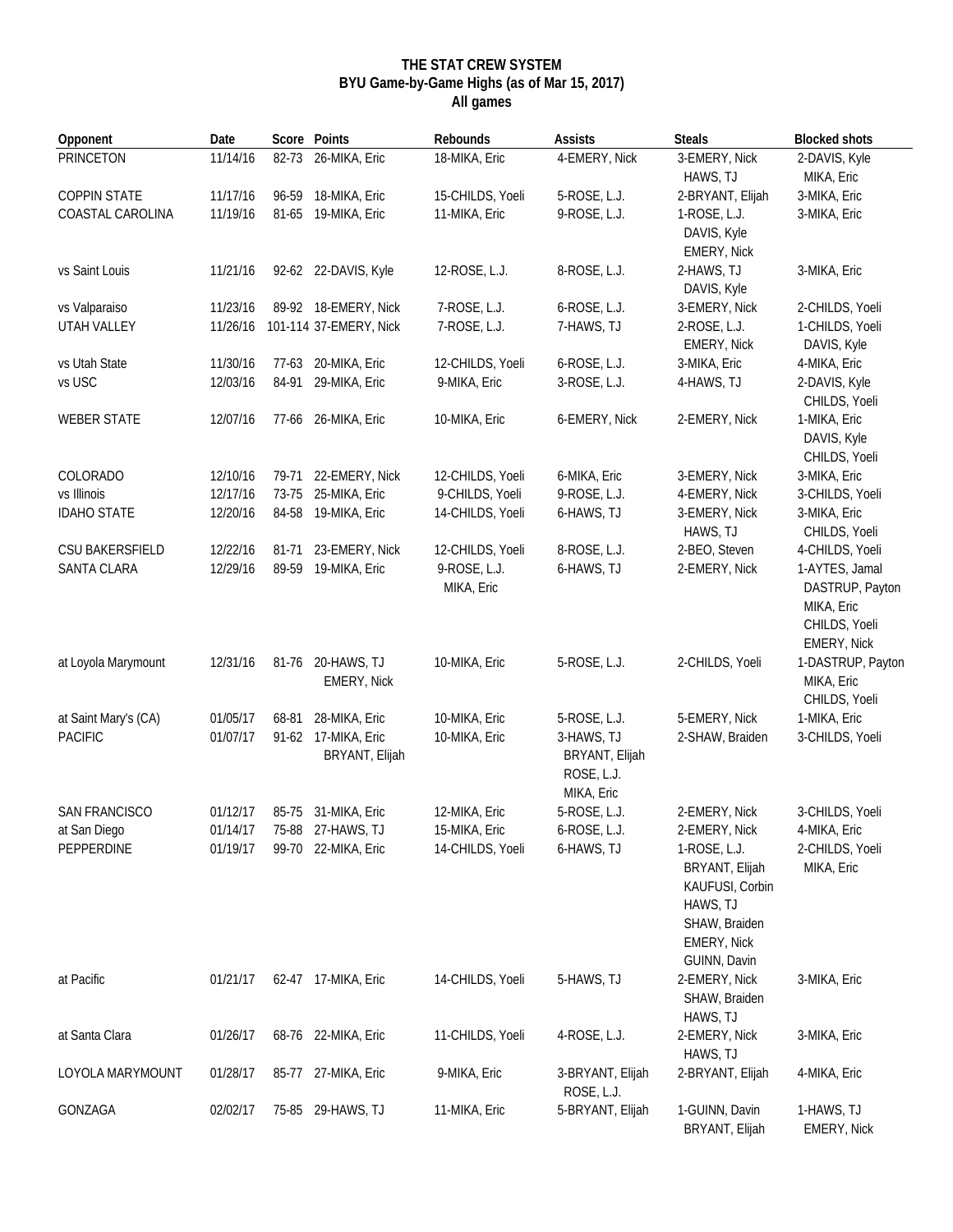## **THE STAT CREW SYSTEM BYU Game-by-Game Highs (as of Mar 15, 2017) All games**

| Opponent            | Date     |       | Score Points            | Rebounds         | Assists                      | <b>Steals</b>                                                                                          | <b>Blocked shots</b>                                                    |
|---------------------|----------|-------|-------------------------|------------------|------------------------------|--------------------------------------------------------------------------------------------------------|-------------------------------------------------------------------------|
|                     |          |       |                         |                  |                              | <b>EMERY, Nick</b><br>ROSE, L.J.                                                                       | ROSE, L.J.                                                              |
| <b>PORTLAND</b>     | 02/04/17 |       | 73-62 23-MIKA, Eric     | 12-MIKA, Eric    | 5-ROSE, L.J.                 | 2-MIKA, Eric<br>ROSE, L.J.<br>GUINN, Davin<br>CHILDS, Yoeli                                            | 3-CHILDS, Yoeli<br>MIKA, Eric                                           |
| at Pepperdine       | 02/09/17 |       | 83-99 19-EMERY, Nick    | 8-GUINN, Davin   | 6-BRYANT, Elijah             | 2-BRYANT, Elijah<br>GUINN, Davin                                                                       | 4-MIKA, Eric                                                            |
| at San Francisco    | 02/11/17 |       | 68-52 23-CHILDS, Yoeli  | 17-CHILDS, Yoeli | 3-HAWS, TJ                   | 3-HAWS, TJ                                                                                             | 3-CHILDS, Yoeli                                                         |
| SAN DIEGO           | 02/16/17 | 82-70 | 26-EMERY, Nick          | 10-MIKA, Eric    | 7-HAWS, TJ                   | 2-GUINN, Davin                                                                                         | 2-MIKA, Eric                                                            |
| <b>SAINT MARY'S</b> | 02/18/17 | 57-70 | 18-MIKA, Eric           | 7-CHILDS, Yoeli  | 4-EMERY, Nick                | 1-CHILDS, Yoeli<br>GUINN, Davin<br>KAUFUSI, Corbin<br><b>EMERY, Nick</b><br>HAWS, TJ<br>BRYANT, Elijah | 1-CHILDS, Yoeli<br>HAWS, TJ<br>MIKA, Eric                               |
| at Portland         | 02/23/17 |       | 97-78 39-BRYANT, Elijah | 11-SHAW, Braiden | 6-BRYANT, Elijah             | 3-EMERY, Nick                                                                                          | 1-MIKA, Eric<br><b>BRYANT, Elijah</b>                                   |
| at Gonzaga          | 02/25/17 | 79-71 | 29-MIKA, Eric           | 11-MIKA, Eric    | 3-BRYANT, Elijah<br>HAWS, TJ | 3-BRYANT, Elijah<br>EMERY, Nick                                                                        | 2-MIKA, Eric                                                            |
| vs LMU              | 03/04/17 | 89-81 | 25-MIKA, Eric           | 9-CHILDS, Yoeli  | 5-CHILDS, Yoeli              | 2-BRYANT, Elijah                                                                                       | 1-CHILDS, Yoeli                                                         |
| vs Saint Mary's     | 03/06/17 | 50-81 | 13-HAWS, TJ             | 7-MIKA, Eric     | 2-EMERY, Nick                | 1-CHILDS, Yoeli<br>DASTRUP, Payton<br>GUINN, Davin                                                     | 1-MIKA, Eric<br><b>EMERY, Nick</b><br>BRYANT, Elijah<br>KAUFUSI, Corbin |
| UT ARLINGTON        | 03/15/17 |       | 89-105 29-MIKA, Eric    | 8-CHILDS, Yoeli  | 5-EMERY, Nick                | 1-GUINN, Davin<br>FRAMPTON, Zach<br>MIKA, Eric                                                         | 1-MIKA, Eric                                                            |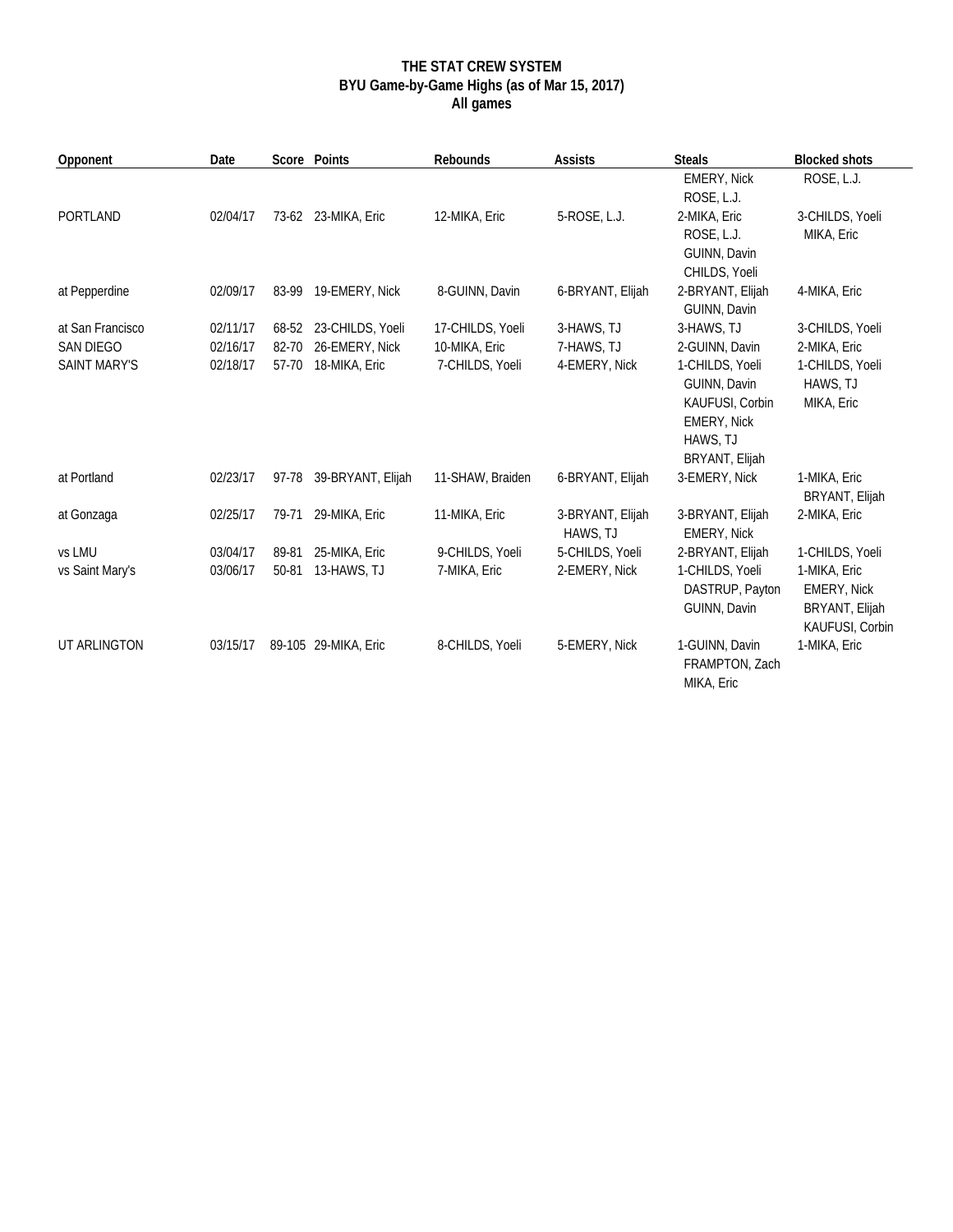### **THE STAT CREW SYSTEM BYU Team High/Low Analysis (as of Mar 15, 2017) All games**

## **BYU - TEAM GAME HIGHS**

| <b>POINTS</b>              | 101            |           | <b>UTAH VALLEY (11/26/16)</b>   |
|----------------------------|----------------|-----------|---------------------------------|
|                            | 99             |           | PEPPERDINE (01/19/17)           |
|                            | 97             |           | at Portland (02/23/17)          |
|                            | 96             |           | <b>COPPIN STATE (11/17/16)</b>  |
|                            | 92             |           | vs Saint Louis (11/21/16)       |
| <b>FIELD GOALS MADE</b>    | 38             |           | PEPPERDINE (01/19/17)           |
|                            | 37             |           | <b>UTAH VALLEY (11/26/16)</b>   |
| FIELD GOAL ATTEMPTS        | 78             |           | <b>UTAH VALLEY (11/26/16)</b>   |
|                            | 73             |           | PEPPERDINE (01/19/17)           |
| FIELD GOAL PERCENTAGE      | .558           | $(29-52)$ | <b>SAN FRANCISCO (01/12/17)</b> |
|                            | .533           | $(32-60)$ | <b>SANTA CLARA (12/29/16)</b>   |
| 3 PT FIELD GOALS MADE      | 13             |           | at Portland (02/23/17)          |
|                            | 11             |           | UT ARLINGTON (03/15/17)         |
| 3 PT FG ATTEMPTS           | 32             |           | UT ARLINGTON (03/15/17)         |
|                            | 30             |           | at Portland (02/23/17)          |
| <b>3 PT FG PERCENTAGE</b>  | .643           | $(9-14)$  | <b>SANTA CLARA (12/29/16)</b>   |
|                            | .474           | $(9-19)$  | COLORADO (12/10/16)             |
| <b>FREE THROWS MADE</b>    | 32             |           | vs LMU (03/04/17)               |
|                            | 30             |           | <b>PRINCETON (11/14/16)</b>     |
| <b>FREE THROW ATTEMPTS</b> | 44             |           | LOYOLA MARYMOUNT (01/28/17)     |
|                            | 41             |           | <b>PRINCETON (11/14/16)</b>     |
| FREE THROW PERCENTAGE      | .870           | $(20-23)$ | at Portland (02/23/17)          |
|                            | .852           | $(23-27)$ | vs Utah State (11/30/16)        |
|                            | .852           | $(23-27)$ | vs Saint Louis (11/21/16)       |
| <b>REBOUNDS</b>            | 63             |           | <b>COPPIN STATE (11/17/16)</b>  |
|                            | 55             |           | PEPPERDINE (01/19/17)           |
|                            | 55             |           | vs Utah State (11/30/16)        |
| <b>ASSISTS</b>             | 24             |           | COASTAL CAROLINA (11/19/16)     |
|                            | 22             |           | vs Illinois (12/17/16)          |
| <b>STEALS</b>              | 13             |           | IDAHO STATE (12/20/16)          |
|                            | 11             |           | vs Illinois (12/17/16)          |
| <b>BLOCKED SHOTS</b>       | 8              |           | at San Francisco (02/11/17)     |
|                            | 7              |           | PORTLAND (02/04/17)             |
|                            | $\overline{1}$ |           | at Pacific (01/21/17)           |
|                            | 7              |           | PEPPERDINE (01/19/17)           |
|                            | $\overline{1}$ |           | PACIFIC (01/07/17)              |
|                            | 7              |           | CSU BAKERSFIELD (12/22/16)      |
|                            | $\overline{1}$ |           | IDAHO STATE (12/20/16)          |
|                            | 7              |           | COASTAL CAROLINA (11/19/16)     |
| <b>TURNOVERS</b>           | 23             |           | LOYOLA MARYMOUNT (01/28/17)     |
|                            | 22             |           | <b>COPPIN STATE (11/17/16)</b>  |
| <b>FOULS</b>               | 28             |           | at Portland (02/23/17)          |
|                            | 28             |           | <b>UTAH VALLEY (11/26/16)</b>   |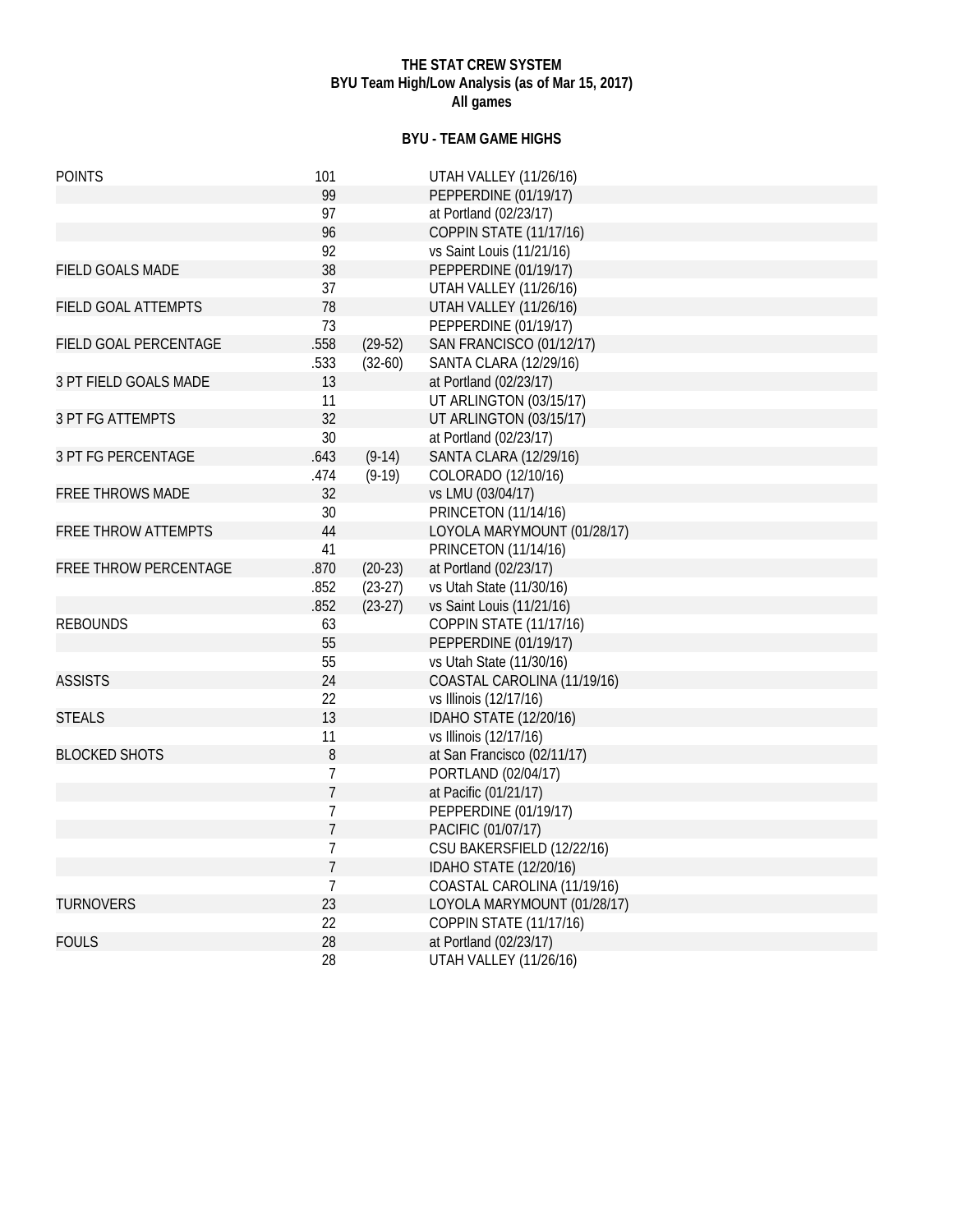## **THE STAT CREW SYSTEM BYU High/Low Analysis (as of Mar 15, 2017) All games**

## **Opponent - GAME HIGHS**

| <b>POINTS</b>              | 114  |           | <b>UTAH VALLEY (11/26/16)</b>  |
|----------------------------|------|-----------|--------------------------------|
|                            | 105  |           | UT ARLINGTON (03/15/17)        |
|                            | 99   |           | at Pepperdine (02/09/17)       |
|                            | 92   |           | vs Valparaiso (11/23/16)       |
|                            | 91   |           | vs USC (12/03/16)              |
| <b>FIELD GOALS MADE</b>    | 42   |           | UT ARLINGTON (03/15/17)        |
|                            | 37   |           | at Pepperdine (02/09/17)       |
| FIELD GOAL ATTEMPTS        | 81   |           | <b>COPPIN STATE (11/17/16)</b> |
|                            | 79   |           | CSU BAKERSFIELD (12/22/16)     |
| FIELD GOAL PERCENTAGE      | .578 | $(37-64)$ | at Pepperdine (02/09/17)       |
|                            | .558 | $(29-52)$ | vs Saint Mary's (03/06/17)     |
| 3 PT FIELD GOALS MADE      | 18   |           | <b>UTAH VALLEY (11/26/16)</b>  |
|                            | 14   |           | at Santa Clara (01/26/17)      |
| <b>3 PT FG ATTEMPTS</b>    | 43   |           | at San Francisco (02/11/17)    |
|                            | 37   |           | <b>UTAH VALLEY (11/26/16)</b>  |
| <b>3 PT FG PERCENTAGE</b>  | .571 | $(12-21)$ | at San Diego (01/14/17)        |
|                            | .533 | $(8-15)$  | at Pepperdine (02/09/17)       |
| <b>FREE THROWS MADE</b>    | 32   |           | at Portland (02/23/17)         |
|                            | 27   |           | vs Valparaiso (11/23/16)       |
| <b>FREE THROW ATTEMPTS</b> | 43   |           | at Portland (02/23/17)         |
|                            | 34   |           | GONZAGA (02/02/17)             |
|                            | 34   |           | vs Valparaiso (11/23/16)       |
| FREE THROW PERCENTAGE      | .889 | $(16-18)$ | at Santa Clara (01/26/17)      |
|                            | .850 | $(17-20)$ | at Pepperdine (02/09/17)       |
| <b>REBOUNDS</b>            | 47   |           | GONZAGA (02/02/17)             |
|                            | 46   |           | COASTAL CAROLINA (11/19/16)    |
| <b>ASSISTS</b>             | 27   |           | UT ARLINGTON (03/15/17)        |
|                            | 23   |           | <b>UTAH VALLEY (11/26/16)</b>  |
| <b>STEALS</b>              | 14   |           | LOYOLA MARYMOUNT (01/28/17)    |
|                            | 12   |           | IDAHO STATE (12/20/16)         |
| <b>BLOCKED SHOTS</b>       | 6    |           | at Portland (02/23/17)         |
|                            | 6    |           | at San Diego (01/14/17)        |
|                            | 6    |           | at Loyola Marymount (12/31/16) |
| <b>TURNOVERS</b>           | 22   |           | <b>UTAH VALLEY (11/26/16)</b>  |
|                            | 17   |           | at Pepperdine (02/09/17)       |
|                            | 17   |           | IDAHO STATE (12/20/16)         |
| <b>FOULS</b>               | 32   |           | PORTLAND (02/04/17)            |
|                            | 31   |           | LOYOLA MARYMOUNT (01/28/17)    |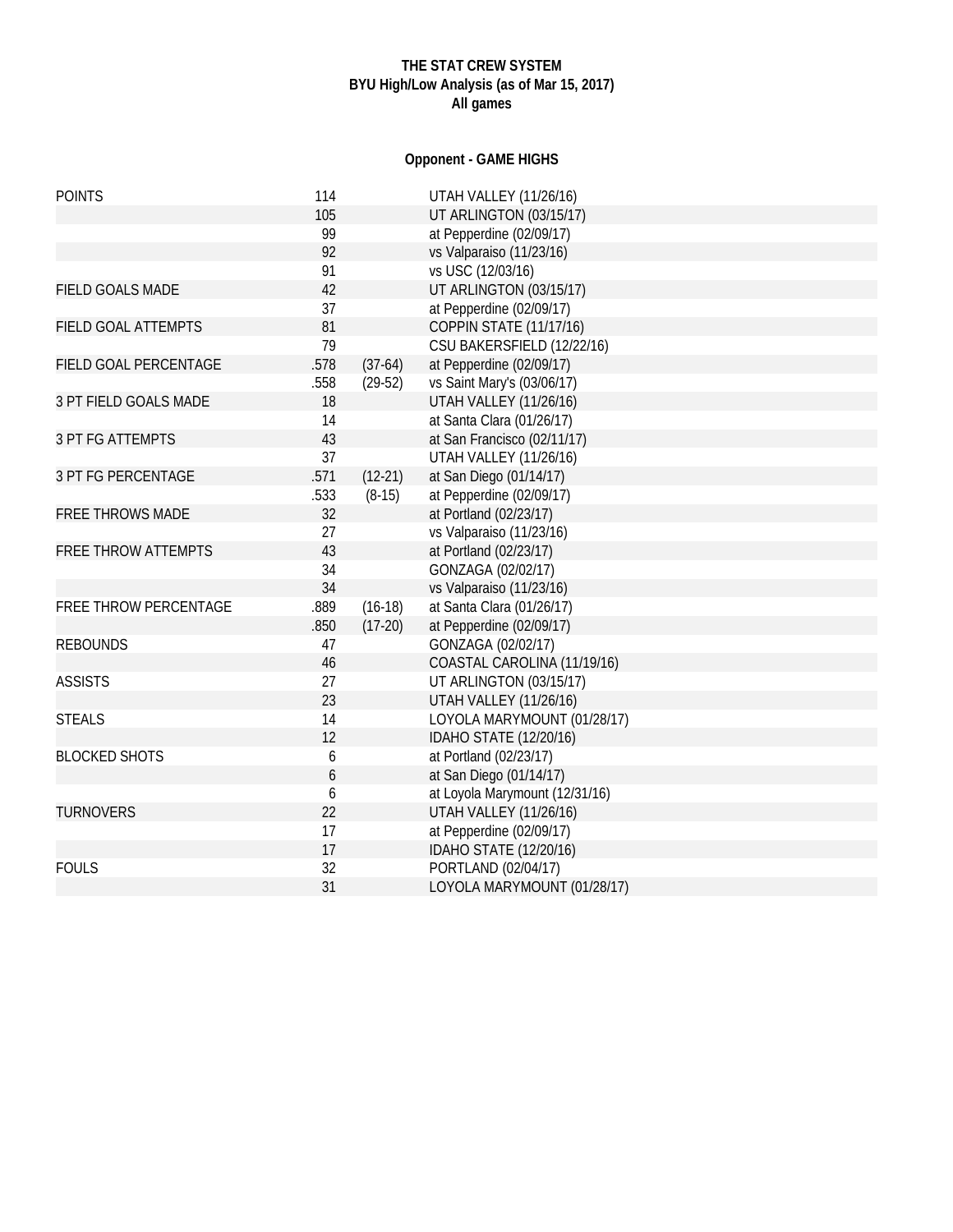## **THE STAT CREW SYSTEM BYU High/Low Analysis (as of Mar 15, 2017) All games**

## **BYU - GAME LOWS**

| <b>POINTS</b>              | 50             |           | vs Saint Mary's (03/06/17)      |
|----------------------------|----------------|-----------|---------------------------------|
|                            | 57             |           | SAINT MARY'S (02/18/17)         |
|                            | 62             |           | at Pacific (01/21/17)           |
|                            | 68             |           | at Saint Mary's (CA) (01/05/17) |
|                            | 68             |           | at Santa Clara (01/26/17)       |
|                            | 68             |           | at San Francisco (02/11/17)     |
| FIELD GOALS MADE           | 19             |           | vs Saint Mary's (03/06/17)      |
|                            | 21             |           | PORTLAND (02/04/17)             |
| FIELD GOAL ATTEMPTS        | 49             |           | CSU BAKERSFIELD (12/22/16)      |
|                            | 49             |           | LOYOLA MARYMOUNT (01/28/17)     |
| FIELD GOAL PERCENTAGE      | .317           | $(19-60)$ | vs Saint Mary's (03/06/17)      |
|                            | .352           | $(25-71)$ | vs Utah State (11/30/16)        |
| 3 PT FIELD GOALS MADE      | 3              |           | vs Saint Louis (11/21/16)       |
|                            | 3              |           | <b>WEBER STATE (12/07/16)</b>   |
|                            | 3              |           | at Santa Clara (01/26/17)       |
|                            | 3              |           | PORTLAND (02/04/17)             |
| <b>3 PT FG ATTEMPTS</b>    | 11             |           | <b>WEBER STATE (12/07/16)</b>   |
|                            | 13             |           | vs Saint Louis (11/21/16)       |
| <b>3 PT FG PERCENTAGE</b>  | .188           | $(3-16)$  | PORTLAND (02/04/17)             |
|                            | .200           | $(3-15)$  | at Santa Clara (01/26/17)       |
|                            | .200           | $(4-20)$  | vs Utah State (11/30/16)        |
| <b>FREE THROWS MADE</b>    | 7              |           | SAINT MARY'S (02/18/17)         |
|                            | 8              |           | COASTAL CAROLINA (11/19/16)     |
|                            | 8              |           | at Pacific (01/21/17)           |
|                            | 8              |           | vs Saint Mary's (03/06/17)      |
| <b>FREE THROW ATTEMPTS</b> | 11             |           | vs Saint Mary's (03/06/17)      |
|                            | 12             |           | at Saint Mary's (CA) (01/05/17) |
|                            | 12             |           | at Pacific (01/21/17)           |
| FREE THROW PERCENTAGE      | .538           | $(7-13)$  | SAINT MARY'S (02/18/17)         |
|                            | .615           | $(8-13)$  | COASTAL CAROLINA (11/19/16)     |
| <b>REBOUNDS</b>            | 27             |           | at Saint Mary's (CA) (01/05/17) |
|                            | 29             |           | at Pepperdine (02/09/17)        |
| <b>ASSISTS</b>             | 5              |           | vs Saint Mary's (03/06/17)      |
|                            | $\overline{7}$ |           | at San Francisco (02/11/17)     |
| <b>STEALS</b>              | 3              |           | COASTAL CAROLINA (11/19/16)     |
|                            | 3              |           | <b>SANTA CLARA (12/29/16)</b>   |
|                            | 3              |           | vs Saint Mary's (03/06/17)      |
|                            | 3              |           | UT ARLINGTON (03/15/17)         |
| <b>BLOCKED SHOTS</b>       | 1              |           | at Saint Mary's (CA) (01/05/17) |
|                            | 1              |           | vs LMU (03/04/17)               |
|                            | 1              |           | UT ARLINGTON (03/15/17)         |
| <b>TURNOVERS</b>           | $\mathfrak{Z}$ |           | at Saint Mary's (CA) (01/05/17) |
|                            | $\overline{7}$ |           | SAN DIEGO (02/16/17)            |
| <b>FOULS</b>               | 11             |           | COASTAL CAROLINA (11/19/16)     |
|                            | 13             |           | IDAHO STATE (12/20/16)          |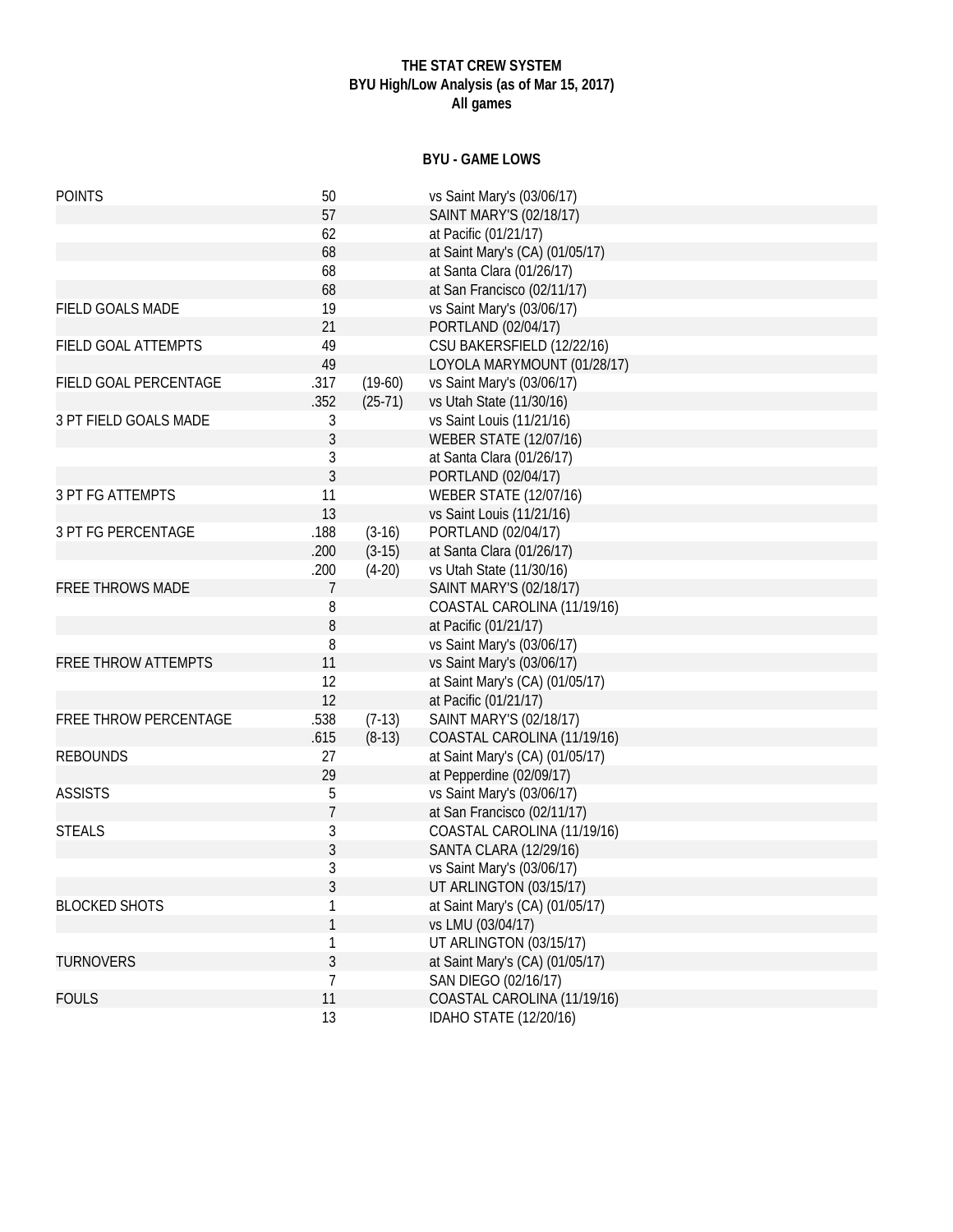## **THE STAT CREW SYSTEM BYU High/Low Analysis (as of Mar 15, 2017) All games**

# **Opponent - GAME LOWS**

| <b>POINTS</b>              | 47               |           | at Pacific (01/21/17)           |
|----------------------------|------------------|-----------|---------------------------------|
|                            | 52               |           | at San Francisco (02/11/17)     |
|                            | 58               |           | IDAHO STATE (12/20/16)          |
|                            | 59               |           | <b>COPPIN STATE (11/17/16)</b>  |
|                            | 59               |           | SANTA CLARA (12/29/16)          |
| <b>FIELD GOALS MADE</b>    | 18               |           | at San Francisco (02/11/17)     |
|                            | 19               |           | at Pacific (01/21/17)           |
|                            | 19               |           | PORTLAND (02/04/17)             |
| FIELD GOAL ATTEMPTS        | 49               |           | at Portland (02/23/17)          |
|                            | 52               |           | at Santa Clara (01/26/17)       |
|                            | 52               |           | vs Saint Mary's (03/06/17)      |
| FIELD GOAL PERCENTAGE      | .247             | $(18-73)$ | at San Francisco (02/11/17)     |
|                            | .259             | $(21-81)$ | COPPIN STATE (11/17/16)         |
| 3 PT FIELD GOALS MADE      | $\overline{2}$   |           | PEPPERDINE (01/19/17)           |
|                            | $\mathfrak{Z}$   |           | at Pacific (01/21/17)           |
|                            | $\overline{3}$   |           | at Gonzaga (02/25/17)           |
| <b>3 PT FG ATTEMPTS</b>    | 11               |           | PEPPERDINE (01/19/17)           |
|                            | 11               |           | at Portland (02/23/17)          |
| <b>3 PT FG PERCENTAGE</b>  | .172             | $(5-29)$  | <b>COPPIN STATE (11/17/16)</b>  |
|                            | .182             | $(2-11)$  | PEPPERDINE (01/19/17)           |
| <b>FREE THROWS MADE</b>    | 4                |           | at San Francisco (02/11/17)     |
|                            | 5                |           | vs Illinois (12/17/16)          |
|                            | 5                |           | CSU BAKERSFIELD (12/22/16)      |
| <b>FREE THROW ATTEMPTS</b> | 8                |           | IDAHO STATE (12/20/16)          |
|                            | 9                |           | at San Francisco (02/11/17)     |
| FREE THROW PERCENTAGE      | .385             | $(5-13)$  | CSU BAKERSFIELD (12/22/16)      |
|                            | .400             | $(6-15)$  | at Pacific (01/21/17)           |
| <b>REBOUNDS</b>            | 23               |           | at Portland (02/23/17)          |
|                            | 28               |           | IDAHO STATE (12/20/16)          |
| <b>ASSISTS</b>             | $\overline{4}$   |           | at Portland (02/23/17)          |
|                            | 6                |           | <b>COPPIN STATE (11/17/16)</b>  |
| <b>STEALS</b>              | $\overline{2}$   |           | at Saint Mary's (CA) (01/05/17) |
|                            | $\sqrt{3}$       |           | at Loyola Marymount (12/31/16)  |
|                            | $\overline{3}$   |           | SAINT MARY'S (02/18/17)         |
| <b>BLOCKED SHOTS</b>       | $\boldsymbol{0}$ |           | <b>PRINCETON (11/14/16)</b>     |
|                            | $\mathbf{0}$     |           | <b>SANTA CLARA (12/29/16)</b>   |
|                            | $\boldsymbol{0}$ |           | UT ARLINGTON (03/15/17)         |
| <b>TURNOVERS</b>           | $\overline{1}$   |           | vs Saint Mary's (03/06/17)      |
|                            | 8                |           | <b>SANTA CLARA (12/29/16)</b>   |
|                            | 8                |           | at Saint Mary's (CA) (01/05/17) |
| <b>FOULS</b>               | 12               |           | at Saint Mary's (CA) (01/05/17) |
|                            | 12               |           | vs Saint Mary's (03/06/17)      |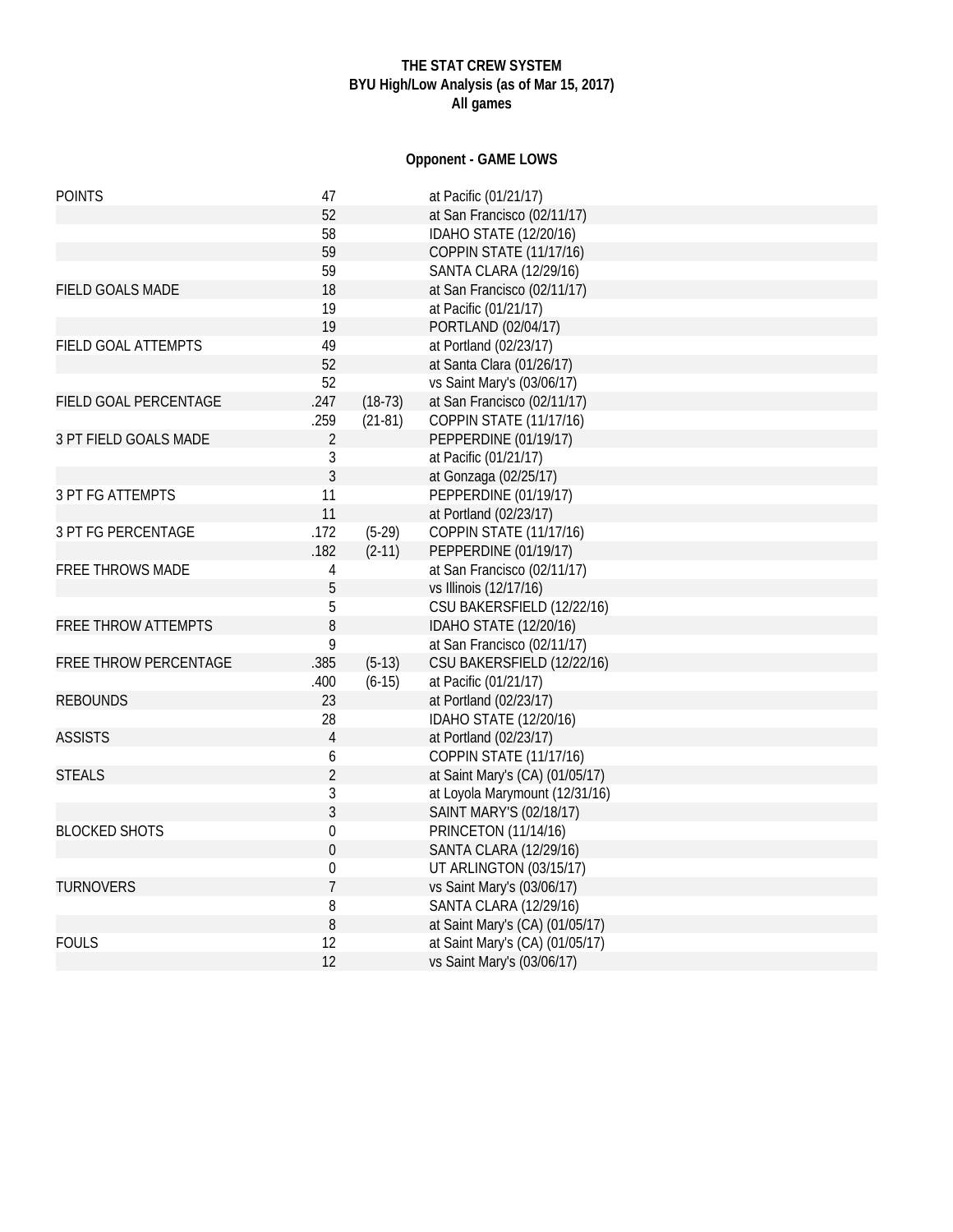## **THE STAT CREW SYSTEM BYU Player High/Low Analysis (as of Mar 15, 2017) All games**

## **BYU - INDIVIDUAL GAME HIGHS**

| Points                   | 39    |           | BRYANT, Elijah at Portland (02/23/17)      |
|--------------------------|-------|-----------|--------------------------------------------|
|                          | 37    |           | EMERY, Nick vs Utah Valley (11/26/16)      |
|                          | 31    |           | MIKA, Eric vs San Francisco (01/12/17)     |
|                          | 29    |           | MIKA, Eric vs UT Arlington (03/15/17)      |
|                          | 29    |           | MIKA, Eric at Gonzaga (02/25/17)           |
|                          | 29    |           | HAWS, TJ vs Gonzaga (02/02/17)             |
|                          | 29    |           | MIKA, Eric vs USC (12/03/16)               |
| <b>Field Goals Made</b>  | 15    |           | EMERY, Nick vs Utah Valley (11/26/16)      |
|                          | 12    |           | MIKA, Eric vs San Francisco (01/12/17)     |
|                          | 12    |           | MIKA, Eric at Saint Mary's (CA) (01/05/17) |
| Field Goal Att.          | 28    |           | EMERY, Nick vs Utah Valley (11/26/16)      |
|                          | 19    |           | HAWS, TJ vs Gonzaga (02/02/17)             |
| FG Pct (min 5 made)      | 1.000 | $(8-8)$   | MIKA, Eric vs Utah Valley (11/26/16)       |
|                          | .833  | $(5-6)$   | HAWS, TJ vs Santa Clara (12/29/16)         |
| 3-Point FG Made          | 7     |           | BRYANT, Elijah at Portland (02/23/17)      |
|                          | 6     |           | HAWS, TJ at San Diego (01/14/17)           |
| 3-Point FG Att.          | 12    |           | BRYANT, Elijah at Portland (02/23/17)      |
|                          | 12    |           | HAWS, TJ at San Diego (01/14/17)           |
|                          | 12    |           | EMERY, Nick vs Utah Valley (11/26/16)      |
| 3-Pt FG Pct (min 2 made) | 1.000 | $(3-3)$   | HAWS, TJ vs Santa Clara (12/29/16)         |
|                          | 1.000 | $(3-3)$   | BEO, Steven vs Santa Clara (12/29/16)      |
|                          | 1.000 | $(3-3)$   | GUINN, Davin vs Valparaiso (11/23/16)      |
|                          | 1.000 | $(2-2)$   | BRYANT, Elijah vs Pepperdine (01/19/17)    |
|                          | 1.000 | $(2-2)$   | LEIFSON, Colby vs Illinois (12/17/16)      |
| Free Throws Made         | 13    |           | MIKA, Eric vs UT Arlington (03/15/17)      |
|                          | 13    |           | MIKA, Eric vs Portland (02/04/17)          |
| Free Throw Att.          | 19    |           | MIKA, Eric vs Portland (02/04/17)          |
|                          | 16    |           | MIKA, Eric vs UT Arlington (03/15/17)      |
| FT Pct (min 3 made)      | 1.000 | $(12-12)$ | BRYANT, Elijah at Portland (02/23/17)      |
|                          | 1.000 | $(7-7)$   | EMERY, Nick vs LMU (03/04/17)              |
|                          | 1.000 | $(5-5)$   | MIKA, Eric at Pacific (01/21/17)           |
|                          | 1.000 | $(5-5)$   | BRYANT, Elijah vs Coppin State (11/17/16)  |
|                          | 1.000 | $(4-4)$   | BRYANT, Elijah vs LMU (03/04/17)           |
|                          | 1.000 | $(4-4)$   | MIKA, Eric at San Francisco (02/11/17)     |
|                          | 1.000 | $(4-4)$   | MIKA, Eric vs Pepperdine (01/19/17)        |
|                          | 1.000 | $(4-4)$   | CHILDS, Yoeli vs Pacific (01/07/17)        |
|                          | 1.000 | $(4-4)$   | HAWS, TJ vs Pacific (01/07/17)             |
|                          | 1.000 | $(4-4)$   | EMERY, Nick vs CSU Bakersfield (12/22/16)  |
|                          | 1.000 | $(4-4)$   | HAWS, TJ vs CSU Bakersfield (12/22/16)     |
|                          | 1.000 | $(4-4)$   | AYTES, Jamal vs Saint Louis (11/21/16)     |
|                          | 1.000 | $(3-3)$   | CHILDS, Yoeli vs Gonzaga (02/02/17)        |
|                          | 1.000 | $(3-3)$   | BRYANT, Elijah vs Pepperdine (01/19/17)    |
|                          | 1.000 | $(3-3)$   | MIKA, Eric vs Pacific (01/07/17)           |
|                          | 1.000 | $(3-3)$   | ROSE, L.J. vs Santa Clara (12/29/16)       |
|                          | 1.000 | $(3-3)$   | HAWS, TJ vs Weber State (12/07/16)         |
|                          | 1.000 | $(3-3)$   | DAVIS, Kyle vs Weber State (12/07/16)      |
|                          | 1.000 | $(3-3)$   | DAVIS, Kyle vs Valparaiso (11/23/16)       |
|                          | 1.000 | $(3-3)$   | GUINN, Davin vs Saint Louis (11/21/16)     |
|                          | 1.000 | $(3-3)$   | EMERY, Nick vs Coppin State (11/17/16)     |
| Rebounds                 | 18    |           | MIKA, Eric vs Princeton (11/14/16)         |
|                          | 17    |           | CHILDS, Yoeli at San Francisco (02/11/17)  |
| <b>Assists</b>           | 9     |           | ROSE, L.J. vs Illinois (12/17/16)          |
|                          | 9     |           | ROSE, L.J. vs Coastal Carolina (11/19/16)  |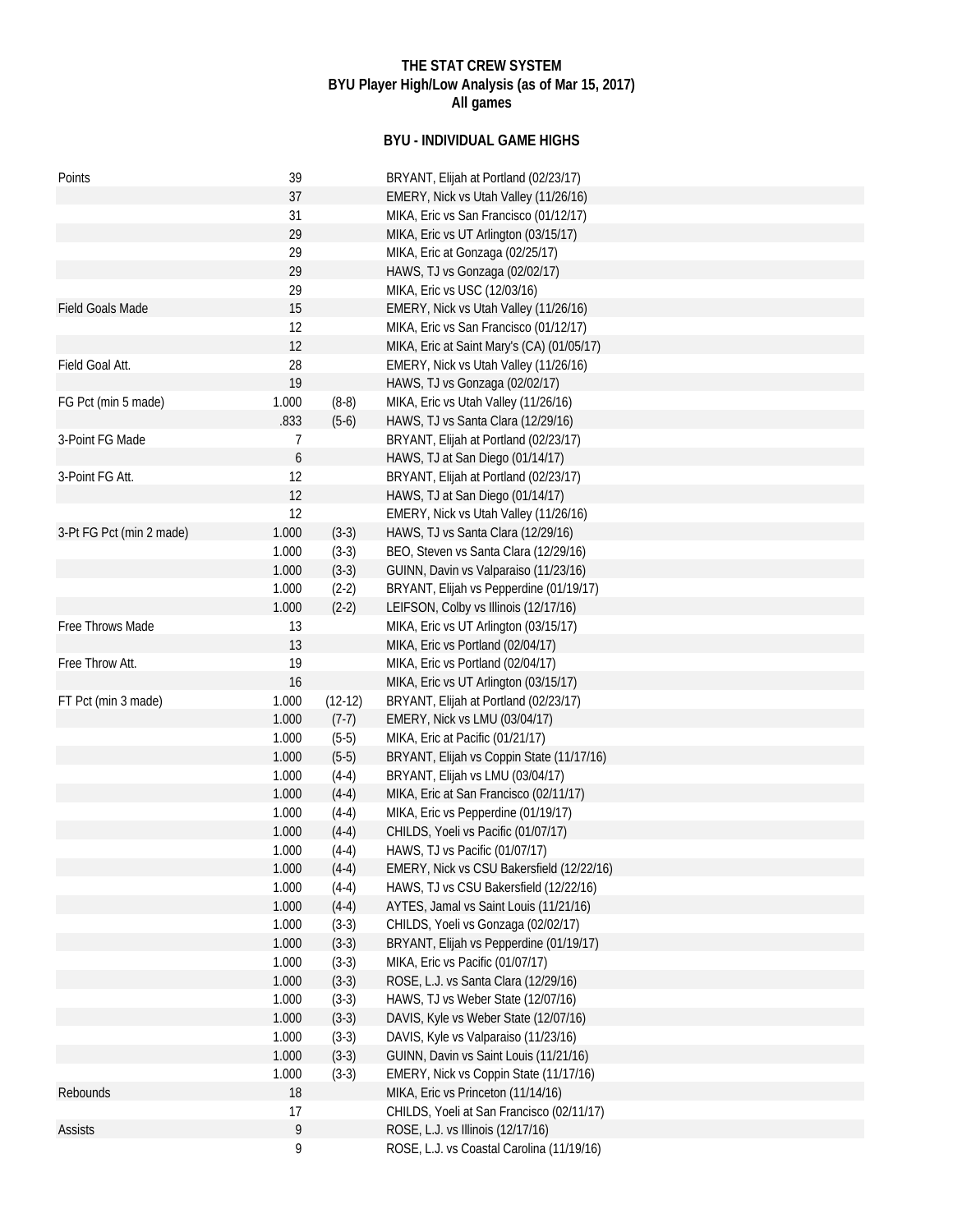| <b>Steals</b>        | 5              | EMERY, Nick at Saint Mary's (CA) (01/05/17) |
|----------------------|----------------|---------------------------------------------|
|                      | 4              | EMERY, Nick vs Illinois (12/17/16)          |
|                      | 4              | HAWS, TJ vs USC (12/03/16)                  |
| <b>Blocked Shots</b> | 4              | MIKA, Eric at Pepperdine (02/09/17)         |
|                      | 4              | MIKA, Eric vs Loyola Marymount (01/28/17)   |
|                      | 4              | MIKA, Eric at San Diego (01/14/17)          |
|                      | 4              | CHILDS, Yoeli vs CSU Bakersfield (12/22/16) |
|                      | 4              | MIKA, Eric vs Utah State (11/30/16)         |
| Turnovers            | $\overline{7}$ | ROSE, L.J. vs CSU Bakersfield (12/22/16)    |
|                      | 7              | EMERY, Nick vs Utah Valley (11/26/16)       |
| Fouls                | 5              | CHILDS, Yoeli at Gonzaga (02/25/17)         |
|                      | 5              | GUINN, Davin at Portland (02/23/17)         |
|                      | 5              | HAWS, TJ at Portland (02/23/17)             |
|                      | 5              | BRYANT, Elijah vs Saint Mary's (02/18/17)   |
|                      | 5              | HAWS, TJ vs San Diego (02/16/17)            |
|                      | 5              | EMERY, Nick vs San Diego (02/16/17)         |
|                      | 5              | MIKA, Eric at Pepperdine (02/09/17)         |
|                      | 5              | CHILDS, Yoeli at Pepperdine (02/09/17)      |
|                      | 5              | EMERY, Nick vs Gonzaga (02/02/17)           |
|                      | 5              | BRYANT, Elijah vs Gonzaga (02/02/17)        |
|                      | 5              | EMERY, Nick at Santa Clara (01/26/17)       |
|                      | 5              | CHILDS, Yoeli at San Diego (01/14/17)       |
|                      | 5              | ROSE, L.J. vs Utah Valley (11/26/16)        |
|                      | 5              | MIKA, Eric vs Utah Valley (11/26/16)        |
|                      | 5              | EMERY, Nick vs Saint Louis (11/21/16)       |
| <b>Minutes</b>       | 39             | MIKA, Eric at Gonzaga (02/25/17)            |
|                      | 39             | CHILDS, Yoeli at San Francisco (02/11/17)   |
|                      | 39             | EMERY, Nick vs Utah Valley (11/26/16)       |
|                      | 38             | CHILDS, Yoeli vs LMU (03/04/17)             |
|                      | 37             | BRYANT, Elijah at Gonzaga (02/25/17)        |
|                      | 37             | BRYANT, Elijah vs San Diego (02/16/17)      |
|                      | 37             | HAWS, TJ at San Francisco (02/11/17)        |
|                      | 37             | EMERY, Nick at Santa Clara (01/26/17)       |
|                      | 37             | HAWS, TJ vs CSU Bakersfield (12/22/16)      |
|                      | 37             | HAWS, TJ vs Weber State (12/07/16)          |
|                      | 37             | EMERY, Nick vs Utah State (11/30/16)        |
|                      | 37             | EMERY, Nick vs Princeton (11/14/16)         |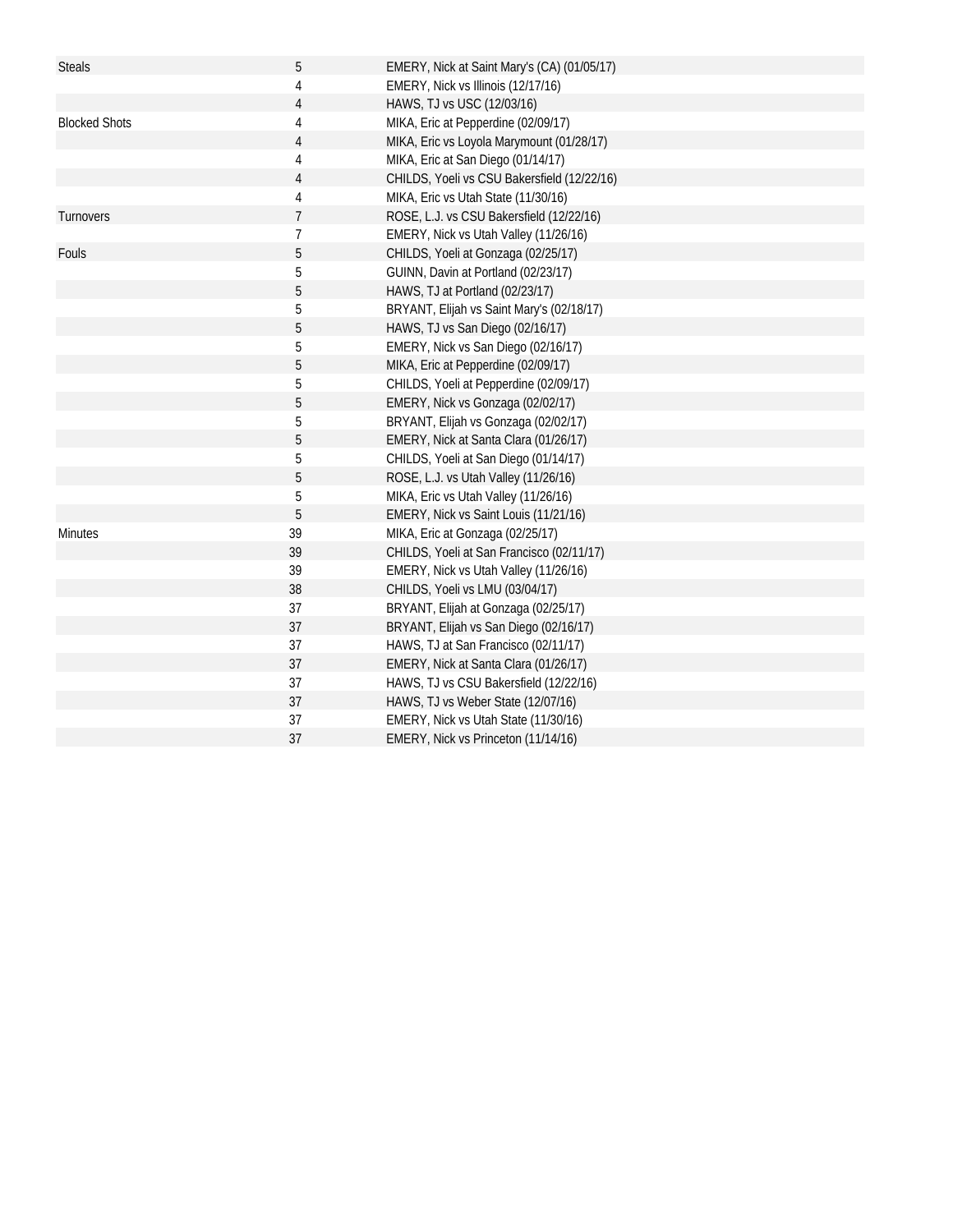## **THE STAT CREW SYSTEM BYU Opponent High/Low Analysis (as of Mar 15, 2017) All games**

# **OPPONENT INDIVIDUAL GAME HIGHS**

| Points                   | 33    |           | WILLIAMS-GOSS, Nigel vs Gonzaga (02/02/17)    |
|--------------------------|-------|-----------|-----------------------------------------------|
|                          | 30    |           | MURRAY JR., Lamond at Pepperdine (02/09/17)   |
|                          | 28    |           | Charles, Drew vs UT Arlington (03/15/17)      |
|                          | 28    |           | CARTER III, Olin at San Diego (01/14/17)      |
|                          | 27    |           | BISHOP, Jermaine vs Saint Louis (11/21/16)    |
| Field Goals Made         | 12    |           | WILLIAMS-GOSS, Nigel vs Gonzaga (02/02/17)    |
|                          | 11    |           | Landale, Jock at Saint Mary's (CA) (01/05/17) |
|                          | 11    |           | BISHOP, Jermaine vs Saint Louis (11/21/16)    |
| Field Goal Att.          | 23    |           | BISHOP, Jermaine vs Saint Louis (11/21/16)    |
|                          | 22    |           | Hervey, Kevin vs UT Arlington (03/15/17)      |
|                          | 22    |           | Durham, Damiyne vs CSU Bakersfield (12/22/16) |
| FG Pct (min 5 made)      | .875  | $(7-8)$   | HERMAN, Petr vs LMU (03/04/17)                |
|                          | .846  | $(11-13)$ | Landale, Jock at Saint Mary's (CA) (01/05/17) |
| 3-Point FG Made          | 5     |           | Charles, Drew vs UT Arlington (03/15/17)      |
|                          | 5     |           | CARTER III, Olin at San Diego (01/14/17)      |
| 3-Point FG Att.          | 13    |           | Durham, Damiyne vs CSU Bakersfield (12/22/16) |
|                          | 12    |           | Charles, Drew vs UT Arlington (03/15/17)      |
| 3-Pt FG Pct (min 2 made) | 1.000 | $(3-3)$   | LEE, Elijah at Pepperdine (02/09/17)          |
|                          | 1.000 | $(2-2)$   | Fitzner, Evan at Saint Mary's (CA) (01/05/17) |
|                          | 1.000 | $(2-2)$   | TUTU, Munis at Loyola Marymount (12/31/16)    |
|                          | 1.000 | $(2-2)$   | LUZCANDO, Geno vs Idaho State (12/20/16)      |
|                          | 1.000 | $(2-2)$   | Neilson, Isaac vs Utah Valley (11/26/16)      |
|                          | 1.000 | $(2-2)$   | Shaw, Jaylen vs Coastal Carolina (11/19/16)   |
| Free Throws Made         | 11    |           | PETERS, Alec vs Valparaiso (11/23/16)         |
|                          | 10    |           | TAYLOR, Gabe at Portland (02/23/17)           |
|                          | 10    |           | MURRAY JR., Lamond at Pepperdine (02/09/17)   |
| Free Throw Att.          | 12    |           | TUACH, Buay vs Loyola Marymount (01/28/17)    |
|                          | 12    |           | PETERS, Alec vs Valparaiso (11/23/16)         |
| FT Pct (min 3 made)      | 1.000 | $(10-10)$ | MURRAY JR., Lamond at Pepperdine (02/09/17)   |
|                          | 1.000 | $(8-8)$   | CARTER III, Olin vs San Diego (02/16/17)      |
|                          | 1.000 | $(7-7)$   | WILLIAMS-GOSS, Nigel vs Gonzaga (02/02/17)    |
|                          | 1.000 | $(7-7)$   | CARTER III, Olin at San Diego (01/14/17)      |
|                          | 1.000 | $(6-6)$   | Landale, Jock vs Saint Mary's (03/06/17)      |
|                          | 1.000 | $(6-6)$   | HAUSER, Matt at Santa Clara (01/26/17)        |
|                          | 1.000 | $(5-5)$   | WILLIAMS-GOSS, Nigel at Gonzaga (02/25/17)    |
|                          | 1.000 | $(5-5)$   | Johnson, Xavier vs Colorado (12/10/16)        |
|                          | 1.000 | $(4-4)$   | TYSON, D'Marques at Portland (02/23/17)       |
|                          | 1.000 | $(4-4)$   | BARRENO, Ray at Portland (02/23/17)           |
|                          | 1.000 | $(4-4)$   | SMOYER, Joseph vs Portland (02/04/17)         |
|                          | 1.000 | $(4-4)$   | JOHNSON, Jazz vs Portland (02/04/17)          |
|                          | 1.000 | $(4-4)$   | COLLINS, Zach vs Gonzaga (02/02/17)           |
|                          | 1.000 | $(4-4)$   | FEAGIN, KJ at Santa Clara (01/26/17)          |
|                          | 1.000 | $(4-4)$   | TELFAIR, Ethan vs Idaho State (12/20/16)      |
|                          | 1.000 | $(4-4)$   | King, George vs Colorado (12/10/16)           |
|                          | 1.000 | $(4-4)$   | White, Derrick vs Colorado (12/10/16)         |
|                          | 1.000 | $(4-4)$   | HARDING, Jerrick vs Weber State (12/07/16)    |
|                          | 1.000 | $(4-4)$   | Metu, Chimezie vs USC (12/03/16)              |
|                          | 1.000 | $(3-3)$   | Charles, Drew vs UT Arlington (03/15/17)      |
|                          | 1.000 | $(3-3)$   | Hermanson, Calvin vs Saint Mary's (02/18/17)  |
|                          | 1.000 | $(3-3)$   | MURRAY JR., Lamond vs Pepperdine (01/19/17)   |
|                          | 1.000 | $(3-3)$   | McEWEN, Koby vs Utah State (11/30/16)         |
| Rebounds                 | 13    |           | REYES, Chris at Pepperdine (02/09/17)         |
|                          | 13    |           | BRAXTON, Zach vs Weber State (12/07/16)       |